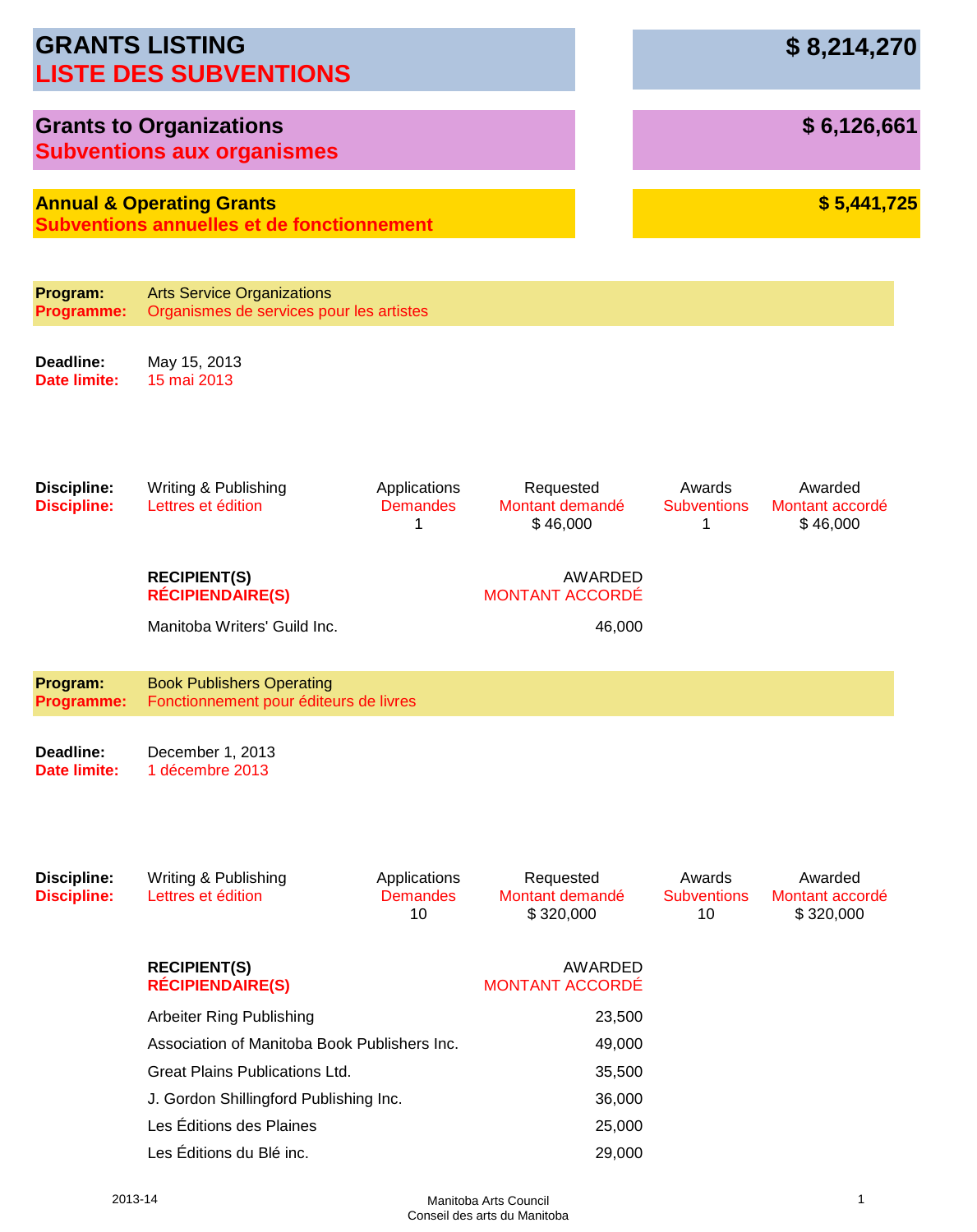| Pemmican Publications Inc.   | 18.500 |
|------------------------------|--------|
| Signature Editions           | 33,000 |
| Turnstone Press Ltd.         | 37.500 |
| University of Manitoba Press | 33,000 |

**Program: Programme: Operating** Fonctionnement **Deadline: Date limite:** March 15, 2013 15 mars 2013

| <b>Discipline:</b><br><b>Discipline:</b> | Music<br><b>Musique</b>                        | Applications<br><b>Demandes</b><br>3 | Requested<br>Montant demandé<br>\$983,350   | Awards<br><b>Subventions</b><br>3 | Awarded<br>Montant accordé<br>\$976,000   |
|------------------------------------------|------------------------------------------------|--------------------------------------|---------------------------------------------|-----------------------------------|-------------------------------------------|
|                                          | <b>RECIPIENT(S)</b><br><b>RÉCIPIENDAIRE(S)</b> |                                      | <b>AWARDED</b><br><b>MONTANT ACCORDÉ</b>    |                                   |                                           |
|                                          | Manitoba Opera Association Inc.                |                                      | 220,000                                     |                                   |                                           |
|                                          | Winnipeg Symphony Orchestra                    |                                      | 735,000                                     |                                   |                                           |
|                                          | Brandon Chamber Players Inc.                   |                                      | 21,000                                      |                                   |                                           |
| <b>Discipline:</b><br><b>Discipline:</b> | Theatre<br><b>Théâtre</b>                      | Applications<br><b>Demandes</b><br>4 | Requested<br>Montant demandé<br>\$1,475,000 | Awards<br><b>Subventions</b><br>4 | Awarded<br>Montant accordé<br>\$1,475,000 |
|                                          | <b>RECIPIENT(S)</b><br><b>RÉCIPIENDAIRE(S)</b> |                                      | AWARDED<br><b>MONTANT ACCORDÉ</b>           |                                   |                                           |
|                                          | Le Cercle Molière Inc.                         |                                      | 175,000                                     |                                   |                                           |
|                                          | Manitoba Theatre for Young People Inc.         |                                      | 245,000                                     |                                   |                                           |
|                                          | Prairie Theatre Exchange Inc.                  |                                      | 355,000                                     |                                   |                                           |
|                                          | Royal Manitoba Theatre Centre                  |                                      | 700,000                                     |                                   |                                           |
| <b>Discipline:</b><br><b>Discipline:</b> | Dance<br>Danse                                 | Applications<br><b>Demandes</b><br>1 | Requested<br>Montant demandé<br>\$835,000   | Awards<br><b>Subventions</b><br>1 | Awarded<br>Montant accordé<br>\$760,000   |
|                                          | <b>RECIPIENT(S)</b><br><b>RÉCIPIENDAIRE(S)</b> |                                      | <b>AWARDED</b><br><b>MONTANT ACCORDÉ</b>    |                                   |                                           |

# MONTANT ACCORDÉ

Royal Winnipeg Ballet 760,000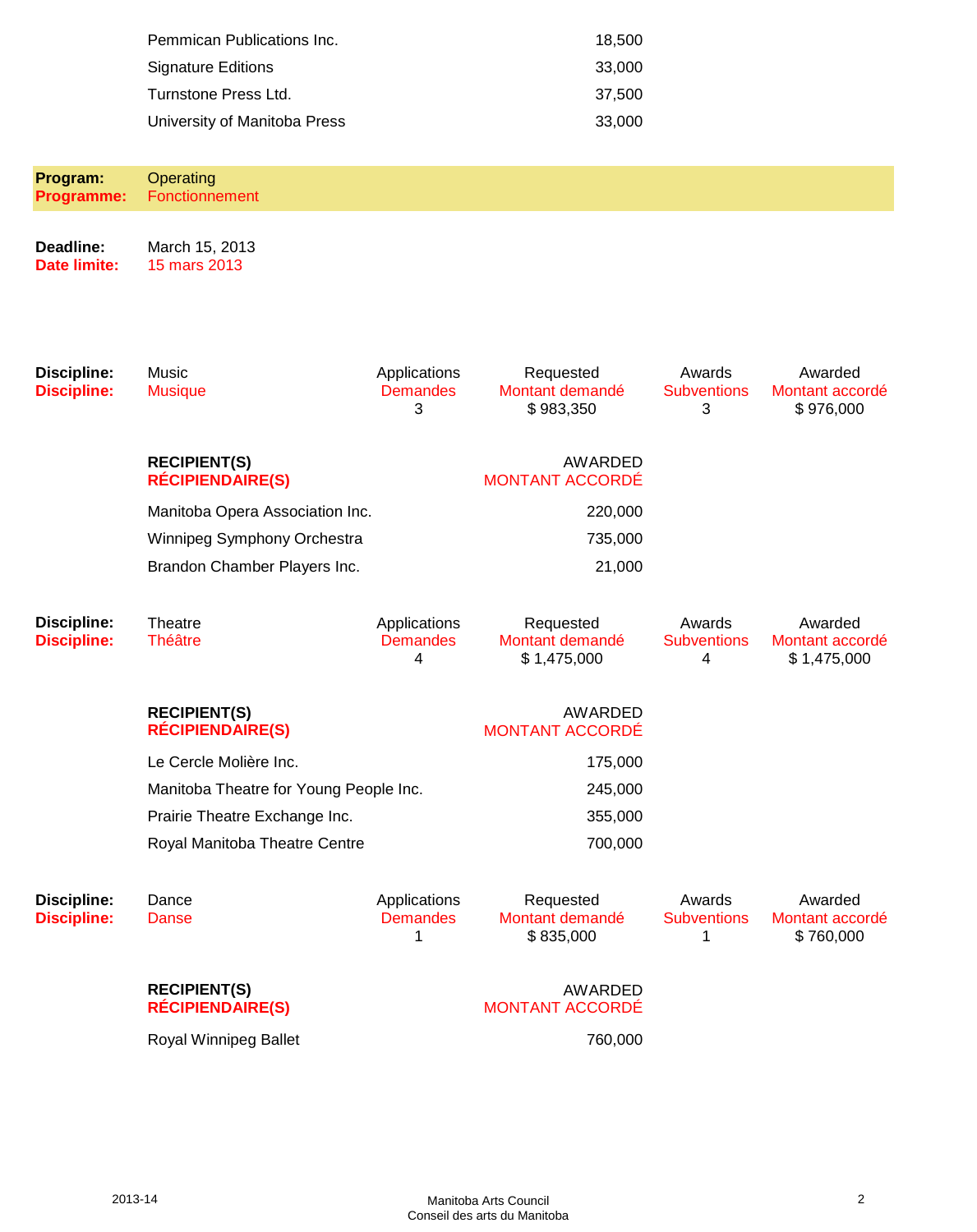| Program:<br><b>Programme:</b>            | <b>Multi-Year Operating</b><br>Fonctionnement pluriannuel |                                      |                                           |                                   |                                         |
|------------------------------------------|-----------------------------------------------------------|--------------------------------------|-------------------------------------------|-----------------------------------|-----------------------------------------|
| Deadline:<br><b>Date limite:</b>         | March 15, 2013<br>15 mars 2013                            |                                      |                                           |                                   |                                         |
| <b>Discipline:</b><br><b>Discipline:</b> | Music<br><b>Musique</b>                                   | Applications<br><b>Demandes</b><br>5 | Requested<br>Montant demandé<br>\$237,000 | Awards<br><b>Subventions</b><br>5 | Awarded<br>Montant accordé<br>\$223,000 |
|                                          | <b>RECIPIENT(S)</b><br><b>RÉCIPIENDAIRE(S)</b>            |                                      | <b>AWARDED</b><br><b>MONTANT ACCORDÉ</b>  |                                   |                                         |
|                                          | GroundSwell Inc.                                          |                                      | 46,000                                    |                                   |                                         |
|                                          | Manitoba Chamber Orchestra                                |                                      | 112,000                                   |                                   |                                         |
|                                          | The Winnipeg Chamber Music Society                        |                                      | 17,000                                    |                                   |                                         |
|                                          | The Winnipeg Singers                                      |                                      | 30,000                                    |                                   |                                         |
|                                          | Winnipeg Jazz Orchestra Inc.                              |                                      | 18,000                                    |                                   |                                         |
| <b>Discipline:</b><br><b>Discipline:</b> | Dance<br>Danse                                            | Applications<br><b>Demandes</b><br>2 | Requested<br>Montant demandé<br>\$150,000 | Awards<br><b>Subventions</b><br>2 | Awarded<br>Montant accordé<br>\$140,000 |
|                                          | <b>RECIPIENT(S)</b><br><b>RÉCIPIENDAIRE(S)</b>            |                                      | AWARDED<br><b>MONTANT ACCORDÉ</b>         |                                   |                                         |
|                                          | <b>NAfro Dance Productions</b>                            |                                      | 25,000                                    |                                   |                                         |
|                                          | <b>Winnipeg's Contemporary Dancers</b>                    |                                      | 115,000                                   |                                   |                                         |
| <b>Discipline:</b><br><b>Discipline:</b> | Theatre<br><b>Théâtre</b>                                 | Applications<br><b>Demandes</b><br>5 | Requested<br>Montant demandé<br>\$256,350 | Awards<br><b>Subventions</b><br>5 | Awarded<br>Montant accordé<br>\$239,000 |
|                                          | <b>RECIPIENT(S)</b><br><b>RÉCIPIENDAIRE(S)</b>            |                                      | <b>AWARDED</b><br><b>MONTANT ACCORDÉ</b>  |                                   |                                         |
|                                          | Adhere And Deny Inc.                                      |                                      | 15,000                                    |                                   |                                         |
|                                          | Manitoba Association of Playwrights Inc.                  |                                      | 55,000                                    |                                   |                                         |
|                                          | Shakespeare In The Ruins Inc.                             |                                      | 59,000                                    |                                   |                                         |
|                                          | Theatre Projects Manitoba                                 |                                      | 51,500                                    |                                   |                                         |
|                                          | Winnipeg Jewish Theatre Inc.                              |                                      | 58,500                                    |                                   |                                         |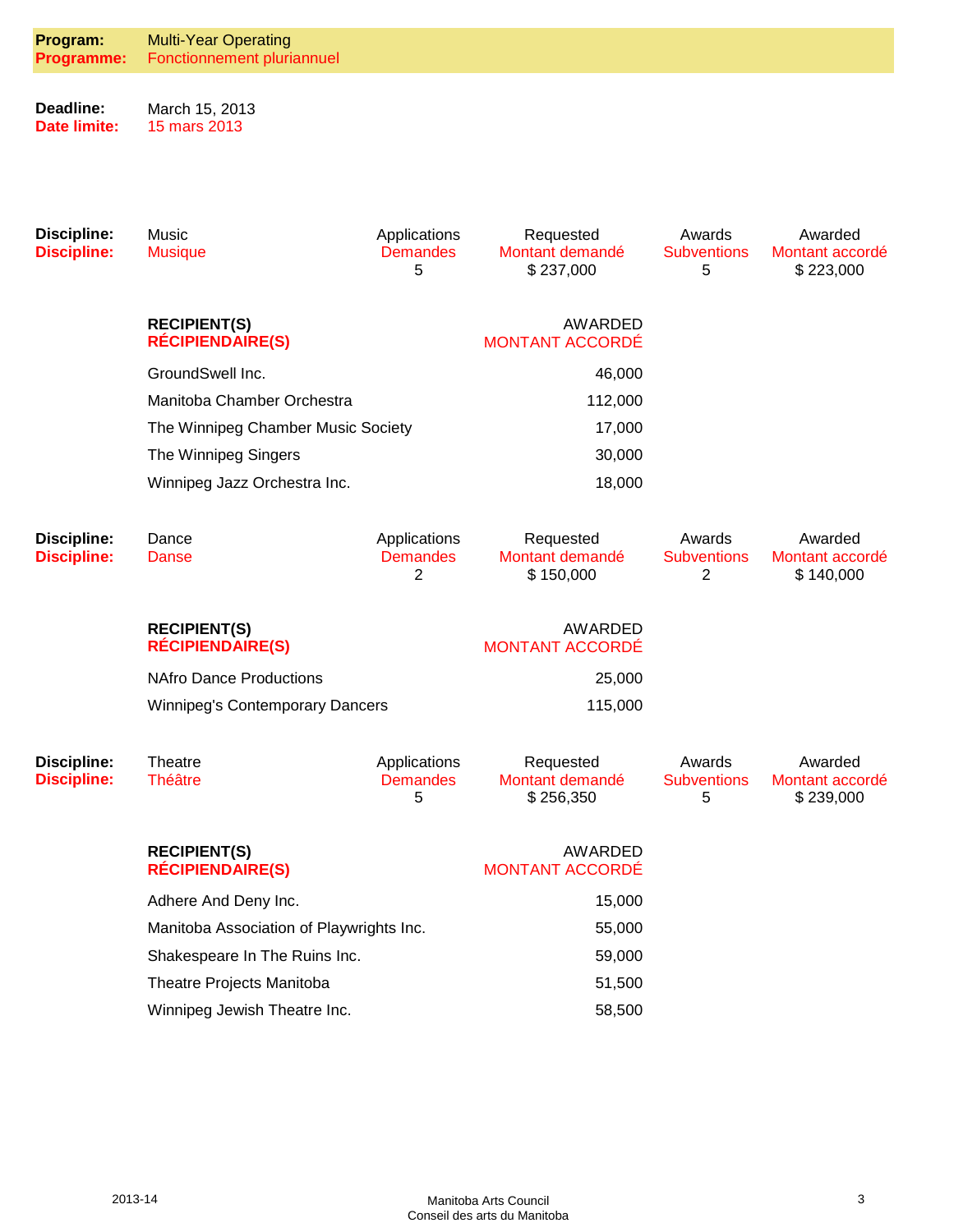| <b>Discipline:</b><br><b>Discipline:</b> | <b>Visual Arts</b><br><b>Arts visuels</b>                                                      | Applications<br><b>Demandes</b><br>8 | Requested<br>Montant demandé<br>\$816,000 | Awards<br><b>Subventions</b><br>8 | Awarded<br>Montant accordé<br>\$794,000 |
|------------------------------------------|------------------------------------------------------------------------------------------------|--------------------------------------|-------------------------------------------|-----------------------------------|-----------------------------------------|
|                                          | <b>RECIPIENT(S)</b><br><b>RÉCIPIENDAIRE(S)</b>                                                 |                                      | AWARDED<br><b>MONTANT ACCORDÉ</b>         |                                   |                                         |
|                                          | Manitoba Printmakers Association                                                               |                                      | 55,000                                    |                                   |                                         |
|                                          | Mentoring Artists for Women's Art (MAWA)<br>PLATFORM Centre for Photographic + Digital<br>Arts |                                      | 73,000                                    |                                   |                                         |
|                                          |                                                                                                |                                      | 58,000                                    |                                   |                                         |
|                                          | Plug-In Inc. (Plug In Institute of Contemporary<br>Art)                                        |                                      | 170,000                                   |                                   |                                         |
|                                          | The Art Gallery of Southwestern Manitoba                                                       |                                      | 185,000                                   |                                   |                                         |
|                                          | Urban Shaman Inc.                                                                              |                                      | 65,000                                    |                                   |                                         |
|                                          | Video Pool Inc.                                                                                |                                      | 97,000                                    |                                   |                                         |
|                                          | aceartinc.                                                                                     |                                      | 91,000                                    |                                   |                                         |
| <b>Discipline:</b><br><b>Discipline:</b> | Film/Video<br>Film et vidéo                                                                    | Applications<br><b>Demandes</b><br>1 | Requested<br>Montant demandé<br>\$95,000  | Awards<br><b>Subventions</b><br>1 | Awarded<br>Montant accordé<br>\$95,000  |
|                                          | <b>RECIPIENT(S)</b><br><b>RÉCIPIENDAIRE(S)</b>                                                 |                                      | AWARDED<br><b>MONTANT ACCORDÉ</b>         |                                   |                                         |
|                                          | Winnipeg Film Group                                                                            |                                      | 95,000                                    |                                   |                                         |
| Program:<br>Programme:                   | <b>Periodicals Publishers Operating</b><br>Fonctionnement pour éditeurs de périodiques         |                                      |                                           |                                   |                                         |
| Deadline:<br>Date limite:                | April 15, 2013<br>15 avril 2013                                                                |                                      |                                           |                                   |                                         |
| <b>Discipline:</b><br><b>Discipline:</b> | Writing & Publishing<br>Lettres et édition                                                     | Applications<br><b>Demandes</b><br>3 | Requested<br>Montant demandé<br>\$211,225 | Awards<br><b>Subventions</b><br>3 | Awarded<br>Montant accordé<br>\$211,225 |
|                                          | <b>RECIPIENT(S)</b><br><b>RÉCIPIENDAIRE(S)</b>                                                 |                                      | AWARDED<br><b>MONTANT ACCORDÉ</b>         |                                   |                                         |
|                                          | Arts Manitoba Publications Inc. (Border<br>Crossings)                                          |                                      | 101,500                                   |                                   |                                         |
|                                          | <b>Contemporary Verse 2</b>                                                                    |                                      | 34,500                                    |                                   |                                         |
|                                          | Prairie Fire Press Inc.                                                                        |                                      | 75,225                                    |                                   |                                         |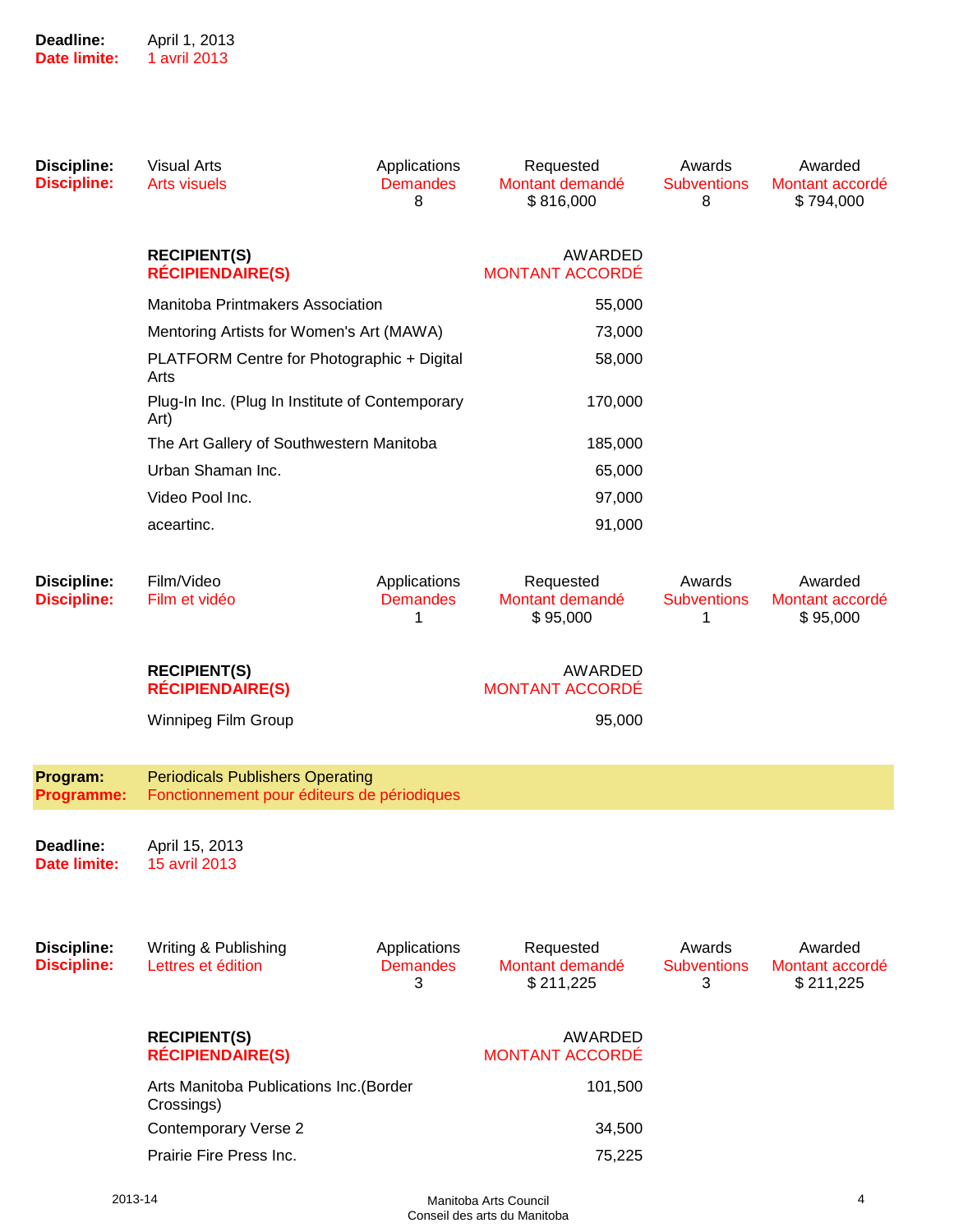| Program:<br>Programme:                     | <b>Professional Arts Training Schools</b><br>Écoles professionnelles de formation artistique |                                      |                                           |                                   |                                         |
|--------------------------------------------|----------------------------------------------------------------------------------------------|--------------------------------------|-------------------------------------------|-----------------------------------|-----------------------------------------|
| Deadline:<br><b>Date limite:</b>           | March 15, 2013<br>15 mars 2013                                                               |                                      |                                           |                                   |                                         |
| <b>Discipline:</b><br><b>Discipline:</b>   | Dance<br><b>Danse</b>                                                                        | Applications<br><b>Demandes</b><br>2 | Requested<br>Montant demandé<br>\$282,500 | Awards<br><b>Subventions</b><br>2 | Awarded<br>Montant accordé<br>\$162,500 |
|                                            | <b>RECIPIENT(S)</b><br><b>RÉCIPIENDAIRE(S)</b>                                               |                                      | AWARDED<br><b>MONTANT ACCORDÉ</b>         |                                   |                                         |
|                                            | Royal Winnipeg Ballet School Professional<br><b>Division</b>                                 |                                      | 130,000                                   |                                   |                                         |
|                                            | School of Contemporary Dancers Inc. (The)                                                    |                                      | 32,500                                    |                                   |                                         |
| Program:<br>Programme:                     | <b>Special Grants to Organizations</b><br>Subventions spéciales aux organismes               |                                      |                                           |                                   |                                         |
| Deadline:<br><b>Date limite:</b>           | March 31, 2014<br>31 mars 2014                                                               |                                      |                                           |                                   |                                         |
| <b>ASSESSOR(S)</b><br><b>ÉVALUATEUR(S)</b> |                                                                                              |                                      |                                           |                                   |                                         |
| <b>Martine Friesen</b>                     | Winnipeg                                                                                     |                                      |                                           |                                   |                                         |
| <b>Discipline:</b><br><b>Discipline:</b>   | Theatre<br><b>Théâtre</b>                                                                    | Applications<br><b>Demandes</b><br>1 | Requested<br>Montant demandé<br>\$1,000   | Awards<br><b>Subventions</b><br>1 | Awarded<br>Montant accordé<br>\$1,000   |
|                                            | <b>RECIPIENT(S)</b><br><b>RÉCIPIENDAIRE(S)</b>                                               |                                      | AWARDED<br><b>MONTANT ACCORDÉ</b>         |                                   |                                         |
|                                            | National Theatre School of Canada                                                            |                                      | 1,000                                     |                                   |                                         |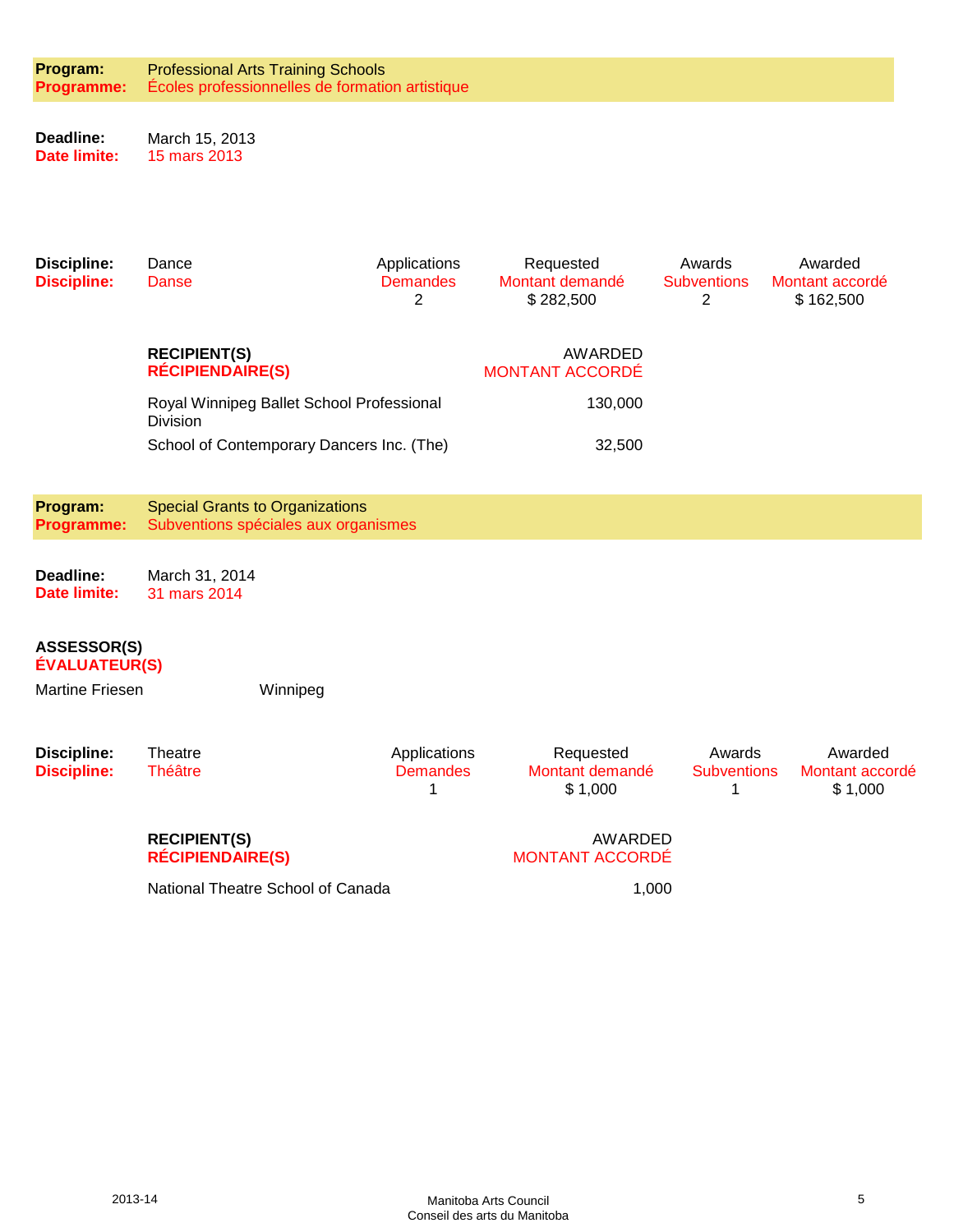# **Presentation and Touring Grants**

**Subventions d'organisation d'activités et de tournées**

# **Presentation Grants Subventions d'organisation d'activités**

**Program: Programme:** Concert Production Subventions pour spectacles musicaux

**Deadline: Date limite:** March 1, 2013 1 mars 2013

| Janet Brenneman      | Winnipeg |
|----------------------|----------|
| Benjamin Dietschi    | Toronto  |
| <b>Shirley Elias</b> | Winnipeg |
| Ken Pinchin          | Winnipeg |

| <b>Discipline:</b><br><b>Discipline:</b> | Music<br><b>Musique</b>                        | Applications<br><b>Demandes</b><br>20 | Requested<br>Montant demandé<br>\$177,800 | Awards<br><b>Subventions</b><br>15 | Awarded<br>Montant accordé<br>\$60,000 |
|------------------------------------------|------------------------------------------------|---------------------------------------|-------------------------------------------|------------------------------------|----------------------------------------|
|                                          | <b>RECIPIENT(S)</b><br><b>RÉCIPIENDAIRE(S)</b> |                                       | AWARDED<br><b>MONTANT ACCORDÉ</b>         |                                    |                                        |
|                                          | Agassiz International Chamber Music Festival   |                                       | 2,000                                     |                                    |                                        |
|                                          | Ashley Klassen & Jerry Semchyshyn              |                                       | 6,750                                     |                                    |                                        |
|                                          | Assiniboine Park Conservancy                   |                                       | 4,000                                     |                                    |                                        |
|                                          | Babs Asper Center for Cultural Arts            |                                       | 3,000                                     |                                    |                                        |
|                                          | Canzona Choir                                  |                                       | 7,780                                     |                                    |                                        |
|                                          | <b>Clear Lake Chamber Music Festival</b>       |                                       | 4,250                                     |                                    |                                        |
|                                          | Jazz Winnipeg Inc.                             |                                       | 4,370                                     |                                    |                                        |
|                                          | <b>MEMETIC</b>                                 |                                       | 5,000                                     |                                    |                                        |
|                                          | The West End Cultural Centre                   |                                       | 3,000                                     |                                    |                                        |
|                                          | Virtuosi Concerts (MB) Inc.                    |                                       | 3,000                                     |                                    |                                        |
|                                          | <b>Viscount Cultural Council</b>               |                                       | 750                                       |                                    |                                        |
|                                          | <b>Winnipeg Art Gallery</b>                    |                                       | 1,500                                     |                                    |                                        |
|                                          | Winnipeg Classical Guitar Society (The)        |                                       | 2,850                                     |                                    |                                        |
|                                          | Winnipeg Folk Festival                         |                                       | 6,000                                     |                                    |                                        |
|                                          | Winnipeg Philharmonic Choir                    |                                       | 5,750                                     |                                    |                                        |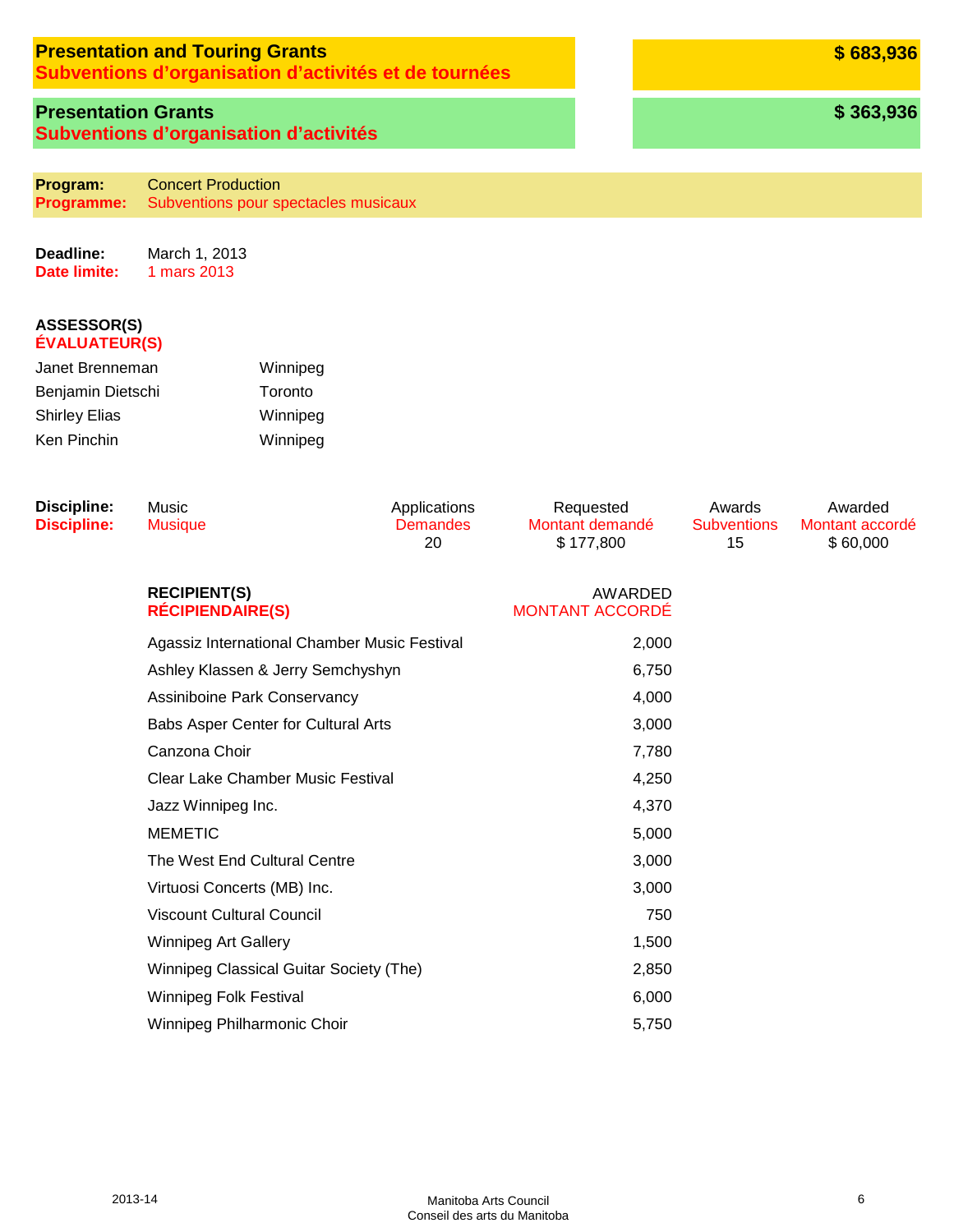| Program:<br>Programme:                     |                                                | Dance Two Year Grant - Creation/Production<br>Subvention danse de deux ans - création/production |                                      |                                          |                                                |                                        |
|--------------------------------------------|------------------------------------------------|--------------------------------------------------------------------------------------------------|--------------------------------------|------------------------------------------|------------------------------------------------|----------------------------------------|
| Deadline:<br><b>Date limite:</b>           | March 10, 2013<br>10 mars 2013                 |                                                                                                  |                                      |                                          |                                                |                                        |
| <b>ASSESSOR(S)</b><br><b>ÉVALUATEUR(S)</b> |                                                |                                                                                                  |                                      |                                          |                                                |                                        |
| Deborah Axelrod<br>Winnipeg                |                                                |                                                                                                  |                                      |                                          |                                                |                                        |
| Sasha Ivanochko                            |                                                | Montreal                                                                                         |                                      |                                          |                                                |                                        |
| <b>Discipline:</b><br><b>Discipline:</b>   | Dance<br>Danse                                 |                                                                                                  | Applications<br><b>Demandes</b><br>2 | Requested<br>Montant demandé<br>\$40,000 | Awards<br><b>Subventions</b><br>$\overline{2}$ | Awarded<br>Montant accordé<br>\$40,000 |
|                                            | <b>RECIPIENT(S)</b><br><b>RÉCIPIENDAIRE(S)</b> |                                                                                                  |                                      | AWARDED<br><b>MONTANT ACCORDÉ</b>        |                                                |                                        |
|                                            |                                                | <b>Gearshifting Performance Works</b>                                                            |                                      | 20,000                                   |                                                |                                        |
|                                            |                                                | Young Lungs Dance Exchange                                                                       |                                      | 20,000                                   |                                                |                                        |
|                                            |                                                |                                                                                                  |                                      |                                          |                                                |                                        |
| Program:<br><b>Programme:</b>              | <b>Juried Shows - Crafts</b>                   | <b>Expositions-concours - Artisanat</b>                                                          |                                      |                                          |                                                |                                        |
| Deadline:<br>Date limite:                  | March 31, 2014<br>31 mars 2014                 |                                                                                                  |                                      |                                          |                                                |                                        |
| <b>ASSESSOR(S)</b><br><b>ÉVALUATEUR(S)</b> |                                                |                                                                                                  |                                      |                                          |                                                |                                        |
| Kristen Pauch-Nolin                        |                                                | Winnipeg                                                                                         |                                      |                                          |                                                |                                        |
| <b>Discipline:</b><br><b>Discipline:</b>   | Crafts<br>Artisanat                            |                                                                                                  | Applications<br><b>Demandes</b><br>1 | Requested<br>Montant demandé<br>\$9,000  | Awards<br><b>Subventions</b><br>1              | Awarded<br>Montant accordé<br>\$5,000  |
|                                            | <b>RECIPIENT(S)</b><br><b>RÉCIPIENDAIRE(S)</b> |                                                                                                  |                                      | AWARDED<br><b>MONTANT ACCORDÉ</b>        |                                                |                                        |
|                                            | Manitoba Craft Council                         |                                                                                                  |                                      | 5,000                                    |                                                |                                        |
|                                            |                                                |                                                                                                  |                                      |                                          |                                                |                                        |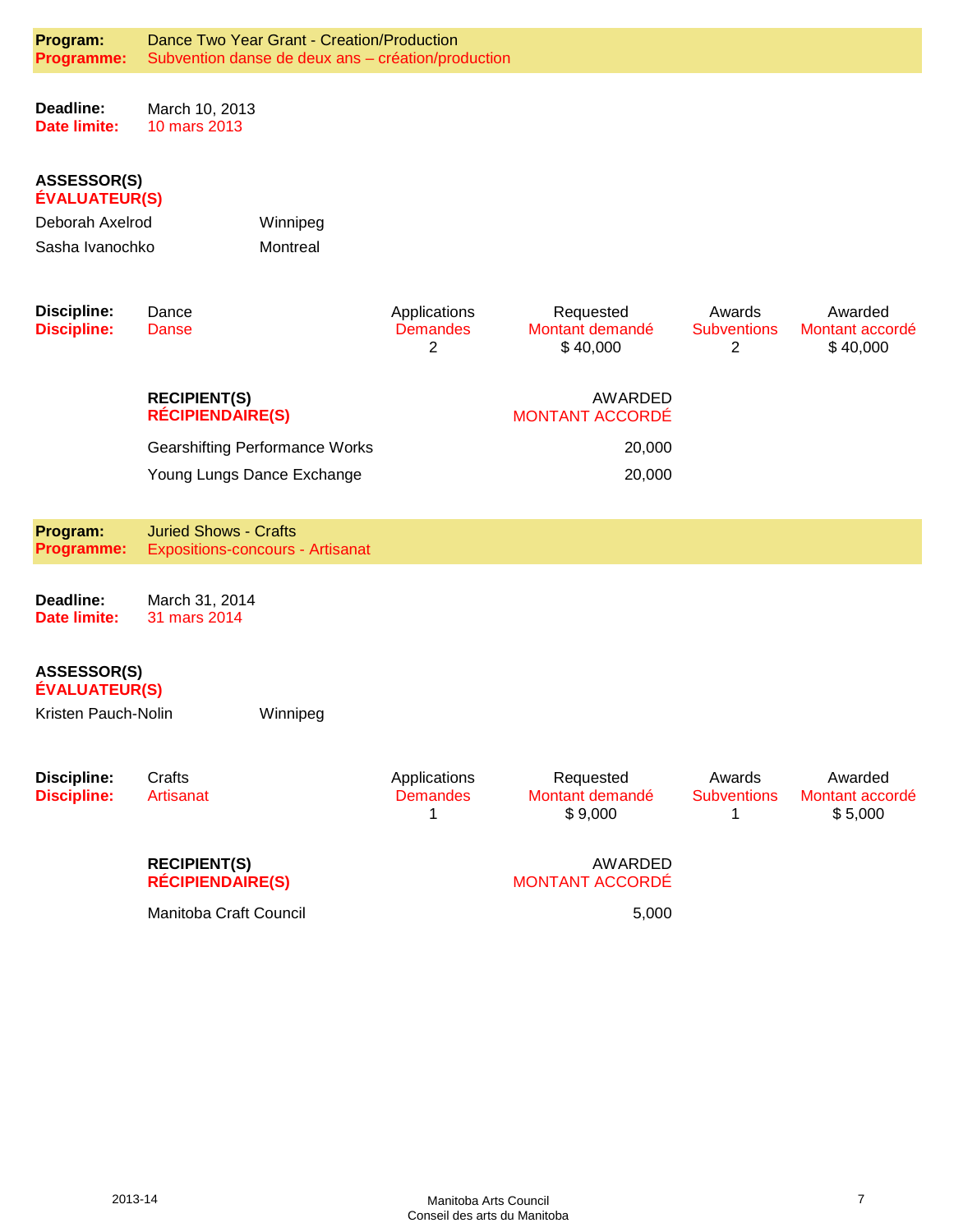**Deadline: Date limite:** March 31, 2014 31 mars 2014

#### **ASSESSOR(S) ÉVALUATEUR(S)**

Kristen Pauch-Nolin Winnipeg

**Discipline: Discipline:**  Visual Arts Arts visuels Applications **Demandes** 9 Requested Montant demandé \$ 40,772 Awards **Subventions** 7 Awarded Montant accordé \$ 26,442 **RECIPIENT(S) RÉCIPIENDAIRE(S)** AWARDED MONTANT ACCORDÉ Arts & Disability Network Manitoba 5,000 Arts West Council Inc. 2,683 Churchill Arts Council 9,000 Pinawa Art 211 4,225 Prairie Arts Cartel Inc. 2,034 Prairie Canada Carvers Association 1,500 Winnipeg Sketch Club 2,000

**Program: Programme:** Music Two Year Grant - Concert Series Subvention musique de deux ans – série de spectacles

**Deadline: Date limite:** March 10, 2013 10 mars 2013

#### **ASSESSOR(S) ÉVALUATEUR(S)**

| <b>Shirley Elias</b> | Winnipeg |
|----------------------|----------|
| Ken Pinchin          | Winnipeg |
| Janet Brenneman      | Winnipeg |
| Benjamin Dietschi    | Toronto  |

**Discipline: Discipline:**  Music Musique

Applications **Demandes** 1

Requested Montant demandé \$ 40,000

Awards **Subventions** 1

Awarded Montant accordé \$ 20,000

### **RECIPIENT(S) RÉCIPIENDAIRE(S)**

Camerata Nova Inc. 20,000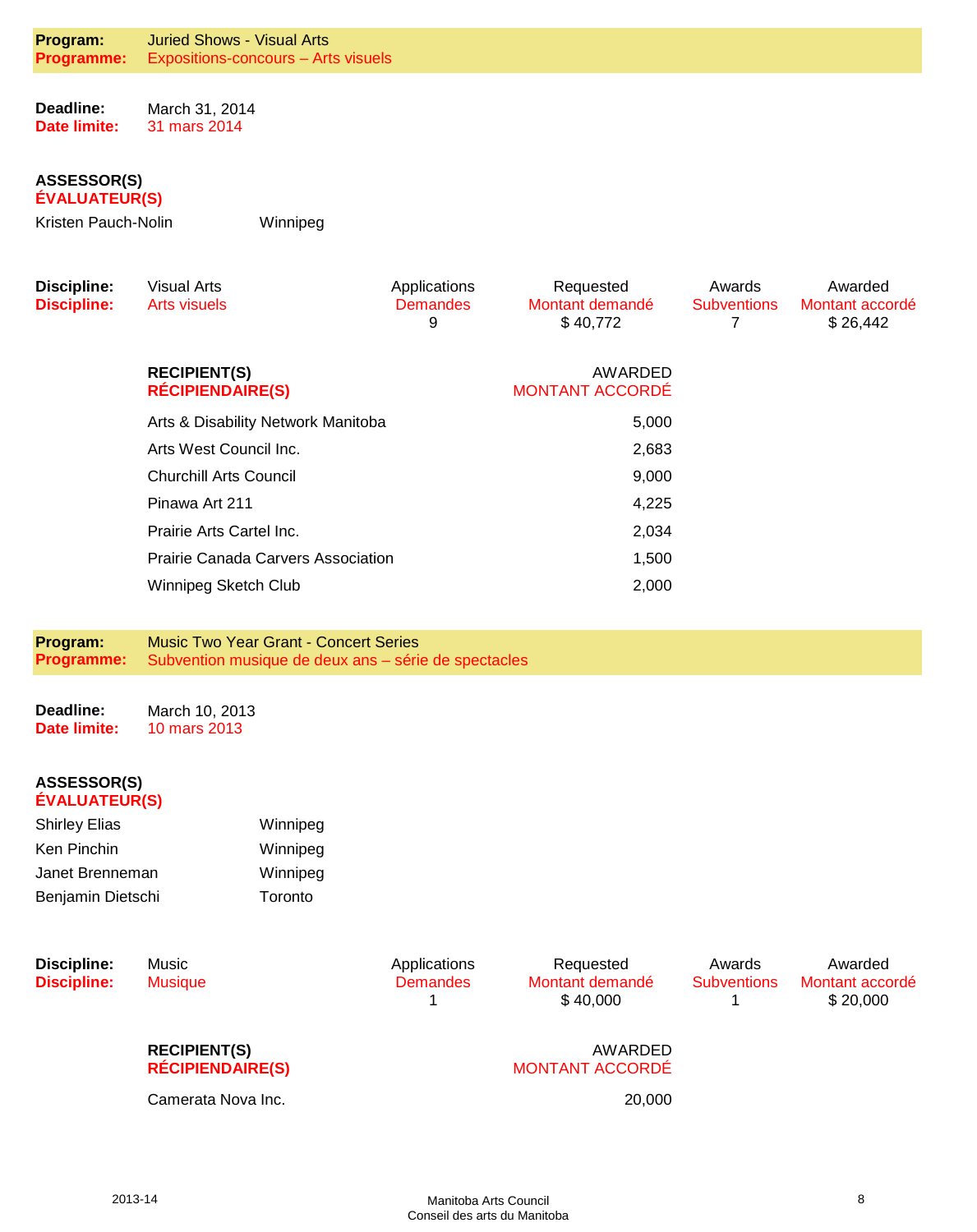| Program:<br>Programme:                     | <b>Periodical Publishers Project</b><br>Projets pour les éditeurs de périodiques |                                       |                                           |                              |                                        |
|--------------------------------------------|----------------------------------------------------------------------------------|---------------------------------------|-------------------------------------------|------------------------------|----------------------------------------|
|                                            |                                                                                  |                                       |                                           |                              |                                        |
| Deadline:<br>Date limite:                  | April 15, 2013<br>15 avril 2013                                                  |                                       |                                           |                              |                                        |
|                                            |                                                                                  |                                       |                                           |                              |                                        |
| <b>ASSESSOR(S)</b><br><b>ÉVALUATEUR(S)</b> |                                                                                  |                                       |                                           |                              |                                        |
| John Barton                                | Victoria                                                                         |                                       |                                           |                              |                                        |
|                                            |                                                                                  |                                       |                                           |                              |                                        |
| <b>Discipline:</b><br><b>Discipline:</b>   | Writing & Publishing<br>Lettres et édition                                       | Applications<br><b>Demandes</b>       | Requested<br>Montant demandé              | Awards<br><b>Subventions</b> | Awarded<br>Montant accordé             |
|                                            |                                                                                  | 3                                     | \$21,000                                  | 3                            | \$14,000                               |
|                                            | <b>RECIPIENT(S)</b>                                                              |                                       | AWARDED                                   |                              |                                        |
|                                            | <b>RÉCIPIENDAIRE(S)</b>                                                          |                                       | <b>MONTANT ACCORDÉ</b>                    |                              |                                        |
|                                            | Geez Press Inc.<br>Herizons Magazine                                             |                                       | 2,500<br>3,000                            |                              |                                        |
|                                            | Mennonite Literary Society (The)                                                 |                                       | 8,500                                     |                              |                                        |
|                                            |                                                                                  |                                       |                                           |                              |                                        |
| Program:<br><b>Programme:</b>              | Program Assistance in the Visual Arts<br>Aide à la programmation en arts visuels |                                       |                                           |                              |                                        |
|                                            |                                                                                  |                                       |                                           |                              |                                        |
|                                            |                                                                                  |                                       |                                           |                              |                                        |
| Deadline:<br>Date limite:                  | April 5, 2013<br>5 avril 2013                                                    |                                       |                                           |                              |                                        |
|                                            |                                                                                  |                                       |                                           |                              |                                        |
| <b>ASSESSOR(S)</b><br><b>ÉVALUATEUR(S)</b> |                                                                                  |                                       |                                           |                              |                                        |
| <b>Anne Fallis</b>                         | Carberry                                                                         |                                       |                                           |                              |                                        |
| <b>William Eakin</b>                       | Winnipeg                                                                         |                                       |                                           |                              |                                        |
| Arlea Ashcroft<br><b>Emilie Lemay</b>      | Winnipeg<br>Winnipeg                                                             |                                       |                                           |                              |                                        |
|                                            |                                                                                  |                                       |                                           |                              |                                        |
| <b>Discipline:</b>                         | Crafts                                                                           | Applications                          | Requested                                 | Awards                       | Awarded                                |
| <b>Discipline:</b>                         | <b>Artisanat</b>                                                                 | <b>Demandes</b><br>1                  | Montant demandé<br>\$15,000               | <b>Subventions</b><br>1      | Montant accordé<br>\$10,000            |
|                                            |                                                                                  |                                       |                                           |                              |                                        |
|                                            | <b>RECIPIENT(S)</b><br><b>RÉCIPIENDAIRE(S)</b>                                   |                                       | AWARDED<br><b>MONTANT ACCORDÉ</b>         |                              |                                        |
|                                            | Manitoba Craft Council                                                           |                                       | 10,000                                    |                              |                                        |
|                                            |                                                                                  |                                       |                                           | Awards                       |                                        |
| <b>Discipline:</b><br><b>Discipline:</b>   | <b>Visual Arts</b><br><b>Arts visuels</b>                                        | Applications<br><b>Demandes</b><br>13 | Requested<br>Montant demandé<br>\$210,247 | <b>Subventions</b><br>9      | Awarded<br>Montant accordé<br>\$70,094 |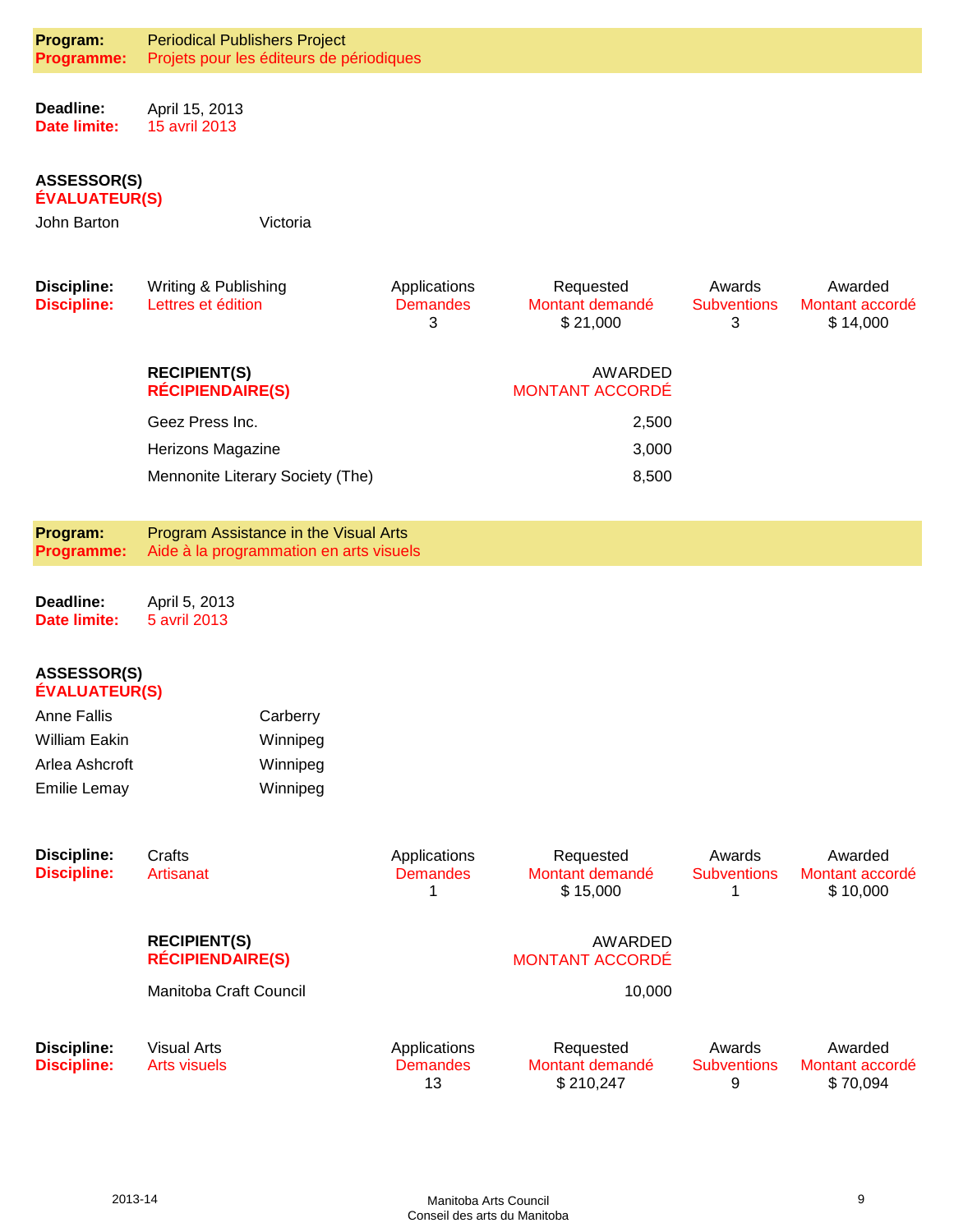| <b>RECIPIENT(S)</b><br><b>RÉCIPIENDAIRE(S)</b>         | AWARDED<br><b>MONTANT ACCORDÉ</b> |
|--------------------------------------------------------|-----------------------------------|
| <b>Bent Light Collective</b>                           | 4,000                             |
| First Fridays in the Exchange Inc.                     | 5,000                             |
| Gallery 1C03, The University of Winnipeg               | 2,854                             |
| Gallery One One One, U of M (School of Art<br>Gallery) | 14,000                            |
| La Maison des artistes visuels francophones            | 15,000                            |
| Le Centre culturel franco-manitobain                   | 17,000                            |
| Portage & District Arts Council                        | 1,740                             |
| RAW:Gallery                                            | 6,000                             |
| WNDX Inc.                                              | 4.500                             |

**Program: Programme:** Theatre Production Représentations théâtrales

**Deadline: Date limite:** September 15, 2013 15 septembre 2013

#### **ASSESSOR(S) ÉVALUATEUR(S)**

| Ryan Cunningham  | Edmonton |
|------------------|----------|
| Charles Leblanc  | Winnipeg |
| Mariam Bernstein | Winnipeg |

| <b>Discipline:</b><br><b>Discipline:</b> | Theatre<br><b>Théâtre</b>                      | Applications<br><b>Demandes</b><br>11 | Requested<br>Montant demandé<br>\$134,250 | Awards<br><b>Subventions</b><br>5 | Awarded<br>Montant accordé<br>\$60,900 |
|------------------------------------------|------------------------------------------------|---------------------------------------|-------------------------------------------|-----------------------------------|----------------------------------------|
|                                          | <b>RECIPIENT(S)</b><br><b>RÉCIPIENDAIRE(S)</b> |                                       | AWARDED<br><b>MONTANT ACCORDÉ</b>         |                                   |                                        |
|                                          | Arne MacPherson                                |                                       | 9,000                                     |                                   |                                        |
|                                          | Laura Lussier                                  |                                       | 12,000                                    |                                   |                                        |
|                                          | Outside Joke                                   |                                       | 9,900                                     |                                   |                                        |
|                                          | Théâtre Vice Versa Theatre                     |                                       | 15,000                                    |                                   |                                        |
|                                          | Urban Indigenous Theatre Company (UITC)        |                                       | 15,000                                    |                                   |                                        |
|                                          |                                                |                                       |                                           |                                   |                                        |

**Deadline: Date limite:**

#### March 1, 2013 1 mars 2013

| Jennifer Lyon   | Winnipeg       |
|-----------------|----------------|
| Michelle Boulet | Winnipeg       |
| Gordon Portman  | <b>Brandon</b> |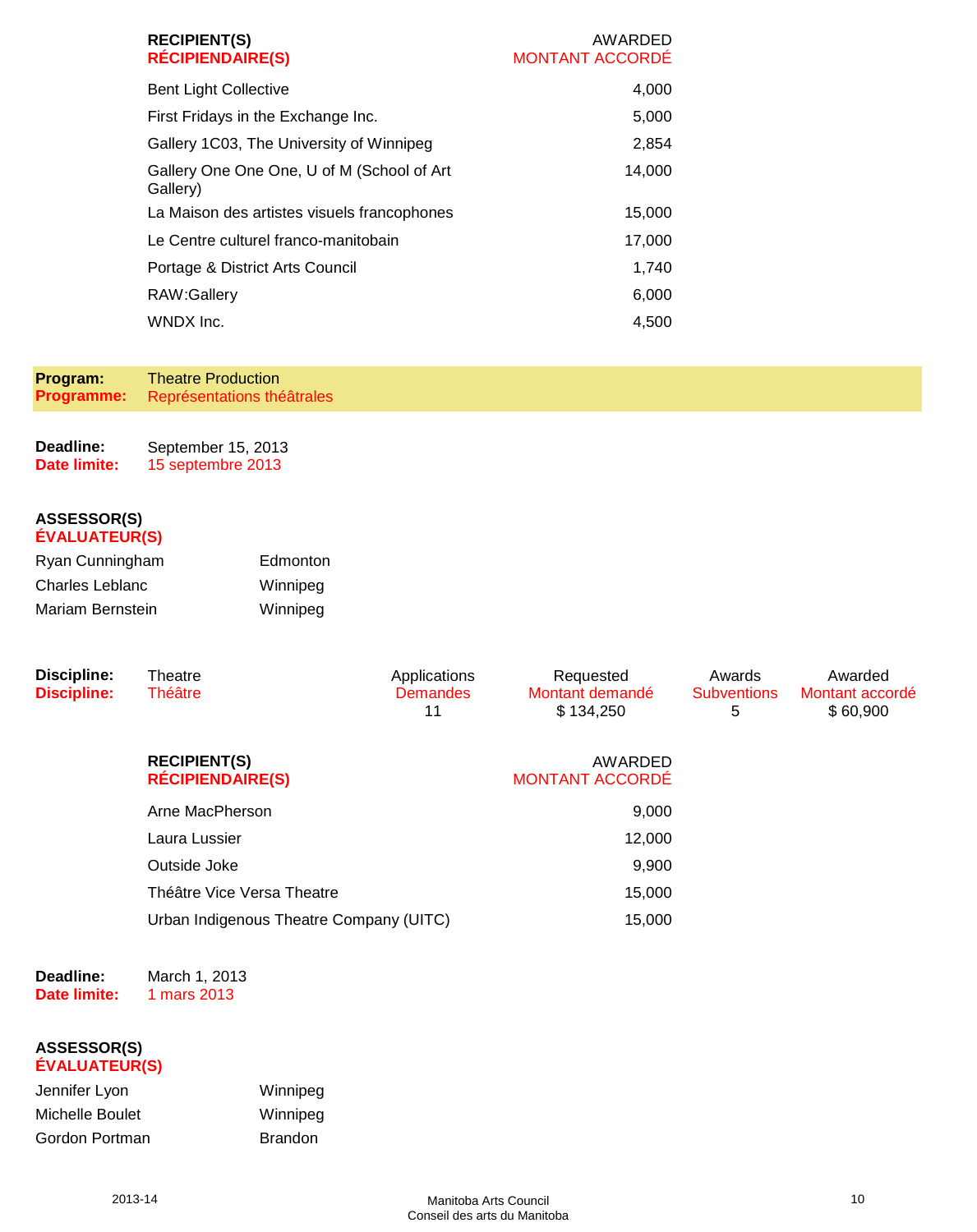| <b>Discipline:</b><br><b>Discipline:</b> | Theatre<br><b>Théâtre</b>                                                                                 | Applications<br><b>Demandes</b><br>11 | Requested<br>Montant demandé<br>\$121,000 | Awards<br><b>Subventions</b><br>5 | Awarded<br>Montant accordé<br>\$42,500 |
|------------------------------------------|-----------------------------------------------------------------------------------------------------------|---------------------------------------|-------------------------------------------|-----------------------------------|----------------------------------------|
|                                          | <b>RECIPIENT(S)</b><br><b>RÉCIPIENDAIRE(S)</b>                                                            |                                       | AWARDED<br><b>MONTANT ACCORDÉ</b>         |                                   |                                        |
|                                          | <b>Echo Theatre</b>                                                                                       |                                       | 5,000                                     |                                   |                                        |
|                                          | <b>Heather Russell</b>                                                                                    |                                       | 8,000                                     |                                   |                                        |
|                                          | Moving Target Theatre Company                                                                             |                                       | 4,000                                     |                                   |                                        |
|                                          | Rainbow Stage Inc. (1993)                                                                                 |                                       | 10,500                                    |                                   |                                        |
|                                          | Sarasvati Dramatic Theatre Productions &<br>Repertory Inc                                                 |                                       | 15,000                                    |                                   |                                        |
| Program:<br>Programme:                   | <b>Theatre Two-Year Grant Creation/Production</b><br>Subvention théâtre de deux ans – création/production |                                       |                                           |                                   |                                        |
| Deadline:<br>Date limite:                | March 31, 2014<br>31 mars 2014                                                                            |                                       |                                           |                                   |                                        |

| Discipline:<br><b>Discipline:</b> | Theatre<br><b>Théâtre</b>                      | Applications<br><b>Demandes</b> | Requested<br>Montant demandé<br>\$15,000 | Awards<br><b>Subventions</b> | Awarded<br>Montant accordé<br>\$15,000 |
|-----------------------------------|------------------------------------------------|---------------------------------|------------------------------------------|------------------------------|----------------------------------------|
|                                   | <b>RECIPIENT(S)</b><br><b>RÉCIPIENDAIRE(S)</b> |                                 | AWARDED<br><b>MONTANT ACCORDÉ</b>        |                              |                                        |
|                                   | <b>Dry Cold Productions</b>                    |                                 | 15,000                                   |                              |                                        |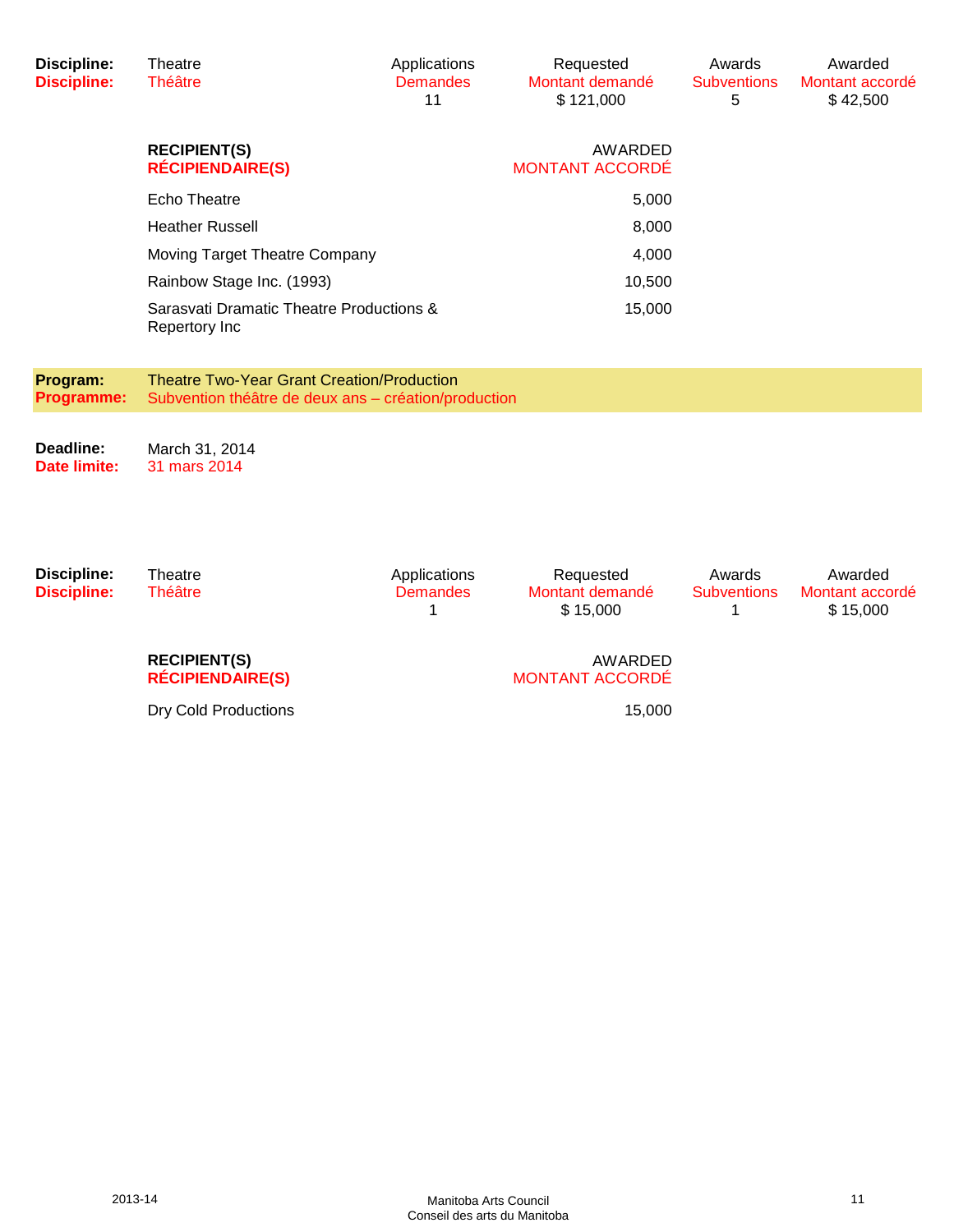| <b>Touring Grants</b>            |  |
|----------------------------------|--|
| <b>Subventions pour tournées</b> |  |

**Program: Programme:** Touring Grants (Organizations) Subventions aux organismes en tournée

**Deadline: Date limite:** March 20, 2013 20 mars 2013

#### **ASSESSOR(S) ÉVALUATEUR(S)**

| <b>Harry Strub</b>     | Winnipeg       |
|------------------------|----------------|
| Deb Penner             | Winkler        |
| <b>Carson Nattrass</b> | Winnipeg       |
| Megumi Masaki-Hechler  | <b>Brandon</b> |

| Discipline:<br><b>Discipline:</b> | Dance<br>Danse                                 | Applications<br><b>Demandes</b> | Requested<br>Montant demandé                       | Awards<br><b>Subventions</b> | Awarded<br>Montant accordé |
|-----------------------------------|------------------------------------------------|---------------------------------|----------------------------------------------------|------------------------------|----------------------------|
|                                   | <b>RECIPIENT(S)</b><br><b>RÉCIPIENDAIRE(S)</b> |                                 | \$50,000<br>3<br>AWARDED<br><b>MONTANT ACCORDÉ</b> |                              | \$40,000                   |
|                                   | Royal Winnipeg Ballet                          |                                 | 18,000                                             |                              |                            |

Royal Winnipeg Ballet School Professional Division 15,000 Winnipeg's Contemporary Dancers 7,000

| <b>Discipline:</b><br><b>Discipline:</b> | Music<br><b>Musique</b>                        | Applications<br><b>Demandes</b><br>3 | Requested<br>Montant demandé<br>\$152,285 | Awards<br><b>Subventions</b><br>3 | Awarded<br>Montant accordé<br>\$92,000 |
|------------------------------------------|------------------------------------------------|--------------------------------------|-------------------------------------------|-----------------------------------|----------------------------------------|
|                                          | <b>RECIPIENT(S)</b><br><b>RÉCIPIENDAIRE(S)</b> |                                      | AWARDED<br><b>MONTANT ACCORDÉ</b>         |                                   |                                        |
|                                          | Manitoba Chamber Orchestra                     |                                      | 12,000                                    |                                   |                                        |
|                                          | The Winnipeg Chamber Music Society             |                                      | 5,000                                     |                                   |                                        |
|                                          | Winnipeg Symphony Orchestra                    |                                      | 75,000                                    |                                   |                                        |

| Discipline:<br><b>Discipline:</b> | Theatre<br>Théâtre                                             | Applications<br><b>Demandes</b><br>5 | Requested<br>Montant demandé<br>\$207,000 | Awards<br><b>Subventions</b><br>5 | Awarded<br>Montant accordé<br>\$188,000 |
|-----------------------------------|----------------------------------------------------------------|--------------------------------------|-------------------------------------------|-----------------------------------|-----------------------------------------|
|                                   | <b>RECIPIENT(S)</b><br><b>RÉCIPIENDAIRE(S)</b>                 |                                      | AWARDED<br><b>MONTANT ACCORDE</b>         |                                   |                                         |
|                                   | Le Cercle Molière Inc.                                         |                                      | 12,000                                    |                                   |                                         |
|                                   | Manitoba Theatre for Young People Inc.                         |                                      | 75,000                                    |                                   |                                         |
|                                   | Prairie Theatre Exchange Inc.<br>Royal Manitoba Theatre Centre |                                      | 44.000                                    |                                   |                                         |
|                                   |                                                                |                                      | 49,000                                    |                                   |                                         |
|                                   | Shakespeare In The Ruins Inc.                                  |                                      | 8,000                                     |                                   |                                         |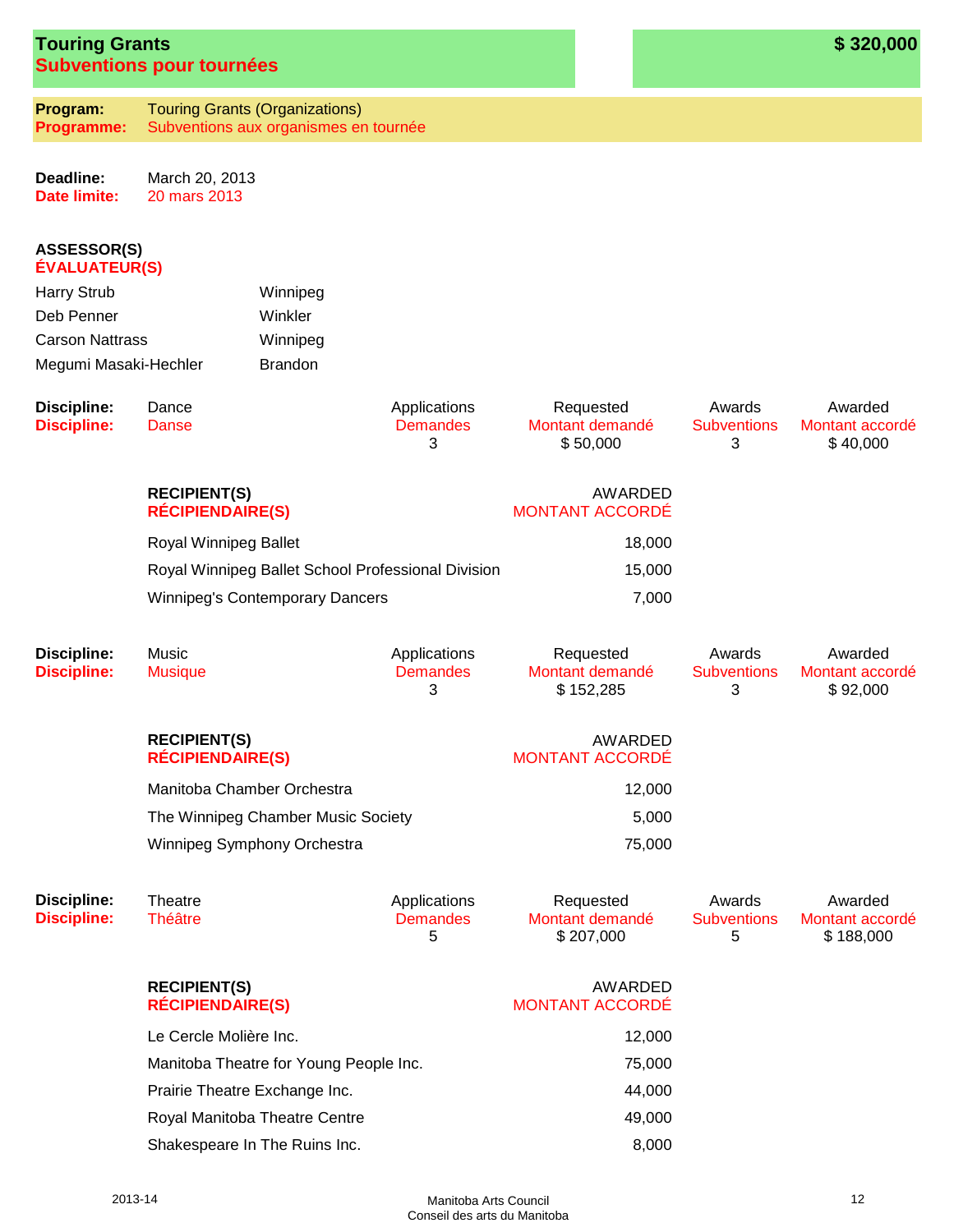|                                                                    | <b>Grants to Individuals</b><br><b>Subventions aux artistes individuels</b>                    |                                      |                                          |                                   | \$926,188                              |
|--------------------------------------------------------------------|------------------------------------------------------------------------------------------------|--------------------------------------|------------------------------------------|-----------------------------------|----------------------------------------|
|                                                                    | <b>Professional Development Grants</b><br><b>Subventions de perfectionnement professionnel</b> |                                      |                                          |                                   | \$249,706                              |
| Program:<br>Programme:                                             | <b>Competitions &amp; Prizes</b><br><b>Concours et Prix</b>                                    |                                      |                                          |                                   |                                        |
| Deadline:<br><b>Date limite:</b>                                   | November 15, 2013<br>15 novembre 2013                                                          |                                      |                                          |                                   |                                        |
| <b>ASSESSOR(S)</b><br><b>ÉVALUATEUR(S)</b><br><b>Cathleen Enns</b> | Winnipeg                                                                                       |                                      |                                          |                                   |                                        |
| <b>Discipline:</b><br><b>Discipline:</b>                           | Music<br><b>Musique</b>                                                                        | Applications<br><b>Demandes</b><br>7 | Requested<br>Montant demandé<br>\$38,300 | Awards<br><b>Subventions</b><br>7 | Awarded<br>Montant accordé<br>\$22,500 |
|                                                                    | <b>RECIPIENT(S)</b><br><b>RÉCIPIENDAIRE(S)</b>                                                 |                                      | <b>AWARDED</b><br><b>MONTANT ACCORDÉ</b> |                                   |                                        |
|                                                                    | Associated Manitoba Arts Festivals Inc.                                                        |                                      | 4,000                                    |                                   |                                        |
|                                                                    | Canadian Music Competition - Manitoba Chapter                                                  |                                      | 1,500                                    |                                   |                                        |
|                                                                    | GroundSwell Inc.                                                                               |                                      | 1,500                                    |                                   |                                        |
|                                                                    | Manitoba Band Association Inc.                                                                 |                                      | 2,000                                    |                                   |                                        |
|                                                                    | Manitoba Choral Association Inc.                                                               |                                      | 1,000                                    |                                   |                                        |
|                                                                    | The Eckhardt-Gramatté National Music Competition<br>Women's Musical Club of Winnipeg           |                                      | 10,000<br>2,500                          |                                   |                                        |
|                                                                    |                                                                                                |                                      |                                          |                                   |                                        |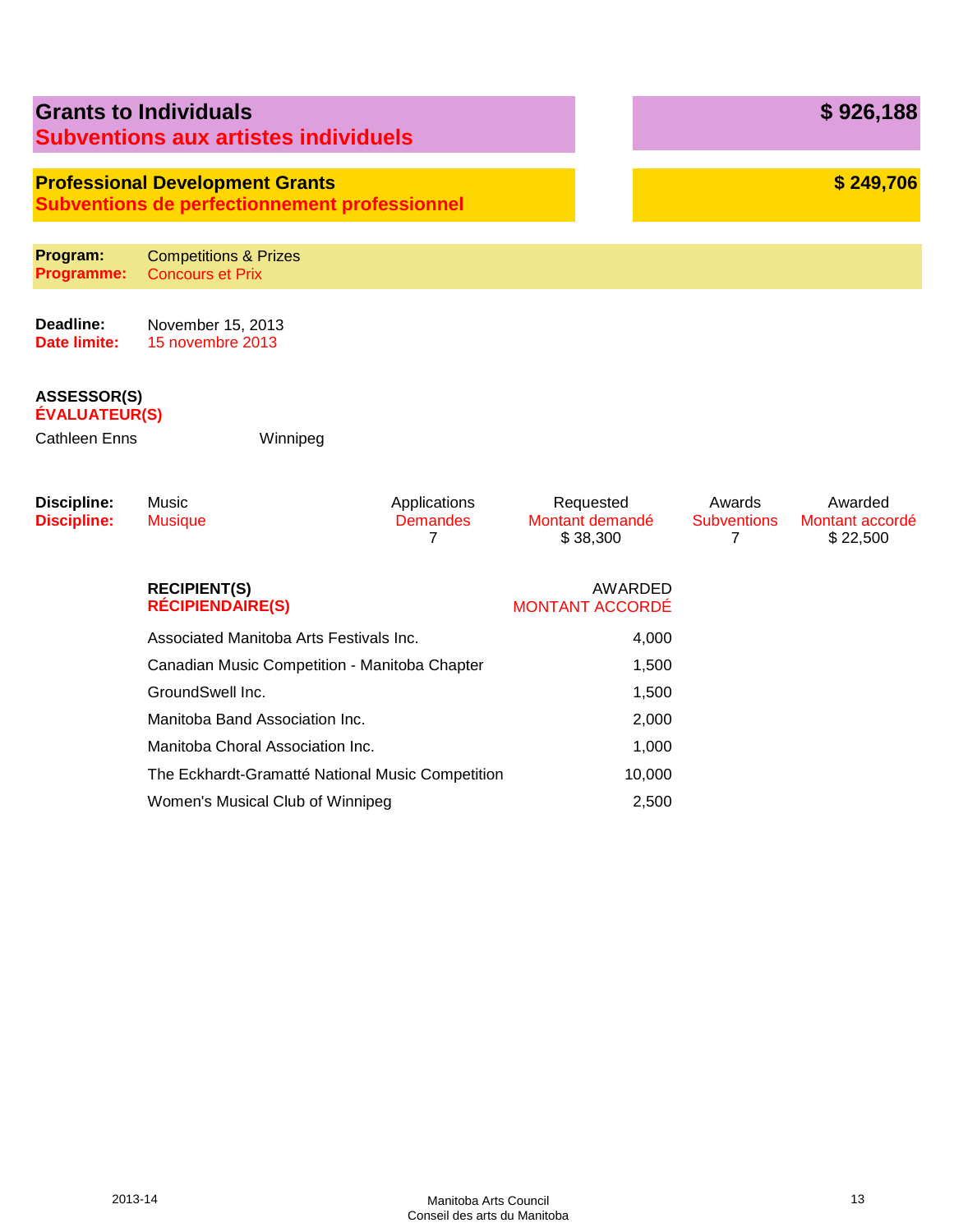| Program:<br><b>Programme:</b>              | <b>Readings by Manitoba Writers</b><br>Lectures par des auteurs du Manitoba |                                       |                                          |                                                |                                        |  |  |
|--------------------------------------------|-----------------------------------------------------------------------------|---------------------------------------|------------------------------------------|------------------------------------------------|----------------------------------------|--|--|
| Deadline:<br><b>Date limite:</b>           | March 31, 2014<br>31 mars 2014                                              |                                       |                                          |                                                |                                        |  |  |
|                                            | <b>ASSESSOR(S)</b><br><b>ÉVALUATEUR(S)</b>                                  |                                       |                                          |                                                |                                        |  |  |
| Patricia Sanders                           | Winnipeg                                                                    |                                       |                                          |                                                |                                        |  |  |
| <b>Discipline:</b><br><b>Discipline:</b>   | Writing & Publishing<br>Lettres et édition                                  | Applications<br><b>Demandes</b><br>1  | Requested<br>Montant demandé<br>\$28,000 | Awards<br><b>Subventions</b><br>1              | Awarded<br>Montant accordé<br>\$28,000 |  |  |
|                                            | <b>RECIPIENT(S)</b><br><b>RÉCIPIENDAIRE(S)</b>                              |                                       | AWARDED<br><b>MONTANT ACCORDÉ</b>        |                                                |                                        |  |  |
|                                            | Manitoba Writers' Guild Inc.                                                |                                       | 28,000                                   |                                                |                                        |  |  |
| Program:<br><b>Programme:</b>              | <b>Student Bursaries</b><br>Bourses d'études                                |                                       |                                          |                                                |                                        |  |  |
| Deadline:<br><b>Date limite:</b>           | June 1, 2013<br>1 juin 2013                                                 |                                       |                                          |                                                |                                        |  |  |
| <b>ASSESSOR(S)</b><br><b>ÉVALUATEUR(S)</b> |                                                                             |                                       |                                          |                                                |                                        |  |  |
| Arne MacPherson<br>Peter Quanz             | Winnipeg<br>Winnipeg                                                        |                                       |                                          |                                                |                                        |  |  |
| <b>Discipline:</b><br><b>Discipline:</b>   | Dance<br><b>Danse</b>                                                       | Applications<br><b>Demandes</b><br>12 | Requested<br>Montant demandé<br>\$26,000 | Awards<br><b>Subventions</b><br>$\overline{4}$ | Awarded<br>Montant accordé<br>\$9,000  |  |  |
|                                            | <b>RECIPIENT(S)</b><br><b>RÉCIPIENDAIRE(S)</b>                              |                                       | AWARDED<br><b>MONTANT ACCORDÉ</b>        |                                                |                                        |  |  |
|                                            | Aaron Paul                                                                  |                                       | 2,000                                    |                                                |                                        |  |  |
|                                            | <b>Alexandra Winters</b>                                                    |                                       | 2,000                                    |                                                |                                        |  |  |
|                                            | lan Mozdzen                                                                 |                                       | 2,000                                    |                                                |                                        |  |  |
|                                            | Juliet Amara                                                                |                                       | 3,000                                    |                                                |                                        |  |  |
|                                            |                                                                             |                                       |                                          |                                                |                                        |  |  |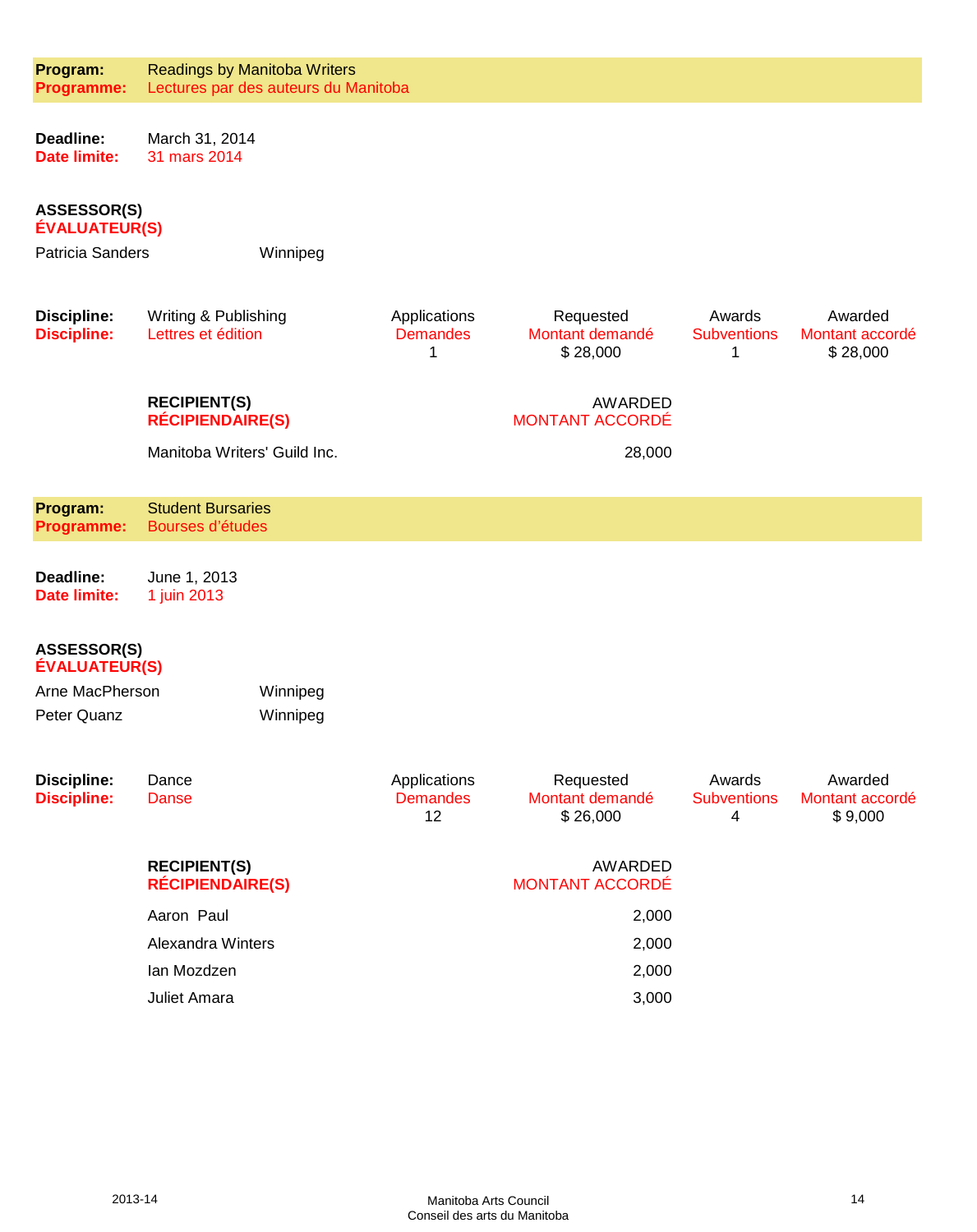| <b>Discipline:</b><br><b>Discipline:</b> | Music<br><b>Musique</b>                        | Applications<br><b>Demandes</b><br>30 | Requested<br>Montant demandé<br>\$85,000 | Awards<br><b>Subventions</b><br>12 | Awarded<br>Montant accordé<br>\$39,000 |
|------------------------------------------|------------------------------------------------|---------------------------------------|------------------------------------------|------------------------------------|----------------------------------------|
|                                          | <b>RECIPIENT(S)</b><br><b>RÉCIPIENDAIRE(S)</b> |                                       | AWARDED<br><b>MONTANT ACCORDÉ</b>        |                                    |                                        |
|                                          | Aaron Sabasch                                  |                                       | 2,000                                    |                                    |                                        |
|                                          | Allison de Groot                               |                                       | 3,000                                    |                                    |                                        |
|                                          | <b>Caroline Nicolas</b>                        |                                       | 4,000                                    |                                    |                                        |
|                                          | <b>Curtis Nowosad</b>                          |                                       | 4,000                                    |                                    |                                        |
|                                          | Daniel Peasgood                                |                                       | 2,000                                    |                                    |                                        |
|                                          | Daniel Tselyakov                               |                                       | 3,000                                    |                                    |                                        |
|                                          | Devon Gillingham                               |                                       | 3,000                                    |                                    |                                        |
|                                          | Devon Rempel                                   |                                       | 3,000                                    |                                    |                                        |
|                                          | Heather Stewart                                |                                       | 3,000                                    |                                    |                                        |
|                                          | Jeff Manchur                                   |                                       | 4,000                                    |                                    |                                        |
|                                          | Joshua Peters                                  |                                       | 4,000                                    |                                    |                                        |
|                                          | <b>Luke Sellick</b>                            |                                       | 4,000                                    |                                    |                                        |
| <b>Discipline:</b><br><b>Discipline:</b> | Theatre<br><b>Théâtre</b>                      | Applications<br><b>Demandes</b><br>12 | Requested<br>Montant demandé<br>\$30,000 | Awards<br><b>Subventions</b><br>5  | Awarded<br>Montant accordé<br>\$13,000 |
|                                          | <b>RECIPIENT(S)</b><br><b>RÉCIPIENDAIRE(S)</b> |                                       | <b>AWARDED</b><br><b>MONTANT ACCORDÉ</b> |                                    |                                        |
|                                          | Erik Berg                                      |                                       | 2,000                                    |                                    |                                        |
|                                          | Joshua Bouchard                                |                                       | 4,000                                    |                                    |                                        |
|                                          | Marie-Ève Fontaine                             |                                       | 2,000                                    |                                    |                                        |
|                                          | <b>Markian Tarasiuk</b>                        |                                       | 2,000                                    |                                    |                                        |
|                                          | Mia van Leeuwen                                |                                       | 3,000                                    |                                    |                                        |
| <b>Discipline:</b><br><b>Discipline:</b> | <b>Visual Arts</b><br><b>Arts visuels</b>      | Applications<br><b>Demandes</b><br>28 | Requested<br>Montant demandé<br>\$83,000 | Awards<br><b>Subventions</b><br>10 | Awarded<br>Montant accordé<br>\$28,000 |
|                                          | <b>RECIPIENT(S)</b><br><b>RÉCIPIENDAIRE(S)</b> |                                       | AWARDED<br><b>MONTANT ACCORDÉ</b>        |                                    |                                        |
|                                          | Erika Dueck                                    |                                       | 3,000                                    |                                    |                                        |
|                                          | Freya Perron                                   |                                       | 2,000                                    |                                    |                                        |
|                                          | Jacqueline Young                               |                                       | 2,000                                    |                                    |                                        |
|                                          | Jacquelyn Hébert                               |                                       | 3,000                                    |                                    |                                        |
|                                          | Joanne Bristol                                 |                                       | 4,000                                    |                                    |                                        |
|                                          | <b>Kristin Nelson</b>                          |                                       | 3,000                                    |                                    |                                        |
|                                          | Leah Decter                                    |                                       | 3,000                                    |                                    |                                        |
|                                          | Patricia Eschuk                                |                                       | 2,000                                    |                                    |                                        |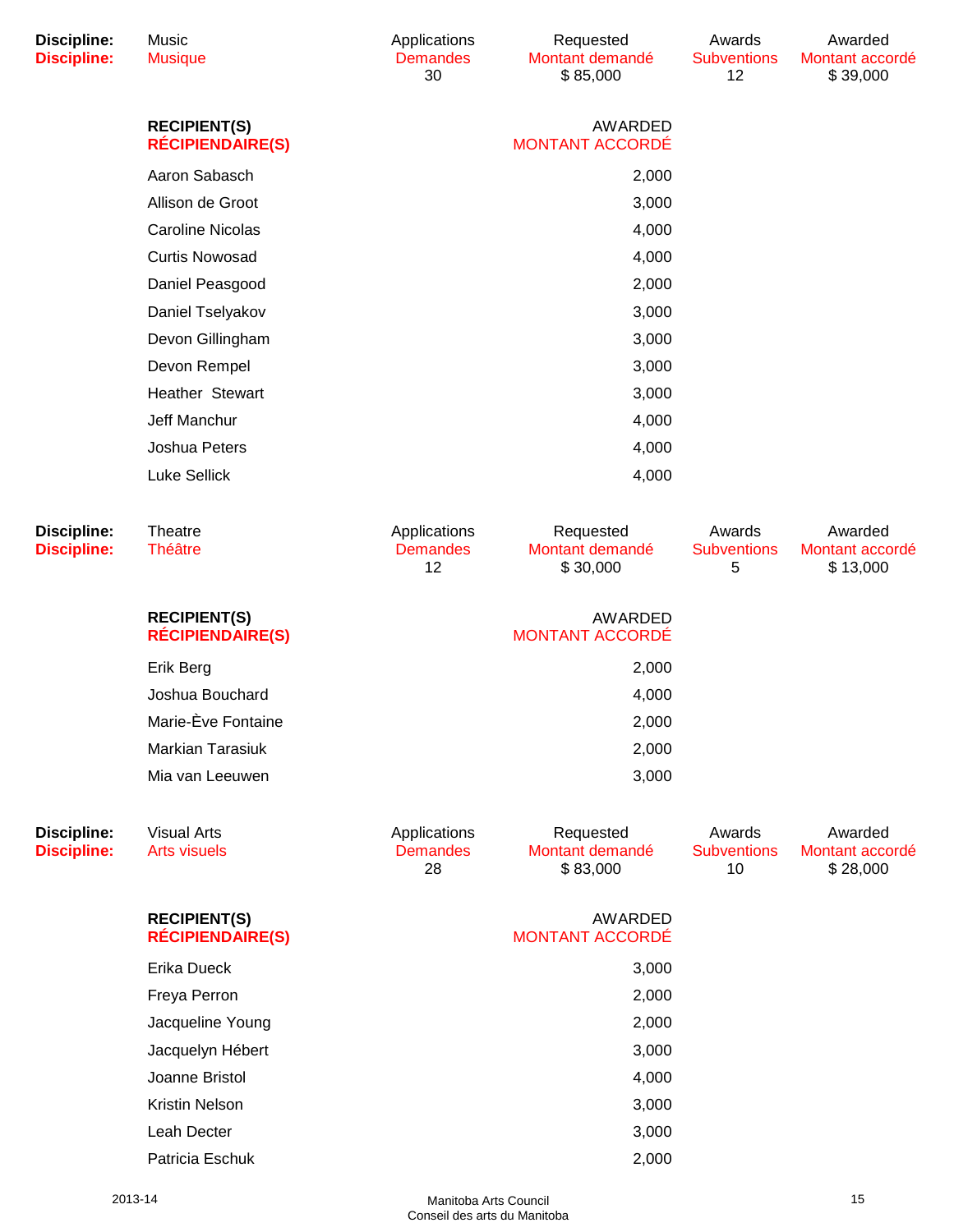|                                            | Shaylyn Plett                                  |                                                                                                  |                                      | 2,000                                   |                                   |                                       |
|--------------------------------------------|------------------------------------------------|--------------------------------------------------------------------------------------------------|--------------------------------------|-----------------------------------------|-----------------------------------|---------------------------------------|
|                                            | <b>Terry Hildebrand</b>                        |                                                                                                  |                                      | 4,000                                   |                                   |                                       |
| <b>Discipline:</b><br><b>Discipline:</b>   | Film/Video<br>Film et vidéo                    |                                                                                                  | Applications<br><b>Demandes</b>      | Requested<br>Montant demandé            | Awards<br><b>Subventions</b>      | Awarded<br>Montant accordé            |
|                                            |                                                |                                                                                                  | 3                                    | \$6,000                                 | 1                                 | \$2,000                               |
|                                            | <b>RECIPIENT(S)</b><br><b>RÉCIPIENDAIRE(S)</b> |                                                                                                  |                                      | AWARDED<br><b>MONTANT ACCORDÉ</b>       |                                   |                                       |
|                                            | Deidter Stadnyk                                |                                                                                                  |                                      | 2,000                                   |                                   |                                       |
| <b>Discipline:</b><br><b>Discipline:</b>   | Writing & Publishing<br>Lettres et édition     |                                                                                                  | Applications<br><b>Demandes</b><br>3 | Requested<br>Montant demandé<br>\$9,000 | Awards<br><b>Subventions</b><br>1 | Awarded<br>Montant accordé<br>\$4,000 |
|                                            | <b>RECIPIENT(S)</b><br><b>RÉCIPIENDAIRE(S)</b> |                                                                                                  |                                      | AWARDED<br><b>MONTANT ACCORDÉ</b>       |                                   |                                       |
|                                            | Noni Brynjolson                                |                                                                                                  |                                      | 4,000                                   |                                   |                                       |
| Program:<br><b>Programme:</b>              |                                                | <b>Travel/Professional Development</b><br>Projets de voyage ou de perfectionnement professionnel |                                      |                                         |                                   |                                       |
| Deadline:<br><b>Date limite:</b>           | September 1, 2013<br>1 septembre 2013          |                                                                                                  |                                      |                                         |                                   |                                       |
| <b>ASSESSOR(S)</b><br><b>ÉVALUATEUR(S)</b> |                                                |                                                                                                  |                                      |                                         |                                   |                                       |
| <b>Shirley Grierson</b>                    |                                                | Winnipeg                                                                                         |                                      |                                         |                                   |                                       |
| Laurelyn Whitt                             |                                                | Minnedosa                                                                                        |                                      |                                         |                                   |                                       |
| Daina Warren                               |                                                | Winnipeg                                                                                         |                                      |                                         |                                   |                                       |
| <b>Discipline:</b><br><b>Discipline:</b>   | Dance<br>Danse                                 |                                                                                                  | Applications<br><b>Demandes</b><br>3 | Requested<br>Montant demandé<br>\$3,600 | Awards<br><b>Subventions</b><br>2 | Awarded<br>Montant accordé<br>\$2,400 |
|                                            | <b>RECIPIENT(S)</b><br><b>RÉCIPIENDAIRE(S)</b> |                                                                                                  |                                      | AWARDED<br><b>MONTANT ACCORDÉ</b>       |                                   |                                       |
|                                            | Alexandra Garrido                              |                                                                                                  |                                      | 1,200                                   |                                   |                                       |
|                                            | Rebecca Sawdon                                 |                                                                                                  |                                      | 1,200                                   |                                   |                                       |
| <b>Discipline:</b><br><b>Discipline:</b>   | Music<br><b>Musique</b>                        |                                                                                                  | Applications<br><b>Demandes</b><br>4 | Requested<br>Montant demandé<br>\$4,393 | Awards<br><b>Subventions</b><br>1 | Awarded<br>Montant accordé<br>\$1,200 |
|                                            | <b>RECIPIENT(S)</b><br><b>RÉCIPIENDAIRE(S)</b> |                                                                                                  |                                      | AWARDED<br><b>MONTANT ACCORDÉ</b>       |                                   |                                       |
|                                            | <b>Jay Stoller</b>                             |                                                                                                  |                                      | 1,200                                   |                                   |                                       |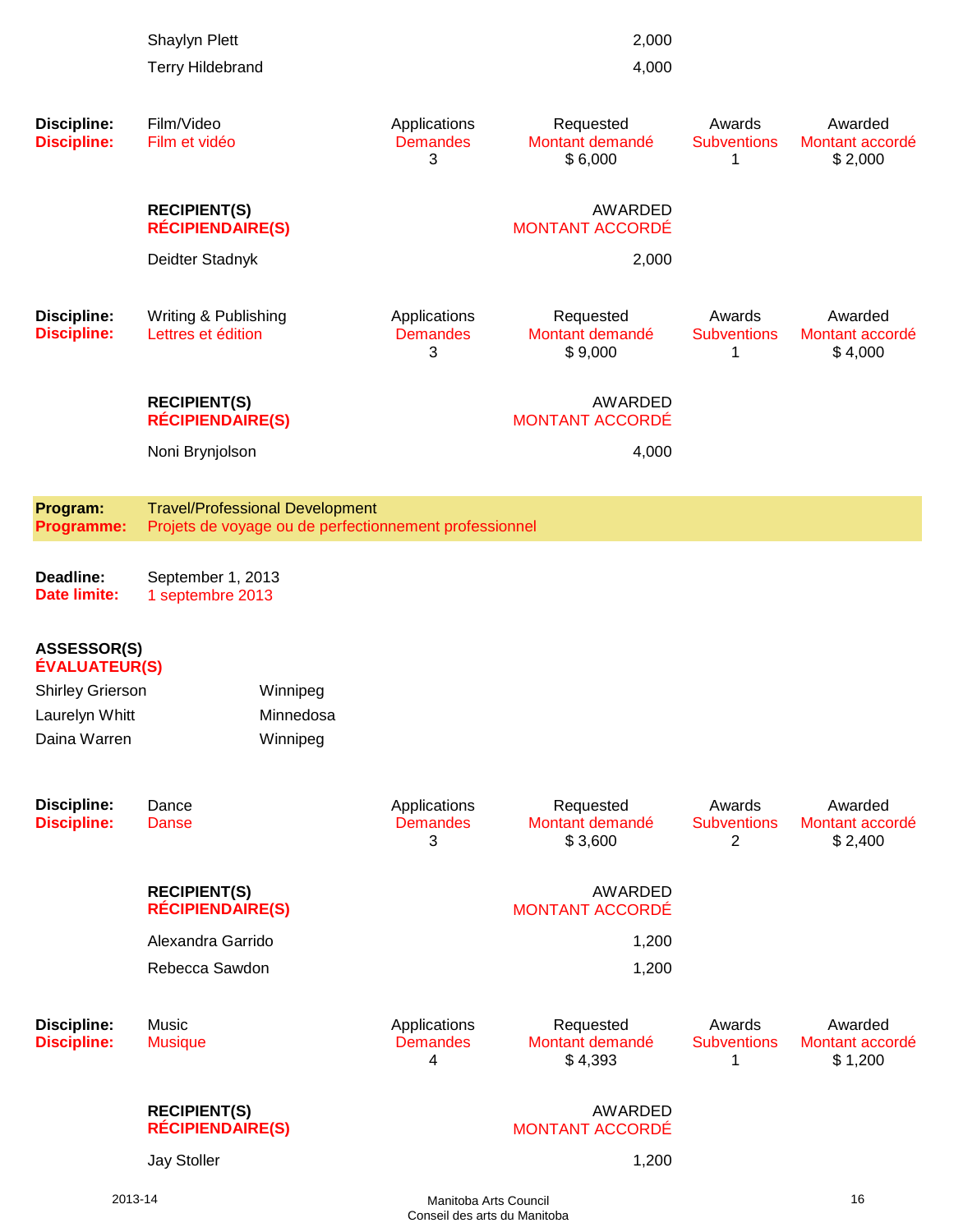| <b>Discipline:</b><br><b>Discipline:</b> | Theatre<br><b>Théâtre</b>                      | Applications<br><b>Demandes</b><br>3 | Requested<br>Montant demandé<br>\$3,600 | Awards<br><b>Subventions</b><br>3 | Awarded<br>Montant accordé<br>\$3,600 |
|------------------------------------------|------------------------------------------------|--------------------------------------|-----------------------------------------|-----------------------------------|---------------------------------------|
|                                          | <b>RECIPIENT(S)</b><br><b>RÉCIPIENDAIRE(S)</b> |                                      | AWARDED<br><b>MONTANT ACCORDÉ</b>       |                                   |                                       |
|                                          | Andraea Sartison                               |                                      | 1,200                                   |                                   |                                       |
|                                          | <b>Ardith Boxall</b>                           |                                      | 1,200                                   |                                   |                                       |
|                                          | Haanita Seval                                  |                                      | 1,200                                   |                                   |                                       |
| <b>Discipline:</b><br><b>Discipline:</b> | Crafts<br>Artisanat                            | Applications<br><b>Demandes</b><br>4 | Requested<br>Montant demandé<br>\$4,050 | Awards<br><b>Subventions</b><br>2 | Awarded<br>Montant accordé<br>\$2,400 |
|                                          | <b>RECIPIENT(S)</b><br><b>RÉCIPIENDAIRE(S)</b> |                                      | AWARDED<br><b>MONTANT ACCORDÉ</b>       |                                   |                                       |
|                                          | Peter Tittenberger                             |                                      | 1,200                                   |                                   |                                       |
|                                          | <b>Tricia Wasney</b>                           |                                      | 1,200                                   |                                   |                                       |
| <b>Discipline:</b><br><b>Discipline:</b> | <b>Visual Arts</b><br><b>Arts visuels</b>      | Applications<br><b>Demandes</b><br>7 | Requested<br>Montant demandé<br>\$8,048 | Awards<br><b>Subventions</b><br>6 | Awarded<br>Montant accordé<br>\$6,148 |
|                                          | <b>RECIPIENT(S)</b><br><b>RÉCIPIENDAIRE(S)</b> |                                      | AWARDED<br><b>MONTANT ACCORDÉ</b>       |                                   |                                       |
|                                          | <b>Bev Pike</b>                                |                                      | 750                                     |                                   |                                       |
|                                          | <b>Bree Bergen</b>                             |                                      | 1,200                                   |                                   |                                       |
|                                          | Elaine Stocki                                  |                                      | 598                                     |                                   |                                       |
|                                          | Jaime Drew                                     |                                      | 1,200                                   |                                   |                                       |
|                                          | Rowan Gray                                     |                                      | 1,200                                   |                                   |                                       |
|                                          | Suzanne Smith                                  |                                      | 1,200                                   |                                   |                                       |
| Discipline:<br><b>Discipline:</b>        | Writing & Publishing<br>Lettres et édition     | Applications<br><b>Demandes</b><br>2 | Requested<br>Montant demandé<br>\$1,316 | Awards<br><b>Subventions</b><br>2 | Awarded<br>Montant accordé<br>\$1,316 |
|                                          | <b>RECIPIENT(S)</b><br><b>RÉCIPIENDAIRE(S)</b> |                                      | AWARDED<br>MONTANT ACCORDÉ              |                                   |                                       |
|                                          | Marie Baker                                    |                                      | 620                                     |                                   |                                       |
|                                          | Shayla Elizabeth                               |                                      | 696                                     |                                   |                                       |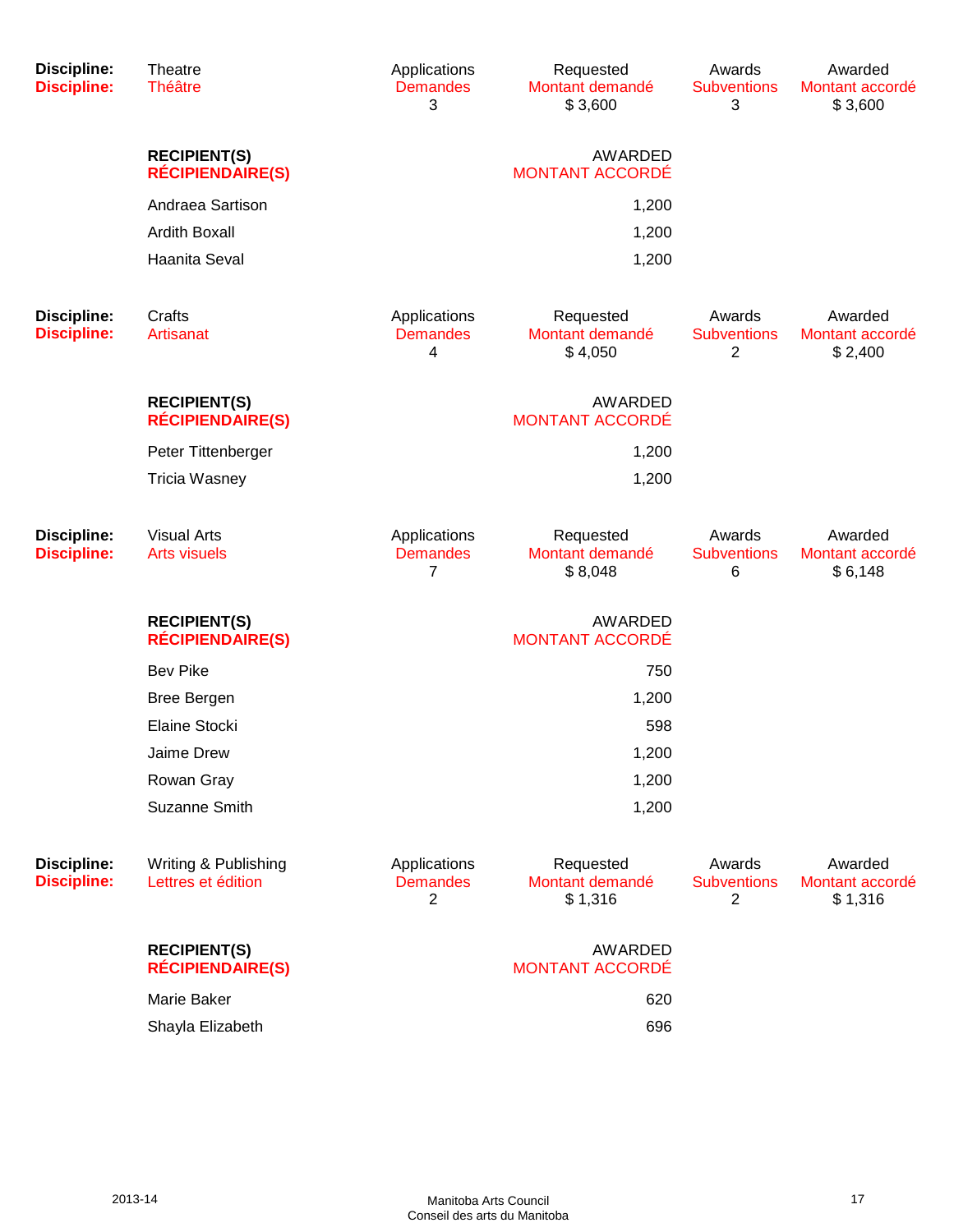| <b>Discipline:</b><br><b>Discipline:</b> | Interdisciplinary<br>Interdisciplinaire        | Applications<br><b>Demandes</b><br>5 | Requested<br>Montant demandé<br>\$5,625 | Awards<br><b>Subventions</b><br>3 | Awarded<br>Montant accordé<br>\$3,425 |
|------------------------------------------|------------------------------------------------|--------------------------------------|-----------------------------------------|-----------------------------------|---------------------------------------|
|                                          | <b>RECIPIENT(S)</b><br><b>RÉCIPIENDAIRE(S)</b> |                                      | AWARDED<br><b>MONTANT ACCORDÉ</b>       |                                   |                                       |
|                                          | <b>Courtney Thompson</b>                       |                                      | 1,200                                   |                                   |                                       |
|                                          | Freya Olafson                                  |                                      | 1,200                                   |                                   |                                       |
|                                          | Tanya Derksen                                  |                                      | 1,025                                   |                                   |                                       |
| Deadline:<br><b>Date limite:</b>         | February 15, 2013<br>15 février 2013           |                                      |                                         |                                   |                                       |
| <b>Discipline:</b><br><b>Discipline:</b> | Dance<br><b>Danse</b>                          | Applications<br><b>Demandes</b><br>2 | Requested<br>Montant demandé<br>\$2,400 | Awards<br><b>Subventions</b><br>0 |                                       |
| <b>Discipline:</b><br><b>Discipline:</b> | Music<br><b>Musique</b>                        | Applications<br><b>Demandes</b><br>1 | Requested<br>Montant demandé<br>\$2,956 | Awards<br><b>Subventions</b><br>1 | Awarded<br>Montant accordé<br>\$1,200 |
|                                          | <b>RECIPIENT(S)</b><br><b>RÉCIPIENDAIRE(S)</b> |                                      | AWARDED<br><b>MONTANT ACCORDÉ</b>       |                                   |                                       |
|                                          | Jan van der Hooft                              |                                      | 1,200                                   |                                   |                                       |
| <b>Discipline:</b><br><b>Discipline:</b> | Theatre<br><b>Théâtre</b>                      | Applications<br><b>Demandes</b><br>1 | Requested<br>Montant demandé<br>\$1,200 | Awards<br><b>Subventions</b><br>1 | Awarded<br>Montant accordé<br>\$1,200 |
|                                          | <b>RECIPIENT(S)</b><br><b>RÉCIPIENDAIRE(S)</b> |                                      | AWARDED<br><b>MONTANT ACCORDÉ</b>       |                                   |                                       |
|                                          | Nan Fewchuk                                    |                                      | 1,200                                   |                                   |                                       |
| <b>Discipline:</b><br><b>Discipline:</b> | Crafts<br>Artisanat                            | Applications<br><b>Demandes</b><br>1 | Requested<br>Montant demandé<br>\$1,200 | Awards<br><b>Subventions</b><br>0 |                                       |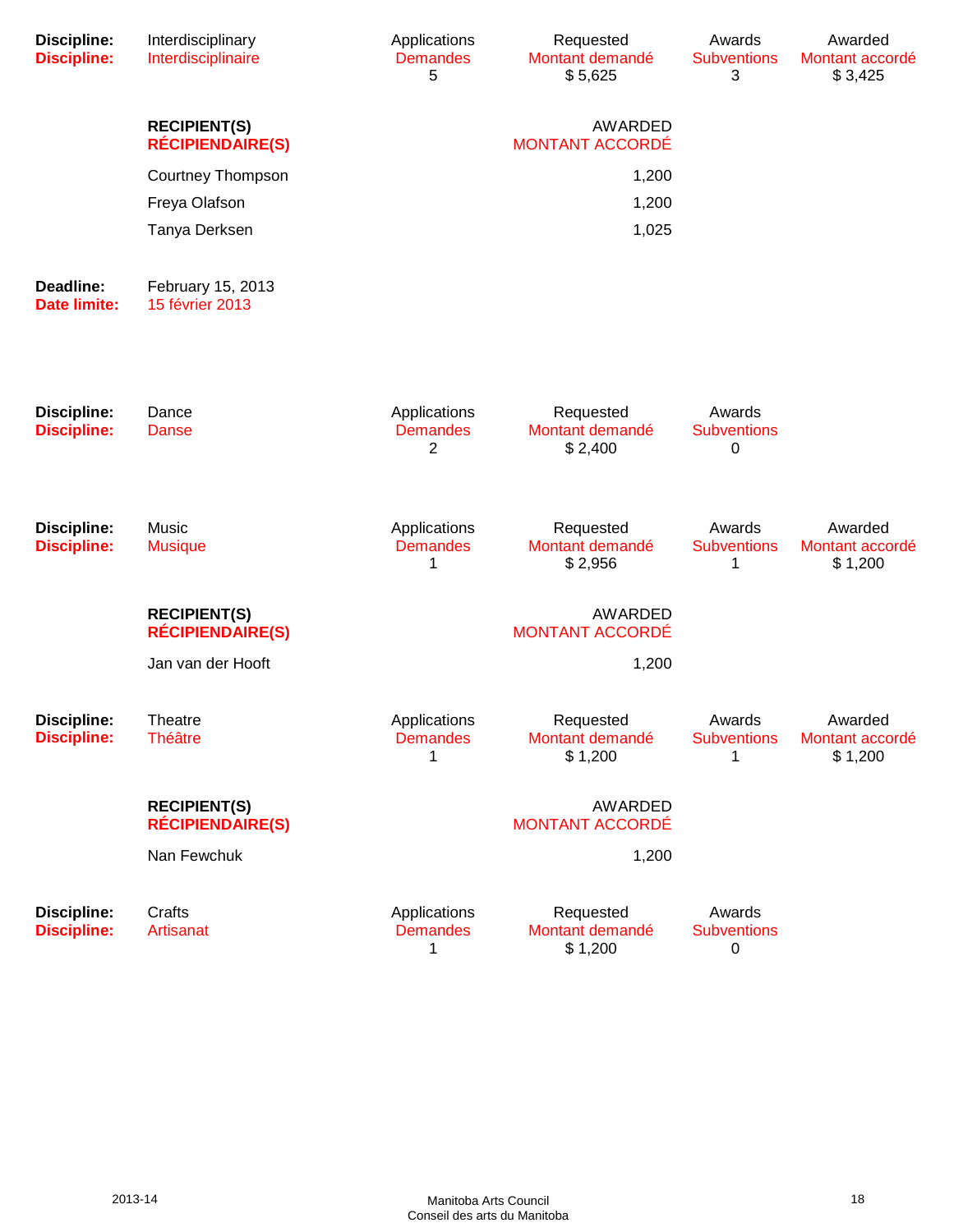| <b>Discipline:</b><br><b>Discipline:</b> | <b>Visual Arts</b><br><b>Arts visuels</b>      | Applications<br><b>Demandes</b><br>11 | Requested<br>Montant demandé<br>\$13,740 | Awards<br><b>Subventions</b><br>8 | Awarded<br>Montant accordé<br>\$8,940 |
|------------------------------------------|------------------------------------------------|---------------------------------------|------------------------------------------|-----------------------------------|---------------------------------------|
|                                          | <b>RECIPIENT(S)</b><br><b>RÉCIPIENDAIRE(S)</b> |                                       | <b>AWARDED</b><br><b>MONTANT ACCORDÉ</b> |                                   |                                       |
|                                          | <b>Benjamin Davis</b>                          |                                       | 1,200                                    |                                   |                                       |
|                                          | Dominique Rey                                  |                                       | 1,200                                    |                                   |                                       |
|                                          | Jeanne Randolph                                |                                       | 840                                      |                                   |                                       |
|                                          | Kaoru Klatt                                    |                                       | 1,200                                    |                                   |                                       |
|                                          | Monique Larouche                               |                                       | 1,200                                    |                                   |                                       |
|                                          | Natasha Peterson                               |                                       | 1,200                                    |                                   |                                       |
|                                          | <b>Tamara Weller</b>                           |                                       | 900                                      |                                   |                                       |
|                                          | Teresa Burrows (Hudson)                        |                                       | 1,200                                    |                                   |                                       |
| <b>Discipline:</b><br><b>Discipline:</b> | Film/Video<br>Film et vidéo                    | Applications<br><b>Demandes</b><br>2  | Requested<br>Montant demandé<br>\$3,710  | Awards<br><b>Subventions</b><br>1 | Awarded<br>Montant accordé<br>\$1,200 |
|                                          | <b>RECIPIENT(S)</b><br><b>RÉCIPIENDAIRE(S)</b> |                                       | <b>AWARDED</b><br><b>MONTANT ACCORDÉ</b> |                                   |                                       |
|                                          | Charlene Van Buekenhout                        |                                       | 1,200                                    |                                   |                                       |
| <b>Discipline:</b><br><b>Discipline:</b> | Interdisciplinary<br>Interdisciplinaire        | Applications<br><b>Demandes</b><br>2  | Requested<br>Montant demandé<br>\$1,800  | Awards<br><b>Subventions</b><br>2 | Awarded<br>Montant accordé<br>\$1,800 |
|                                          | <b>RECIPIENT(S)</b><br><b>RÉCIPIENDAIRE(S)</b> |                                       | AWARDED<br><b>MONTANT ACCORDÉ</b>        |                                   |                                       |
|                                          | Carman Johnston                                |                                       | 600                                      |                                   |                                       |
|                                          | Sasha Amaya                                    |                                       | 1,200                                    |                                   |                                       |
| Deadline:<br><b>Date limite:</b>         | May 1, 2013<br>1 mai 2013                      |                                       |                                          |                                   |                                       |
| ASSESSOR(S)<br><b>ÉVALUATEUR(S)</b>      |                                                |                                       |                                          |                                   |                                       |

| <b>Holly Harris</b> | Winnipeg |
|---------------------|----------|
| Elvira Finnigan     | Winnipeg |
| Ellen Peterson      | Winnipeg |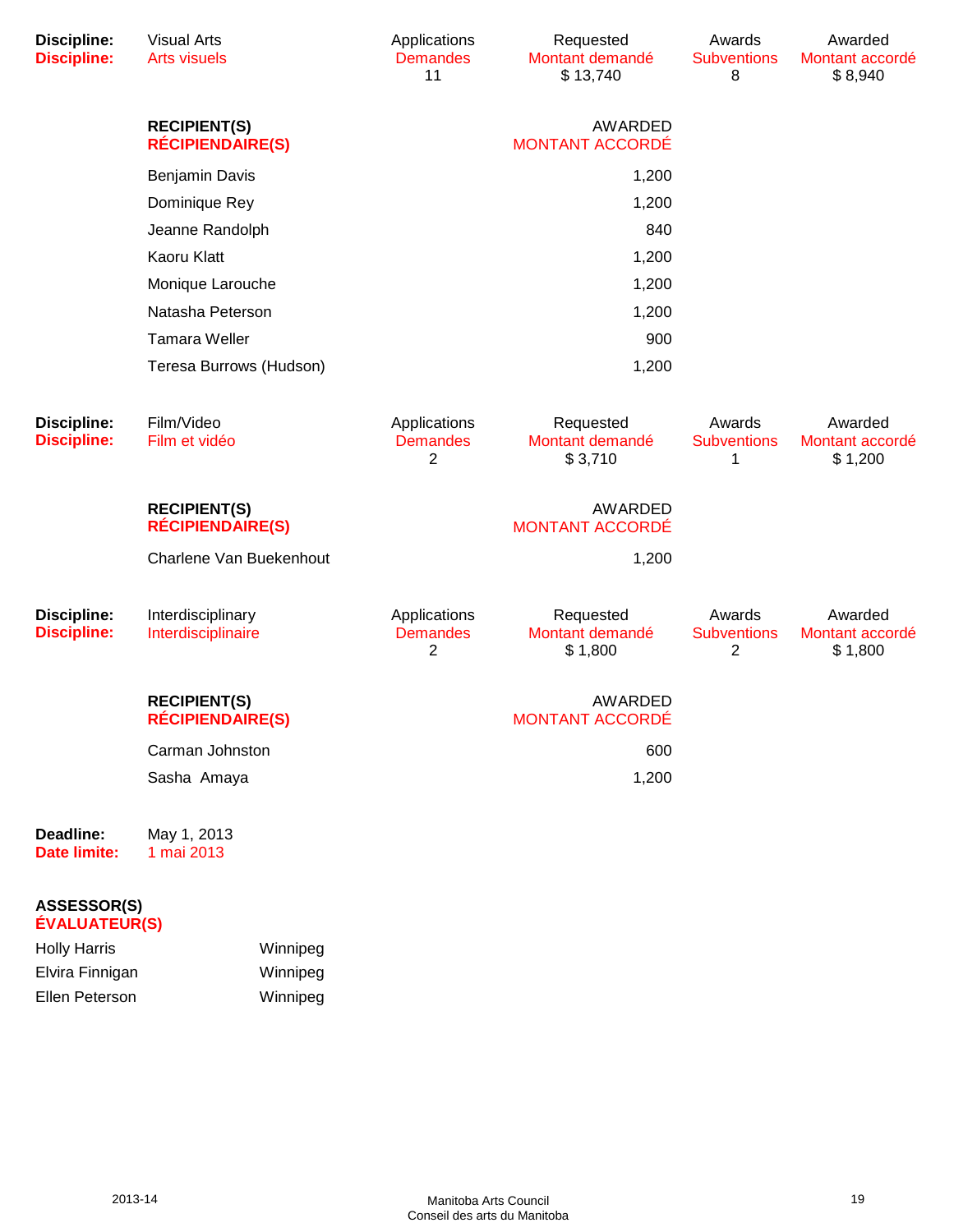| <b>Discipline:</b><br><b>Discipline:</b> | <b>Music</b><br><b>Musique</b>                 | Applications<br><b>Demandes</b><br>8              | Requested<br>Montant demandé<br>\$10,571 | Awards<br><b>Subventions</b><br>8              | Awarded<br>Montant accordé<br>\$8,385 |
|------------------------------------------|------------------------------------------------|---------------------------------------------------|------------------------------------------|------------------------------------------------|---------------------------------------|
|                                          | <b>RECIPIENT(S)</b><br><b>RÉCIPIENDAIRE(S)</b> |                                                   | AWARDED<br><b>MONTANT ACCORDÉ</b>        |                                                |                                       |
|                                          | Catherine Wood                                 |                                                   | 1,200                                    |                                                |                                       |
|                                          | Diana McIntosh                                 |                                                   | 615                                      |                                                |                                       |
|                                          | Joshua Peters                                  |                                                   | 1,200                                    |                                                |                                       |
|                                          | <b>Lindsey Bond</b>                            |                                                   | 1,020                                    |                                                |                                       |
|                                          | Monica Bailey                                  |                                                   | 750                                      |                                                |                                       |
|                                          | Oleg Pokhanovski                               |                                                   | 1,200                                    |                                                |                                       |
|                                          | Orjan Sandred                                  |                                                   | 1,200                                    |                                                |                                       |
|                                          | <b>Susan Watkins</b>                           |                                                   | 1,200                                    |                                                |                                       |
| <b>Discipline:</b><br><b>Discipline:</b> | Theatre<br><b>Théâtre</b>                      | Applications<br><b>Demandes</b><br>$\overline{2}$ | Requested<br>Montant demandé<br>\$2,060  | Awards<br><b>Subventions</b><br>$\overline{c}$ | Awarded<br>Montant accordé<br>\$2,060 |
|                                          | <b>RECIPIENT(S)</b><br><b>RÉCIPIENDAIRE(S)</b> |                                                   | AWARDED<br><b>MONTANT ACCORDÉ</b>        |                                                |                                       |
|                                          | Danny Carroll                                  |                                                   | 860                                      |                                                |                                       |
|                                          | Debbie Patterson                               |                                                   | 1,200                                    |                                                |                                       |
| <b>Discipline:</b><br><b>Discipline:</b> | Crafts<br>Artisanat                            | Applications<br><b>Demandes</b><br>2              | Requested<br>Montant demandé<br>\$2,400  | Awards<br><b>Subventions</b><br>$\overline{c}$ | Awarded<br>Montant accordé<br>\$2,400 |
|                                          | <b>RECIPIENT(S)</b><br><b>RÉCIPIENDAIRE(S)</b> |                                                   | AWARDED<br><b>MONTANT ACCORDÉ</b>        |                                                |                                       |
|                                          | Daryl Perry                                    |                                                   | 1,200                                    |                                                |                                       |
|                                          | <b>Florian Vorreiter</b>                       |                                                   | 1,200                                    |                                                |                                       |
| <b>Discipline:</b><br><b>Discipline:</b> | <b>Visual Arts</b><br><b>Arts visuels</b>      | Applications<br><b>Demandes</b><br>3              | Requested<br>Montant demandé<br>\$3,600  | Awards<br><b>Subventions</b><br>2              | Awarded<br>Montant accordé<br>\$2,400 |
|                                          | <b>RECIPIENT(S)</b><br><b>RÉCIPIENDAIRE(S)</b> |                                                   | AWARDED<br>MONTANT ACCORDÉ               |                                                |                                       |
|                                          | Derek Brueckner                                |                                                   | 1,200                                    |                                                |                                       |
|                                          | Laura Magnusson                                |                                                   | 1,200                                    |                                                |                                       |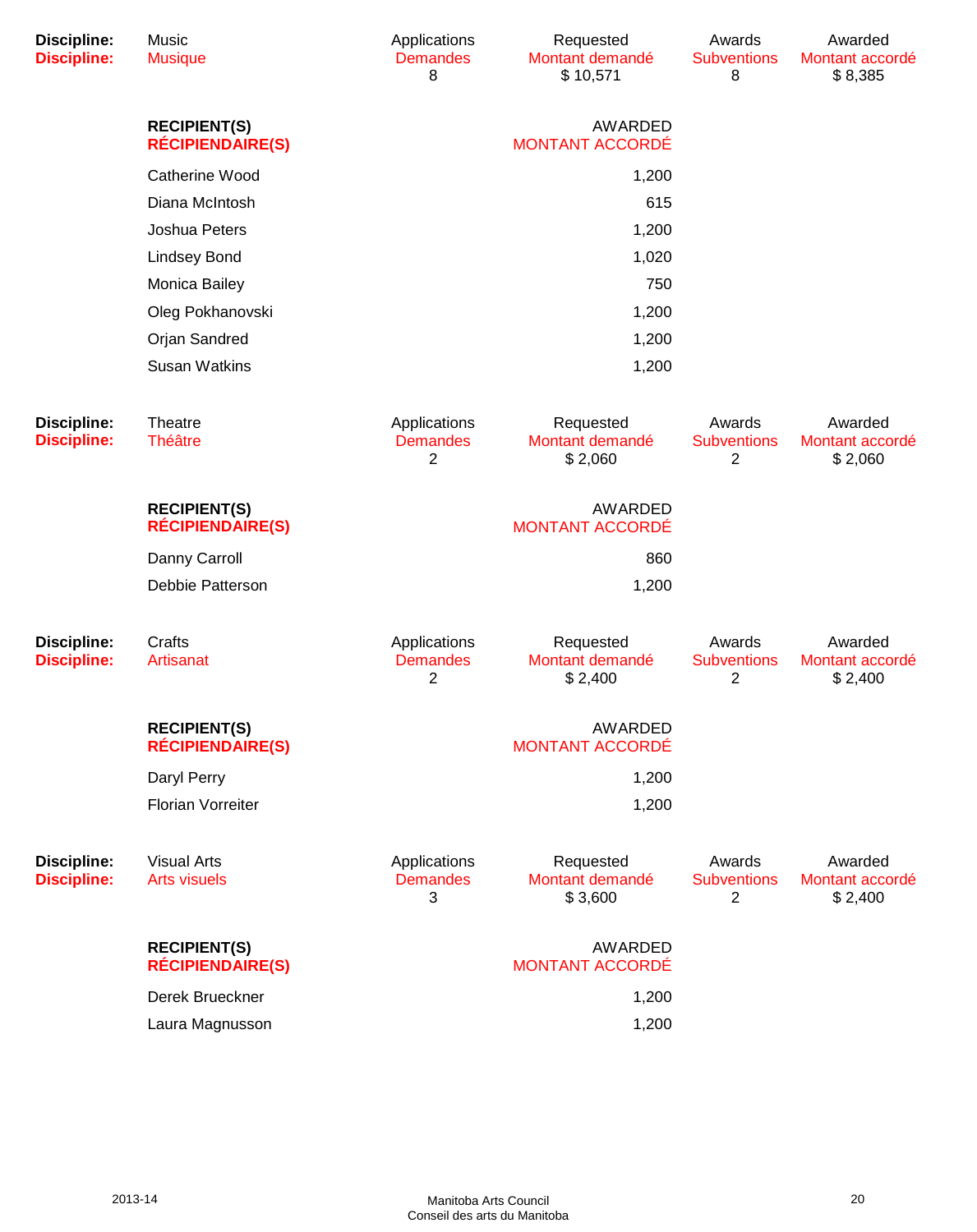| <b>Discipline:</b><br><b>Discipline:</b>   | Interdisciplinary<br>Interdisciplinaire        |          | Applications<br><b>Demandes</b><br>9                  | Requested<br>Montant demandé<br>\$12,750                                | Awards<br><b>Subventions</b><br>3  | Awarded<br>Montant accordé<br>\$3,600 |
|--------------------------------------------|------------------------------------------------|----------|-------------------------------------------------------|-------------------------------------------------------------------------|------------------------------------|---------------------------------------|
|                                            | <b>RECIPIENT(S)</b><br><b>RÉCIPIENDAIRE(S)</b> |          |                                                       | AWARDED<br><b>MONTANT ACCORDÉ</b>                                       |                                    |                                       |
|                                            | Aaron Hutton                                   |          |                                                       | 1,200                                                                   |                                    |                                       |
|                                            | Nereo Eugenio                                  |          |                                                       | 1,200                                                                   |                                    |                                       |
|                                            | Raymond Wiebe                                  |          |                                                       | 1,200                                                                   |                                    |                                       |
| Program:<br>Programme:                     |                                                |          | <b>Travel/Professional Development Quick Response</b> | Projets de voyage ou de perfectionnement professionnel à réponse rapide |                                    |                                       |
| Deadline:<br><b>Date limite:</b>           | March 31, 2014<br>31 mars 2014                 |          |                                                       |                                                                         |                                    |                                       |
| <b>ASSESSOR(S)</b><br><b>ÉVALUATEUR(S)</b> |                                                |          |                                                       |                                                                         |                                    |                                       |
| <b>Cathleen Enns</b>                       |                                                | Winnipeg |                                                       |                                                                         |                                    |                                       |
| <b>Patricia Sanders</b>                    |                                                | Winnipeg |                                                       |                                                                         |                                    |                                       |
| <b>Marian Butler</b>                       |                                                | Winnipeg |                                                       |                                                                         |                                    |                                       |
| <b>Discipline:</b><br><b>Discipline:</b>   | Dance<br>Danse                                 |          | Applications<br><b>Demandes</b><br>9                  | Requested<br>Montant demandé<br>\$8,892                                 | Awards<br><b>Subventions</b><br>8  | Awarded<br>Montant accordé<br>\$6,675 |
|                                            | <b>RECIPIENT(S)</b><br><b>RÉCIPIENDAIRE(S)</b> |          |                                                       | AWARDED<br><b>MONTANT ACCORDÉ</b>                                       |                                    |                                       |
|                                            | Alexandra Elliott                              |          |                                                       | 1,000                                                                   |                                    |                                       |
|                                            | Gaile Petursson-Hiley                          |          |                                                       | 750                                                                     |                                    |                                       |
|                                            | Kathleen Hiley                                 |          |                                                       | 1,000                                                                   |                                    |                                       |
|                                            | <b>Maritel Centurion</b>                       |          |                                                       | 675                                                                     |                                    |                                       |
|                                            | Ming Hon                                       |          |                                                       | 350                                                                     |                                    |                                       |
|                                            | Peter Quanz                                    |          |                                                       | 1,200                                                                   |                                    |                                       |
|                                            | Stephanie Ballard                              |          |                                                       | 500                                                                     |                                    |                                       |
|                                            | <b>Treasure Waddell</b>                        |          |                                                       | 1,200                                                                   |                                    |                                       |
| <b>Discipline:</b><br><b>Discipline:</b>   | Music<br><b>Musique</b>                        |          | Applications<br><b>Demandes</b><br>15                 | Requested<br>Montant demandé<br>\$13,796                                | Awards<br><b>Subventions</b><br>14 | Awarded<br>Montant accordé<br>\$9,350 |
|                                            | <b>RECIPIENT(S)</b><br><b>RÉCIPIENDAIRE(S)</b> |          |                                                       | AWARDED<br><b>MONTANT ACCORDÉ</b>                                       |                                    |                                       |
|                                            |                                                |          |                                                       |                                                                         |                                    |                                       |
|                                            | Ashley Klassen                                 |          |                                                       | 1,000                                                                   |                                    |                                       |

Gerry Atwell 300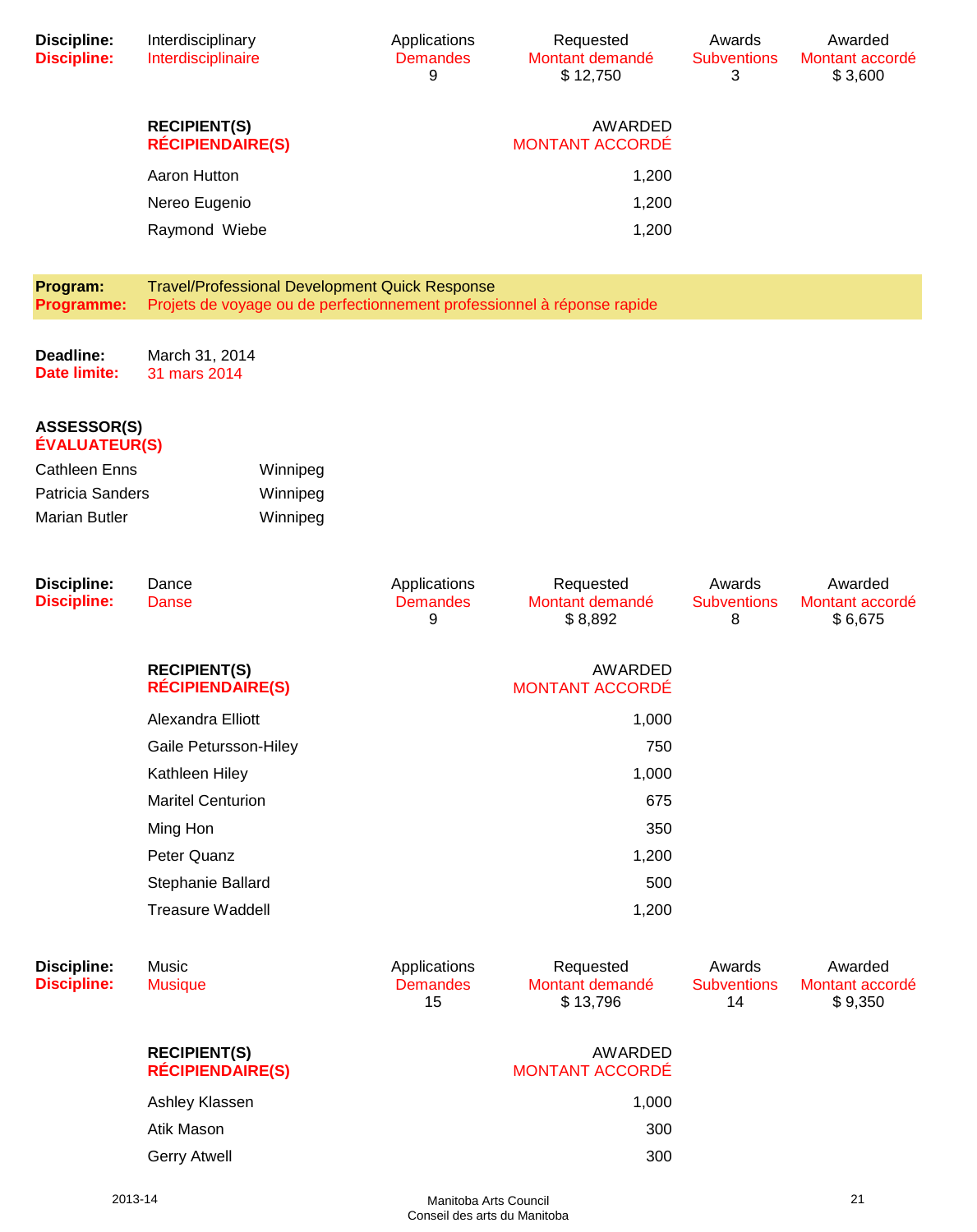| <b>Harry Strub</b>  | 750   |
|---------------------|-------|
| Jason Hooper        | 1,000 |
| Jessica Strong      | 1,200 |
| <b>Mike Swickis</b> | 800   |
| Neewa Mason         | 300   |
| Ofield Williams     | 1,000 |
| Pamela Davis        | 300   |
| Phoebe Tsang        | 1,200 |
| Stephen Broadhurst  | 300   |
| Vicki Young         | 500   |
| Vince Fontaine      | 400   |
|                     |       |

| <b>Discipline:</b><br><b>Discipline:</b> | Theatre<br><b>Théâtre</b>                      | Applications<br><b>Demandes</b><br>11             | Requested<br>Montant demandé<br>\$8,038  | Awards<br><b>Subventions</b><br>9 | Awarded<br>Montant accordé<br>\$4,625 |
|------------------------------------------|------------------------------------------------|---------------------------------------------------|------------------------------------------|-----------------------------------|---------------------------------------|
|                                          | <b>RECIPIENT(S)</b><br><b>RÉCIPIENDAIRE(S)</b> |                                                   | AWARDED<br><b>MONTANT ACCORDÉ</b>        |                                   |                                       |
|                                          | <b>Andrew Lizotte</b>                          |                                                   | 125                                      |                                   |                                       |
|                                          | Ann Hodges                                     |                                                   | 1,200                                    |                                   |                                       |
|                                          | Daniel Craig                                   |                                                   | 500                                      |                                   |                                       |
|                                          | <b>Estee Taylor</b>                            |                                                   | 500                                      |                                   |                                       |
|                                          | <b>Garth Merkeley</b>                          |                                                   | 450                                      |                                   |                                       |
|                                          | Jacqueline Loewen                              |                                                   | 450                                      |                                   |                                       |
|                                          | Jane Testar                                    |                                                   | 450                                      |                                   |                                       |
|                                          | <b>Kimberly Craig</b>                          |                                                   | 500                                      |                                   |                                       |
|                                          | Shannon Guile                                  |                                                   | 450                                      |                                   |                                       |
| <b>Discipline:</b><br><b>Discipline:</b> | Crafts<br>Artisanat                            | Applications<br><b>Demandes</b><br>$\overline{2}$ | Requested<br>Montant demandé<br>\$1,545  | Awards<br><b>Subventions</b><br>1 | Awarded<br>Montant accordé<br>\$300   |
|                                          | <b>RECIPIENT(S)</b><br><b>RÉCIPIENDAIRE(S)</b> |                                                   | AWARDED<br><b>MONTANT ACCORDÉ</b>        |                                   |                                       |
|                                          | <b>Monica Martinez</b>                         |                                                   | 300                                      |                                   |                                       |
| <b>Discipline:</b><br><b>Discipline:</b> | <b>Visual Arts</b><br><b>Arts visuels</b>      | Applications<br><b>Demandes</b><br>17             | Requested<br>Montant demandé<br>\$18,040 | Awards<br><b>Subventions</b><br>9 | Awarded<br>Montant accordé<br>\$6,995 |
|                                          | <b>RECIPIENT(S)</b><br><b>RÉCIPIENDAIRE(S)</b> |                                                   | AWARDED<br><b>MONTANT ACCORDÉ</b>        |                                   |                                       |
|                                          | <b>Ashley Gillanders</b>                       |                                                   | 1,200                                    |                                   |                                       |
|                                          | Deborah Fitzgerald                             |                                                   | 1,200                                    |                                   |                                       |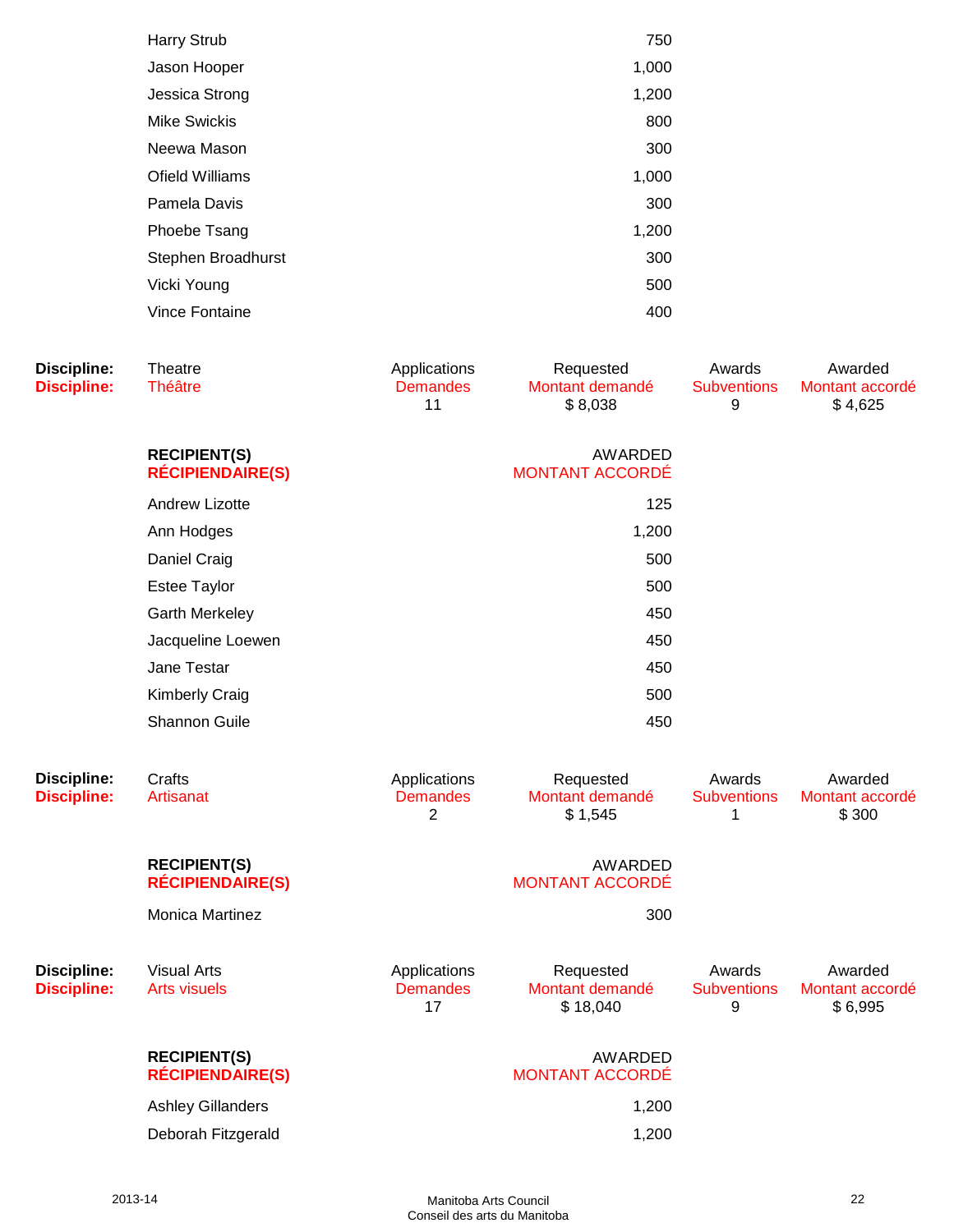| Denis Devigne    | 750   |  |
|------------------|-------|--|
| Jolanta Sokalska | 650   |  |
| Kegan McFadden   | 1,000 |  |
| Lawrence Bird    | 1,070 |  |
| Lorri Millan     | 500   |  |
| Marilyn Schick   | 125   |  |
| Shawna Dempsey   | 500   |  |
|                  |       |  |

**Discipline:**

| Discipline:<br><b>Discipline:</b> | Film/Video<br>Film et vidéo                    | Applications<br><b>Demandes</b><br>12 | Requested<br>Montant demandé<br>\$12,095 | Awards<br><b>Subventions</b><br>12 | Awarded<br>Montant accordé<br>\$8,940 |
|-----------------------------------|------------------------------------------------|---------------------------------------|------------------------------------------|------------------------------------|---------------------------------------|
|                                   | <b>RECIPIENT(S)</b><br><b>RÉCIPIENDAIRE(S)</b> |                                       | AWARDED<br><b>MONTANT ACCORDÉ</b>        |                                    |                                       |
|                                   | Aaron Zeghers                                  |                                       | 750                                      |                                    |                                       |
|                                   | Coleen Rajotte                                 |                                       | 600                                      |                                    |                                       |
|                                   | Danielle Sturk                                 |                                       | 920                                      |                                    |                                       |
|                                   | Danishka Esterhazy                             |                                       | 800                                      |                                    |                                       |
|                                   | Darryl Nepinak                                 |                                       | 800                                      |                                    |                                       |
|                                   | Devon Unrau                                    |                                       | 500                                      |                                    |                                       |
|                                   | Glen Johnson                                   |                                       | 800                                      |                                    |                                       |
|                                   | Jaimz Asmundson                                |                                       | 800                                      |                                    |                                       |
|                                   | Michael Maryniuk                               |                                       | 770                                      |                                    |                                       |
|                                   | Monica Lowe                                    |                                       | 900                                      |                                    |                                       |
|                                   | Paula Kelly                                    |                                       | 500                                      |                                    |                                       |
|                                   | Shawn Linden                                   |                                       | 800                                      |                                    |                                       |

| Discipline:<br><b>Discipline:</b> | Writing & Publishing<br>Lettres et édition     | Applications<br><b>Demandes</b><br>12 | Requested<br>Montant demandé<br>\$9,737 | Awards<br><b>Subventions</b><br>11 | Awarded<br>Montant accordé<br>\$7,897 |
|-----------------------------------|------------------------------------------------|---------------------------------------|-----------------------------------------|------------------------------------|---------------------------------------|
|                                   | <b>RECIPIENT(S)</b><br><b>RÉCIPIENDAIRE(S)</b> |                                       | AWARDED<br><b>MONTANT ACCORDÉ</b>       |                                    |                                       |
|                                   | Angeline Schellenberg                          |                                       | 997                                     |                                    |                                       |
|                                   | <b>Brian Richardson</b>                        |                                       | 600                                     |                                    |                                       |
|                                   | Carmelo Militano                               |                                       | 400                                     |                                    |                                       |
|                                   | Donna Besel                                    |                                       | 800                                     |                                    |                                       |
|                                   | Dora Dueck                                     |                                       | 850                                     |                                    |                                       |
|                                   | Erna Buffie                                    |                                       | 800                                     |                                    |                                       |
|                                   | James Scoles                                   |                                       | 700                                     |                                    |                                       |
|                                   | Karen Dudley                                   |                                       | 450                                     |                                    |                                       |
|                                   | <b>Maurice Mierau</b>                          |                                       | 500                                     |                                    |                                       |
|                                   | Shayla Elizabeth                               |                                       | 900                                     |                                    |                                       |

Stephen Currie 900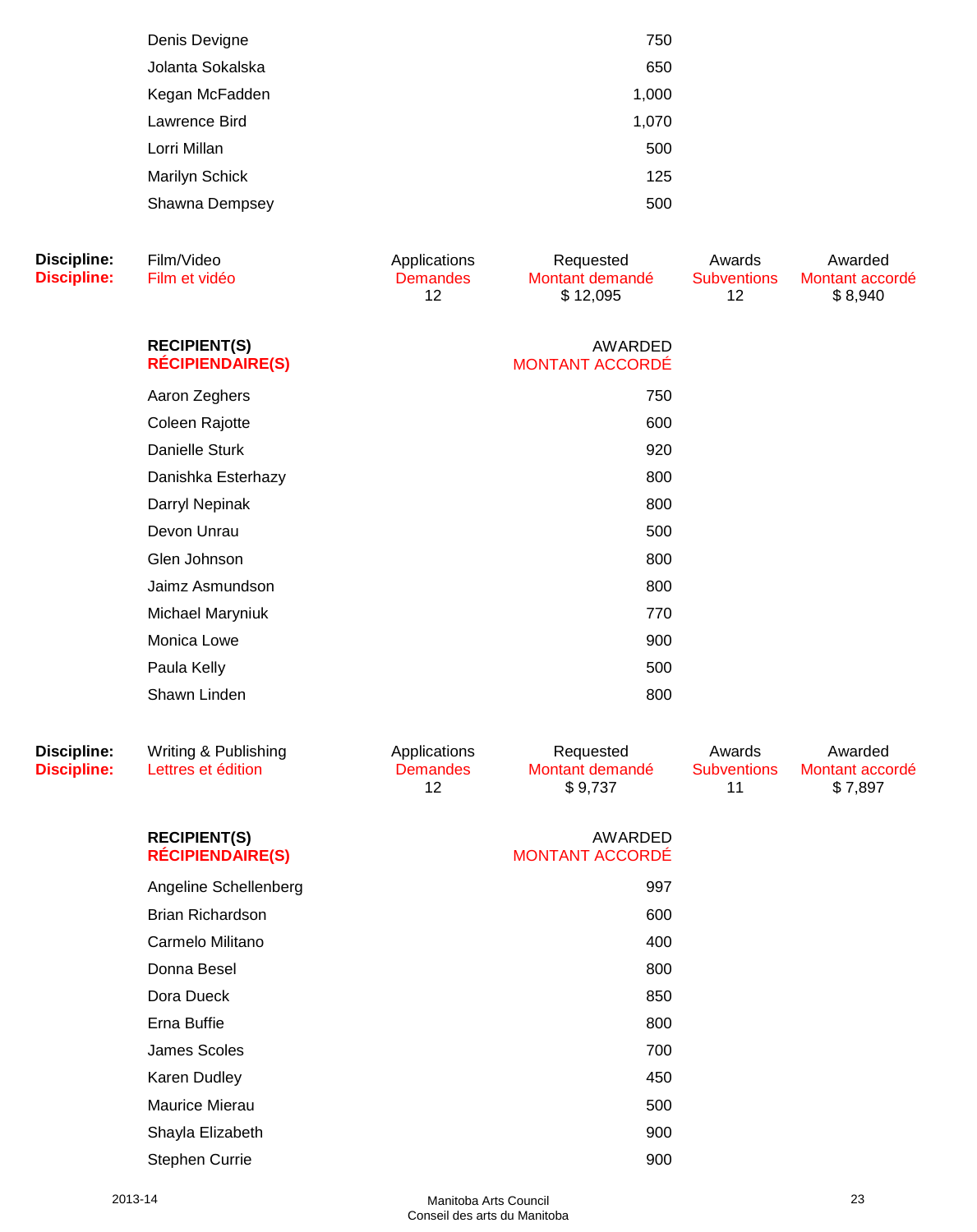| <b>Discipline:</b><br><b>Discipline:</b> | Interdisciplinary<br>Interdisciplinaire        | Applications<br><b>Demandes</b><br>9 | Requested<br>Montant demandé<br>\$8,387 | Awards<br><b>Subventions</b> | Awarded<br>Montant accordé<br>\$5,750 |
|------------------------------------------|------------------------------------------------|--------------------------------------|-----------------------------------------|------------------------------|---------------------------------------|
|                                          | <b>RECIPIENT(S)</b><br><b>RÉCIPIENDAIRE(S)</b> |                                      | AWARDED<br><b>MONTANT ACCORDÉ</b>       |                              |                                       |
|                                          | Cecilia Basic                                  |                                      | 400                                     |                              |                                       |
|                                          | Deborah Morrison                               |                                      | 1,000                                   |                              |                                       |
|                                          | Divya Mehra                                    |                                      | 800                                     |                              |                                       |
|                                          | Karen Asmundson                                |                                      | 750                                     |                              |                                       |
|                                          | Megumi Masaki-Hechler                          |                                      | 1,000                                   |                              |                                       |
|                                          | Roberta Laliberte                              |                                      | 1,200                                   |                              |                                       |
|                                          | <b>Teresa Carey</b>                            |                                      | 600                                     |                              |                                       |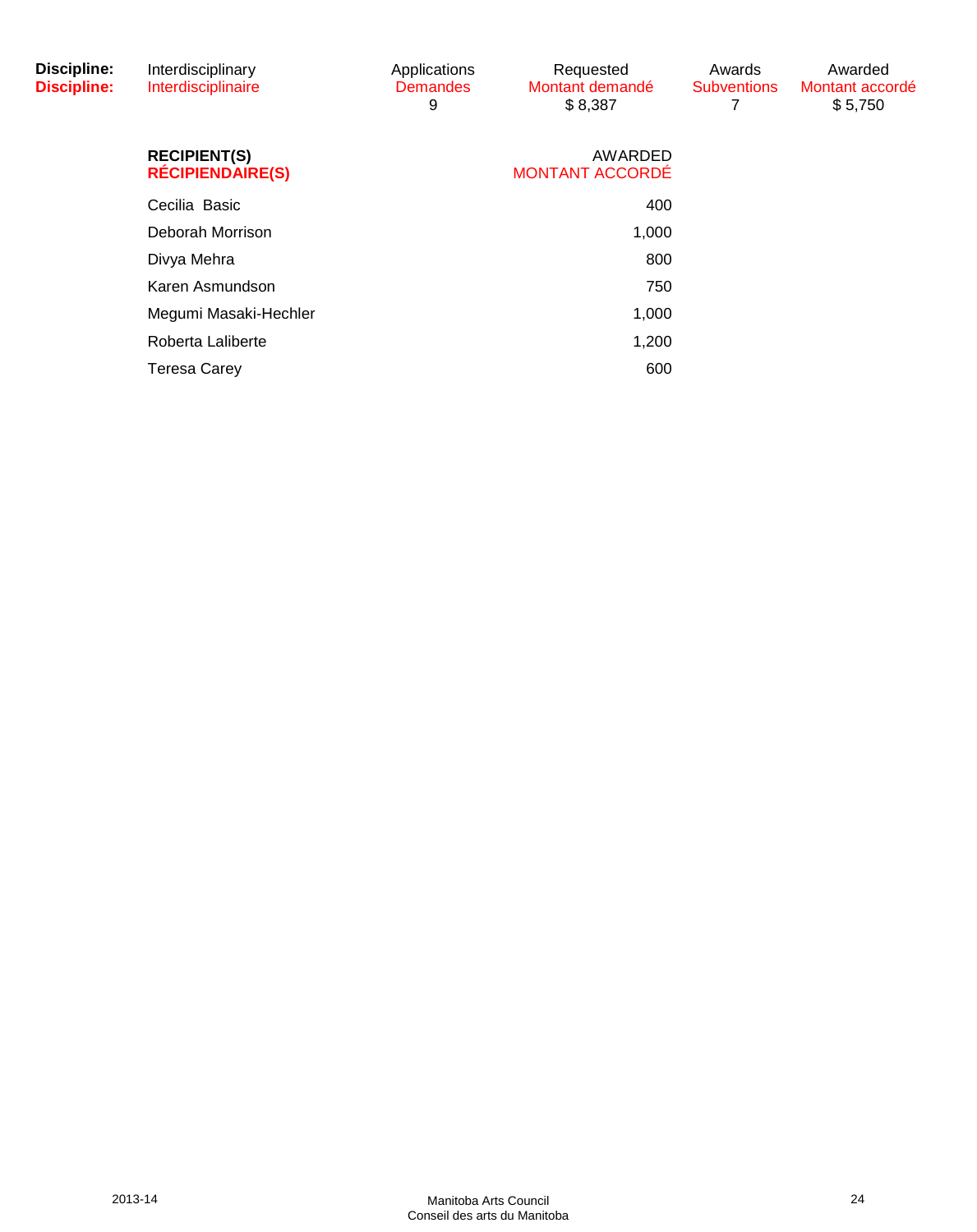# **Creation and Production Grants Subventions de création et production**

**Program: Programme:** Award of Distinction Prix de distinction en arts

**Deadline: Date limite:** December 15, 2013 15 décembre 2013

#### **ASSESSOR(S) ÉVALUATEUR(S)**

| Alison Gillmor      | Winnipeg  |
|---------------------|-----------|
| Jone Thorkelsson    | Roseisle  |
| Jeremy Morgan       | Saskatoon |
| Vicki Young         | Winnipeg  |
| Maureen Hunter      | Winnipeg  |
| <b>Holly Harris</b> | Winnipeg  |

| Discipline:<br><b>Discipline:</b> | Interdisciplinary<br>Interdisciplinaire                                                                   | Applications<br><b>Demandes</b><br>11 | Requested<br>Montant demandé<br>\$330,000 | Awards<br><b>Subventions</b> | Awarded<br>Montant accordé<br>\$30,000 |
|-----------------------------------|-----------------------------------------------------------------------------------------------------------|---------------------------------------|-------------------------------------------|------------------------------|----------------------------------------|
|                                   | <b>RECIPIENT(S)</b><br><b>RÉCIPIENDAIRE(S)</b>                                                            |                                       | AWARDED<br><b>MONTANT ACCORDÉ</b>         |                              |                                        |
|                                   | Robert Archambeau                                                                                         |                                       | 30,000                                    |                              |                                        |
|                                   |                                                                                                           |                                       |                                           |                              |                                        |
| Program:<br>Programme:            | <b>Composers Commission &amp; Development</b><br>Commandes d'oeuvres et perfectionnement des compositeurs |                                       |                                           |                              |                                        |
| Deadline:<br>Date limite:         | March 5, 2013<br>5 mars 2013                                                                              |                                       |                                           |                              |                                        |

#### **ASSESSOR(S) ÉVALUATEUR(S)**

| Omar Zulfi    | Winnipeg |
|---------------|----------|
| Gerry Atwell  | Winnipeg |
| Yuri Klaz     | Winnipeg |
| Orjan Sandred | Winnipeg |

| <b>Discipline:</b> |  |
|--------------------|--|
| <b>Discipline:</b> |  |

Music Musique Applications **Demandes** 20

Requested Montant demandé \$ 127,595

Awards **Subventions** 10

Awarded Montant accordé \$ 60,000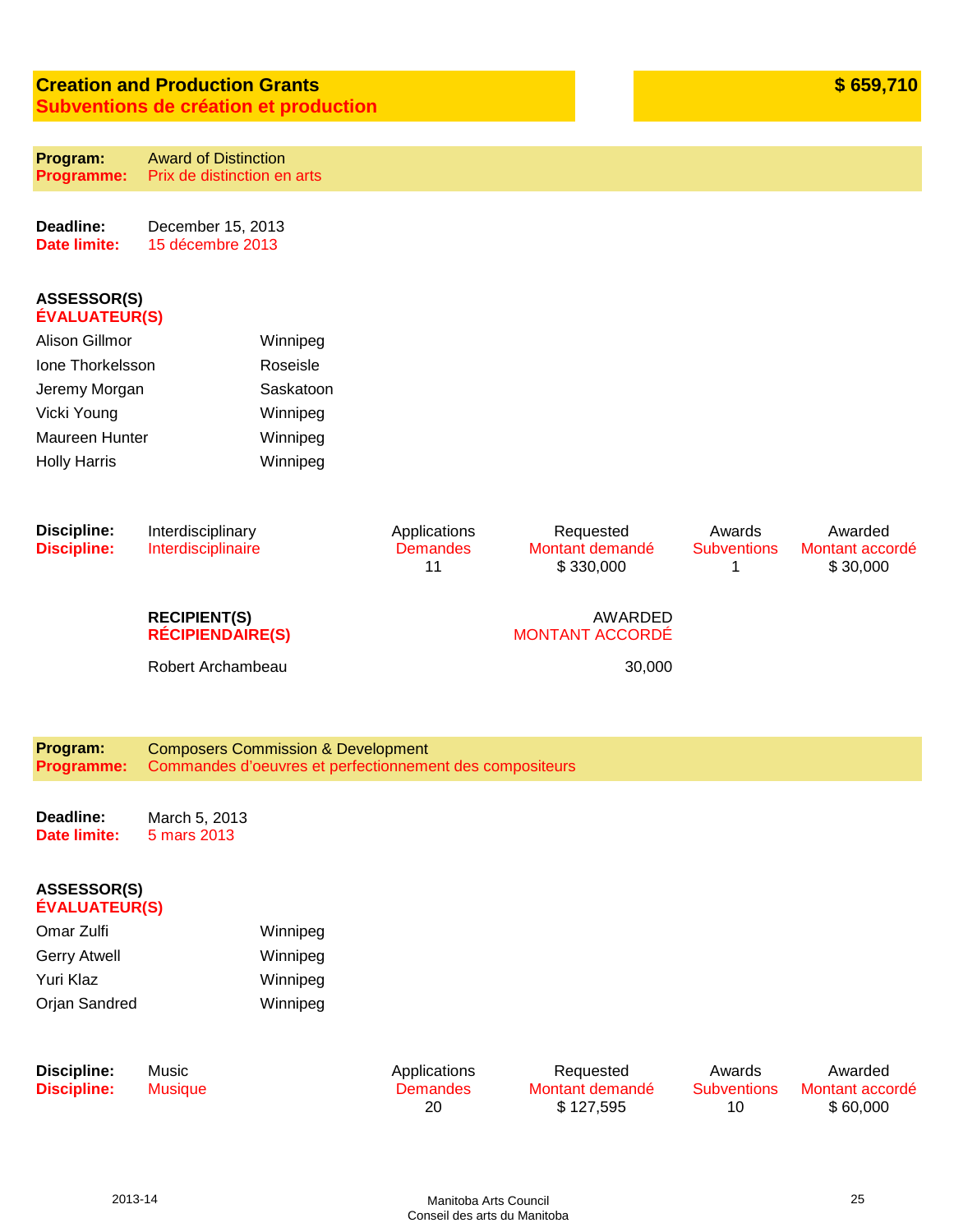| <b>RECIPIENT(S)</b><br><b>RÉCIPIENDAIRE(S)</b>                                            | AWARDED<br><b>MONTANT ACCORDE</b> |
|-------------------------------------------------------------------------------------------|-----------------------------------|
| Agassiz Music Inc., Commissioner / Karen<br>Sunabacka, Composer                           | 3,850                             |
| Camerata Nova Inc., Commissioner / Andrew<br>Balfour, Composer                            | 7,185                             |
| Diana McIntosh                                                                            | 6,000                             |
| Gregory Lowe                                                                              | 5,000                             |
| James Hiscott                                                                             | 5,200                             |
| Judith Kehler Siebert, Commissioner / Steve Kirby,<br>Composer                            | 9,500                             |
| Manitoba Chamber Orchestra, Commissioner /<br>Glenn Buhr, Composer                        | 6,450                             |
| Manitoba Chamber Orchestra, Commissioner /<br>Karen Sunabacka, Composer                   | 6,150                             |
| Mira Black                                                                                | 6,400                             |
| Zone 41 Theatre Inc., Commissioner / Tom<br>Keenan, Matt Peters and Royal Canoe, Composer | 4,265                             |

#### **Program: Programme: Craft** Artisanat

**Deadline: Date limite:** September 15, 2013 15 septembre 2013

| Jennifer Gibson | Winnipeg       |
|-----------------|----------------|
| Kevin Conlin    | <b>Brandon</b> |

| <b>Discipline:</b><br><b>Discipline:</b> | Crafts<br>Artisanat                            | Applications<br><b>Demandes</b><br>10 | Requested<br>Montant demandé<br>\$63,310 | Awards<br><b>Subventions</b><br>4 | Awarded<br>Montant accordé<br>\$23,310 |
|------------------------------------------|------------------------------------------------|---------------------------------------|------------------------------------------|-----------------------------------|----------------------------------------|
|                                          | <b>RECIPIENT(S)</b><br><b>RÉCIPIENDAIRE(S)</b> |                                       | AWARDED<br><b>MONTANT ACCORDÉ</b>        |                                   |                                        |
|                                          | Avery Ascher                                   |                                       | 3,310                                    |                                   |                                        |
|                                          | Charlene Brown                                 |                                       | 5,000                                    |                                   |                                        |
|                                          | Ione Thorkelsson                               |                                       | 10,000                                   |                                   |                                        |
|                                          | Peter Tittenberger                             |                                       | 5,000                                    |                                   |                                        |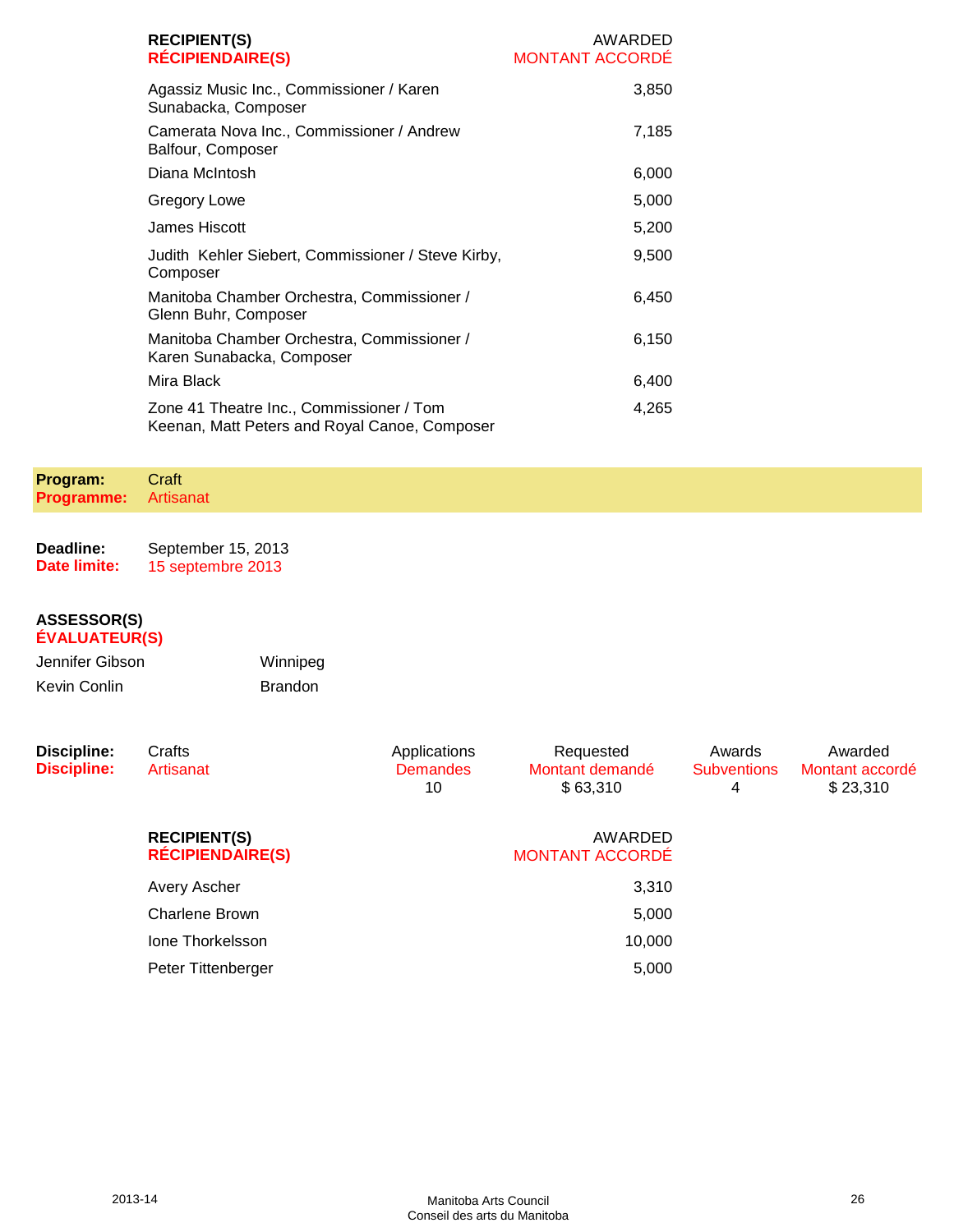**Deadline: Date limite:** September 15, 2013 15 septembre 2013

#### **ASSESSOR(S) ÉVALUATEUR(S)**

| Kristin Haight           | Winnipeg |
|--------------------------|----------|
| <b>Andrew Milne</b>      | Winnipeg |
| <b>Maritel Centurion</b> | Winnipeg |
| Amy Bowring              | Toronto  |

| <b>Discipline:</b><br><b>Discipline:</b> | Dance<br>Danse                                 | Applications<br><b>Demandes</b><br>11 | Requested<br>Montant demandé<br>\$118,020 | Awards<br><b>Subventions</b><br>5 | Awarded<br>Montant accordé<br>\$46,000 |
|------------------------------------------|------------------------------------------------|---------------------------------------|-------------------------------------------|-----------------------------------|----------------------------------------|
|                                          | <b>RECIPIENT(S)</b><br><b>RÉCIPIENDAIRE(S)</b> |                                       | AWARDED<br><b>MONTANT ACCORDÉ</b>         |                                   |                                        |
|                                          | Alexandra Elliott                              |                                       | 7,000                                     |                                   |                                        |
|                                          | <b>Claire Marchand</b>                         |                                       | 13,000                                    |                                   |                                        |
|                                          | Freya Olafson                                  |                                       | 9,000                                     |                                   |                                        |
|                                          | Ming Hon                                       |                                       | 7,500                                     |                                   |                                        |
|                                          | Rebecca Sawdon                                 |                                       | 9,500                                     |                                   |                                        |

**Program: Programme:** Dance Creation - Organizations Création en danse – aux organismes

**Deadline: Date limite:** September 15, 2013 15 septembre 2013

#### **ASSESSOR(S) ÉVALUATEUR(S)**

| Winnipeg |
|----------|
| Winnipeg |
| Winnipeg |
| Toronto  |
|          |

| <b>Discipline:</b> | Dance |
|--------------------|-------|
| <b>Discipline:</b> | Danse |

Applications **Demandes** 4

Requested Montant demandé \$ 60,000

Awards **Subventions** 1

Awarded Montant accordé \$ 14,000

#### **RECIPIENT(S) RÉCIPIENDAIRE(S)**

Q Dance (Quanz Dance Company) 14,000

#### AWARDED MONTANT ACCORDÉ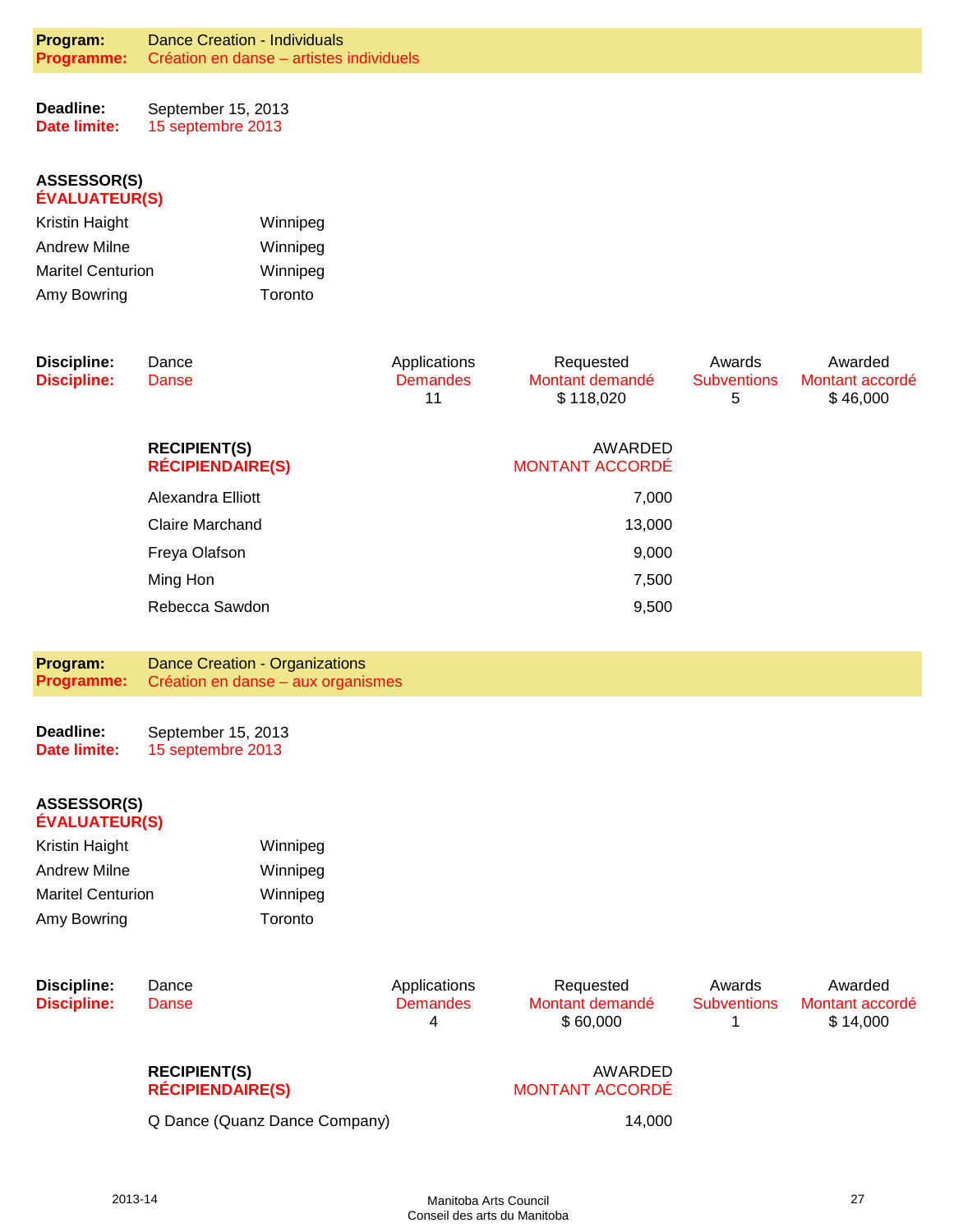| Program:   | <b>Film/Video Production</b>  |
|------------|-------------------------------|
| Programme: | Production de films et vidéos |

**Deadline: Date limite:** November 5, 2013 5 novembre 2013

#### **ASSESSOR(S) ÉVALUATEUR(S)**

| <b>Matthew Rankin</b> | Montreal |
|-----------------------|----------|
| <b>Emily Baxter</b>   | Winnipeg |
| Dominique Rey         | Winnipeg |

| Discipline:<br><b>Discipline:</b> | Film/Video<br>Film et vidéo                    | Applications<br><b>Demandes</b><br>18 | Requested<br>Montant demandé<br>\$286,900 | Awards<br><b>Subventions</b> | Awarded<br>Montant accordé<br>\$105,000 |
|-----------------------------------|------------------------------------------------|---------------------------------------|-------------------------------------------|------------------------------|-----------------------------------------|
|                                   | <b>RECIPIENT(S)</b><br><b>RÉCIPIENDAIRE(S)</b> |                                       | AWARDED<br><b>MONTANT ACCORDÉ</b>         |                              |                                         |
|                                   | Aaron Zeghers                                  |                                       | 13,000                                    |                              |                                         |
|                                   | Alain Delannoy                                 |                                       | 18,000                                    |                              |                                         |
|                                   | Erika MacPherson                               |                                       | 18,000                                    |                              |                                         |
|                                   | <b>Heidi Phillips</b>                          |                                       | 15,000                                    |                              |                                         |
|                                   | Michelle Elrick                                |                                       | 9,000                                     |                              |                                         |
|                                   | <b>Rhayne Vermette</b>                         |                                       | 18,000                                    |                              |                                         |
|                                   | Steve Suderman                                 |                                       | 14,000                                    |                              |                                         |

| Program:          | <b>Film/Video Projects</b> |
|-------------------|----------------------------|
| <b>Programme:</b> | Projets de films et vidéos |

| Deadline:    | November 5, 2013 |
|--------------|------------------|
| Date limite: | 5 novembre 2013  |

#### **ASSESSOR(S) ÉVALUATEUR(S)**

| <b>Matthew Rankin</b> | Montreal |
|-----------------------|----------|
| <b>Emily Baxter</b>   | Winnipeg |
| Dominique Rey         | Winnipeg |

| Discipline:        | Film/Video    | Applications    |
|--------------------|---------------|-----------------|
| <b>Discipline:</b> | Film et vidéo | <b>Demandes</b> |
|                    |               |                 |

Requested Montant demandé \$ 12,000

Awards **Subventions** 0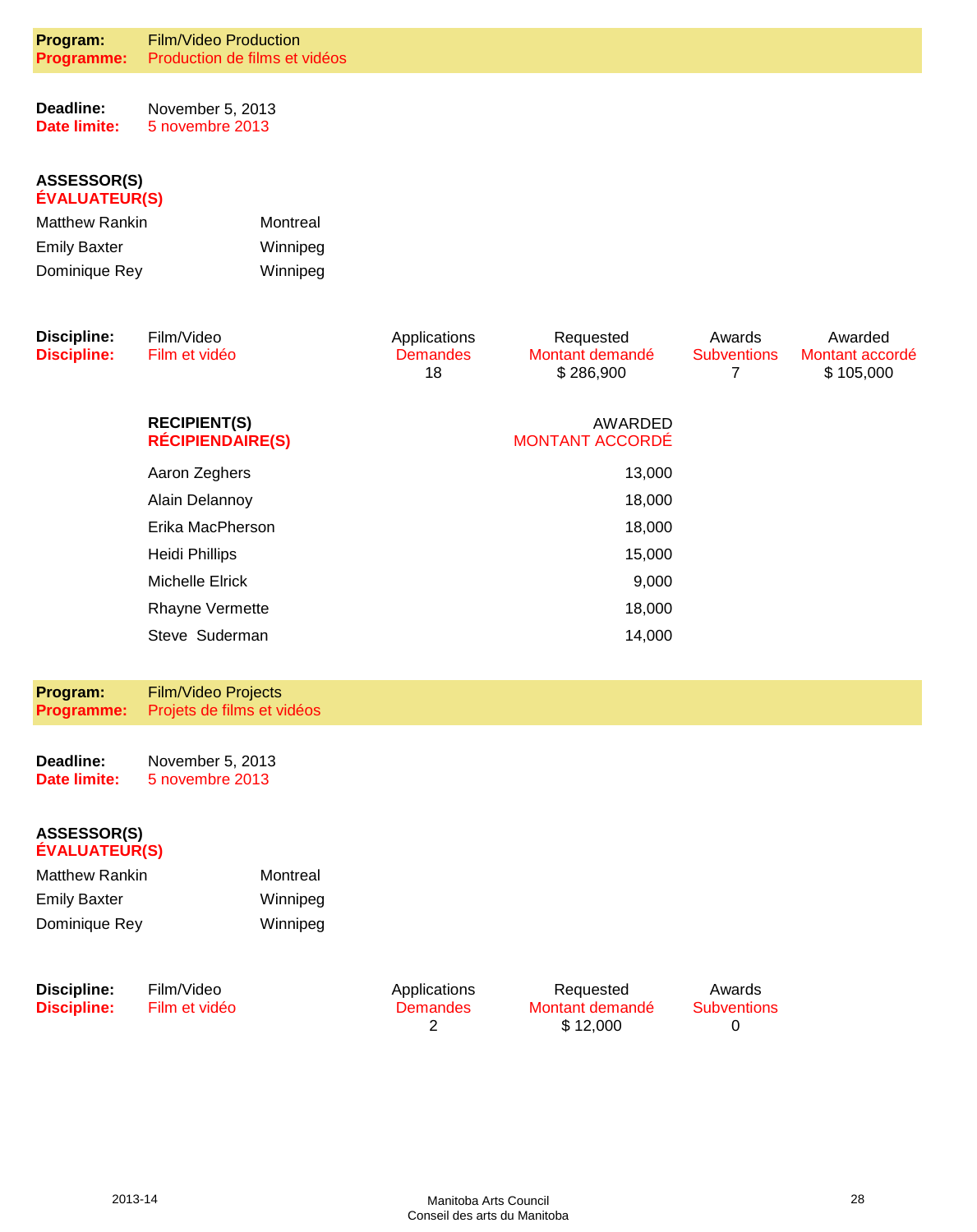| Program:<br>Programme:                     |                                                | Film/Video Script Development<br>Développement de scenarios de films et vidéos |                                      |                                           |                                   |                                        |
|--------------------------------------------|------------------------------------------------|--------------------------------------------------------------------------------|--------------------------------------|-------------------------------------------|-----------------------------------|----------------------------------------|
| Deadline:<br><b>Date limite:</b>           | November 5, 2013<br>5 novembre 2013            |                                                                                |                                      |                                           |                                   |                                        |
| <b>ASSESSOR(S)</b><br><b>ÉVALUATEUR(S)</b> |                                                |                                                                                |                                      |                                           |                                   |                                        |
| <b>Matthew Rankin</b>                      |                                                | Montreal                                                                       |                                      |                                           |                                   |                                        |
| <b>Emily Baxter</b>                        |                                                | Winnipeg                                                                       |                                      |                                           |                                   |                                        |
| Dominique Rey                              |                                                | Winnipeg                                                                       |                                      |                                           |                                   |                                        |
| <b>Discipline:</b><br><b>Discipline:</b>   | Film/Video<br>Film et vidéo                    |                                                                                | Applications<br><b>Demandes</b><br>2 | Requested<br>Montant demandé<br>\$11,000  | Awards<br><b>Subventions</b><br>0 |                                        |
| Program:<br>Programme:                     | <b>Major Arts</b>                              | Subventions majeures destinées aux arts                                        |                                      |                                           |                                   |                                        |
| Deadline:<br><b>Date limite:</b>           | January 15, 2014<br>15 janvier 2014            |                                                                                |                                      |                                           |                                   |                                        |
| <b>ASSESSOR(S)</b><br><b>ÉVALUATEUR(S)</b> |                                                |                                                                                |                                      |                                           |                                   |                                        |
| Freya Olafson                              |                                                | Winnipeg                                                                       |                                      |                                           |                                   |                                        |
| <b>Rick Chafe</b>                          |                                                | Winnipeg                                                                       |                                      |                                           |                                   |                                        |
| Kevin deForest                             |                                                | <b>Brandon</b>                                                                 |                                      |                                           |                                   |                                        |
| Niigaanwewidam Sinclair<br>James Hiscott   |                                                | Winnipeg<br>Winnipeg                                                           |                                      |                                           |                                   |                                        |
| <b>Discipline:</b><br><b>Discipline:</b>   | Dance<br><b>Danse</b>                          |                                                                                | Applications<br><b>Demandes</b><br>3 | Requested<br>Montant demandé<br>\$75,000  | Awards<br><b>Subventions</b><br>1 | Awarded<br>Montant accordé<br>\$25,000 |
|                                            | <b>RECIPIENT(S)</b><br><b>RÉCIPIENDAIRE(S)</b> |                                                                                |                                      | <b>AWARDED</b><br><b>MONTANT ACCORDÉ</b>  |                                   |                                        |
|                                            | <b>Tom Stroud</b>                              |                                                                                |                                      | 25,000                                    |                                   |                                        |
| <b>Discipline:</b><br><b>Discipline:</b>   | Music<br><b>Musique</b>                        |                                                                                | Applications<br><b>Demandes</b><br>5 | Requested<br>Montant demandé<br>\$110,770 | Awards<br><b>Subventions</b><br>0 |                                        |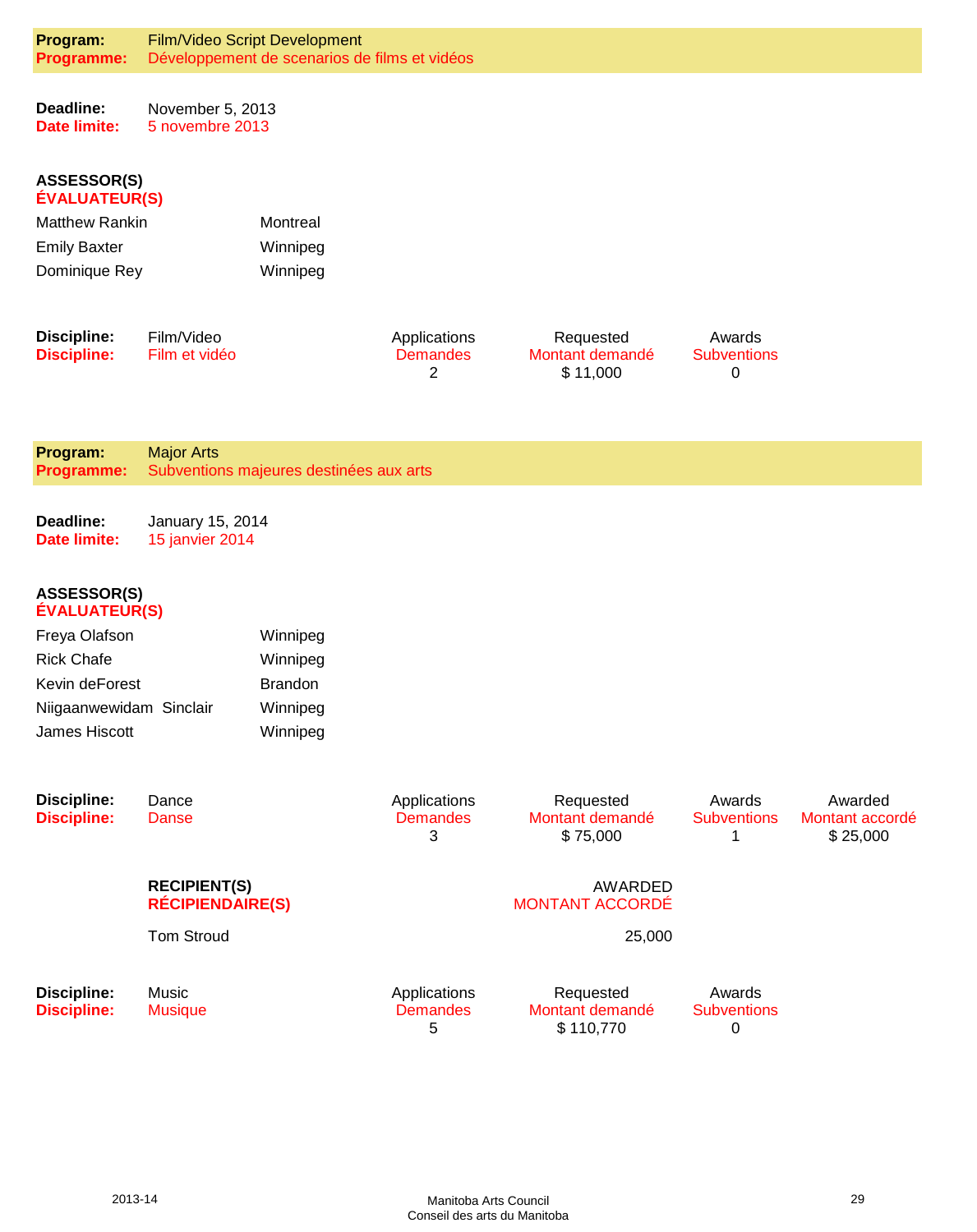| <b>Discipline:</b><br><b>Discipline:</b>   | Theatre<br><b>Théâtre</b>                      |                                                       | Applications<br><b>Demandes</b><br>1 | Requested<br>Montant demandé<br>\$25,000 | Awards<br><b>Subventions</b><br>1 | Awarded<br>Montant accordé<br>\$25,000 |
|--------------------------------------------|------------------------------------------------|-------------------------------------------------------|--------------------------------------|------------------------------------------|-----------------------------------|----------------------------------------|
|                                            | <b>RECIPIENT(S)</b><br><b>RÉCIPIENDAIRE(S)</b> |                                                       |                                      | <b>AWARDED</b><br><b>MONTANT ACCORDÉ</b> |                                   |                                        |
|                                            | Debbie Patterson                               |                                                       |                                      | 25,000                                   |                                   |                                        |
| <b>Discipline:</b><br><b>Discipline:</b>   | <b>Visual Arts</b><br><b>Arts visuels</b>      |                                                       | Applications<br><b>Demandes</b><br>5 | Requested<br>Montant demandé<br>\$75,854 | Awards<br><b>Subventions</b><br>1 | Awarded<br>Montant accordé<br>\$25,000 |
|                                            | <b>RECIPIENT(S)</b><br><b>RÉCIPIENDAIRE(S)</b> |                                                       |                                      | AWARDED<br><b>MONTANT ACCORDÉ</b>        |                                   |                                        |
|                                            | Divya Mehra                                    |                                                       |                                      | 25,000                                   |                                   |                                        |
| <b>Discipline:</b><br><b>Discipline:</b>   | Film/Video<br>Film et vidéo                    |                                                       | Applications<br><b>Demandes</b><br>1 | Requested<br>Montant demandé<br>\$25,000 | Awards<br><b>Subventions</b><br>1 | Awarded<br>Montant accordé<br>\$25,000 |
|                                            | <b>RECIPIENT(S)</b><br><b>RÉCIPIENDAIRE(S)</b> |                                                       |                                      | <b>AWARDED</b><br><b>MONTANT ACCORDÉ</b> |                                   |                                        |
|                                            | Coleen Rajotte                                 |                                                       |                                      | 25,000                                   |                                   |                                        |
| <b>Discipline:</b><br><b>Discipline:</b>   | Writing & Publishing<br>Lettres et édition     |                                                       | Applications<br><b>Demandes</b><br>2 | Requested<br>Montant demandé<br>\$49,000 | Awards<br><b>Subventions</b><br>0 |                                        |
| Program:                                   | Spoken Word/Storytelling                       | Programme: Conteurs ou artistes de la création parlée |                                      |                                          |                                   |                                        |
| Deadline:<br><b>Date limite:</b>           | May 20, 2013<br>20 mai 2013                    |                                                       |                                      |                                          |                                   |                                        |
| <b>ASSESSOR(S)</b><br><b>ÉVALUATEUR(S)</b> |                                                |                                                       |                                      |                                          |                                   |                                        |
| Genni Gunn                                 |                                                | Vancouver                                             |                                      |                                          |                                   |                                        |
| Paul Savoie                                |                                                | Toronto                                               |                                      |                                          |                                   |                                        |
| David Groulx                               |                                                | Cornwall                                              |                                      |                                          |                                   |                                        |
| <b>Martine Noel-Maw</b>                    |                                                | Regina                                                |                                      |                                          |                                   |                                        |
| <b>Discipline:</b><br><b>Discipline:</b>   | Writing & Publishing<br>Lettres et édition     |                                                       | Applications<br><b>Demandes</b><br>2 | Requested<br>Montant demandé<br>\$4,000  | Awards<br><b>Subventions</b><br>1 | Awarded<br>Montant accordé<br>\$2,000  |
|                                            | <b>RECIPIENT(S)</b><br><b>RÉCIPIENDAIRE(S)</b> |                                                       |                                      | <b>AWARDED</b><br><b>MONTANT ACCORDÉ</b> |                                   |                                        |
|                                            | Leigh-Anne Kehler                              |                                                       |                                      | 2,000                                    |                                   |                                        |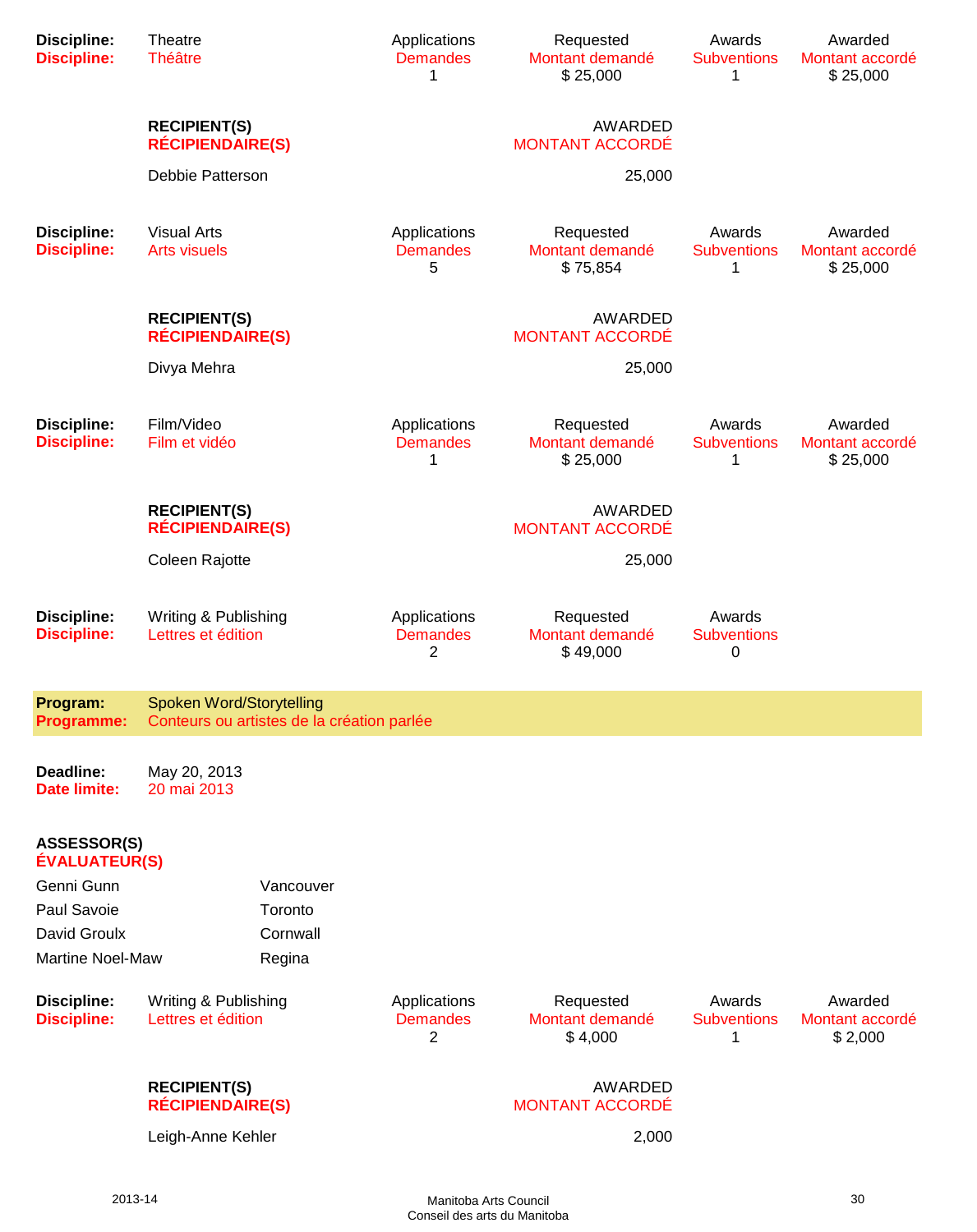**Program: Programme:** Theatre - Emerging Playwrights Théâtre – dramaturges débutants

| Deadline:    | September 15, 2013 |
|--------------|--------------------|
| Date limite: | 15 septembre 2013  |

#### **ASSESSOR(S) ÉVALUATEUR(S)**

| Charles Leblanc  | Winnipeg |
|------------------|----------|
| Mariam Bernstein | Winnipeg |
| Ryan Cunningham  | Edmonton |

| <b>Discipline:</b><br><b>Discipline:</b> | Theatre<br><b>Théâtre</b>                      | Applications<br><b>Demandes</b><br>9 | Requested<br>Montant demandé<br>\$27,000 | Awards<br><b>Subventions</b><br>3 | Awarded<br>Montant accordé<br>\$9,000 |
|------------------------------------------|------------------------------------------------|--------------------------------------|------------------------------------------|-----------------------------------|---------------------------------------|
|                                          | <b>RECIPIENT(S)</b><br><b>RÉCIPIENDAIRE(S)</b> |                                      | AWARDED<br><b>MONTANT ACCORDÉ</b>        |                                   |                                       |
|                                          | Cairn Moore                                    |                                      | 3,000                                    |                                   |                                       |
|                                          | <b>Stefanie Wiens</b>                          |                                      | 3,000                                    |                                   |                                       |
|                                          | Talia Pura                                     |                                      | 3,000                                    |                                   |                                       |

**Program: Programme:** Theatre - Established Playwrights Théâtre – dramaturges établis

| Deadline:    | September 15, 2013 |
|--------------|--------------------|
| Date limite: | 15 septembre 2013  |

| Charles Leblanc  | Winnipeg |
|------------------|----------|
| Mariam Bernstein | Winnipeg |
| Ryan Cunningham  | Edmonton |

| Discipline:<br><b>Discipline:</b> | Theatre<br><b>Théâtre</b>                      | Applications<br><b>Demandes</b><br>8 | Requested<br>Montant demandé<br>\$58,900 | Awards<br><b>Subventions</b><br>4 | Awarded<br>Montant accordé<br>\$29,600 |
|-----------------------------------|------------------------------------------------|--------------------------------------|------------------------------------------|-----------------------------------|----------------------------------------|
|                                   | <b>RECIPIENT(S)</b><br><b>RÉCIPIENDAIRE(S)</b> |                                      | AWARDED<br><b>MONTANT ACCORDÉ</b>        |                                   |                                        |
|                                   | Alix Sobler                                    |                                      | 10,000                                   |                                   |                                        |
|                                   | Daniel Thau-Eleff                              |                                      | 10,000                                   |                                   |                                        |
|                                   | Gordon Portman                                 |                                      | 4,600                                    |                                   |                                        |
|                                   | Kevin Klassen                                  |                                      | 5,000                                    |                                   |                                        |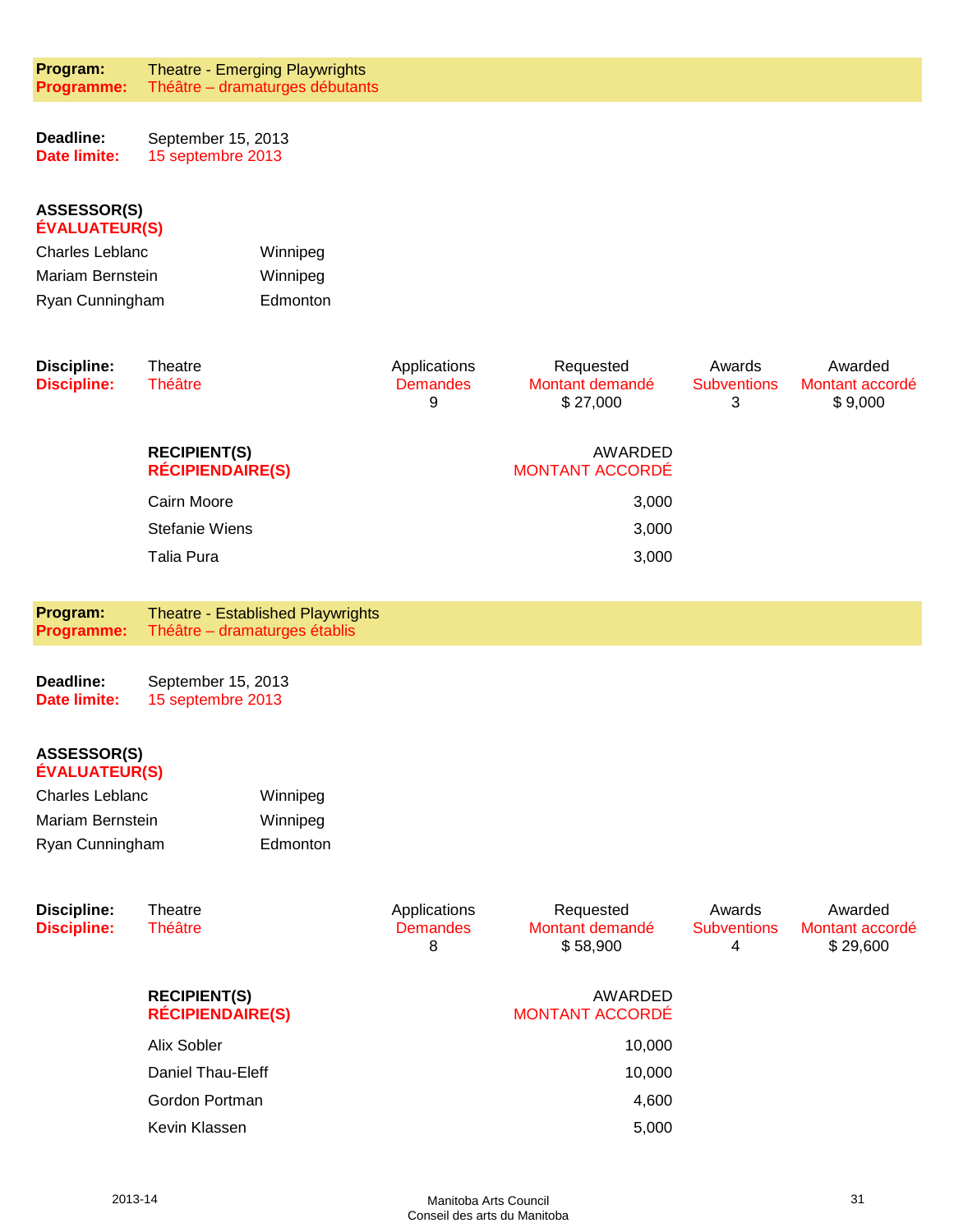| Program:<br>Programme:                     | <b>Visual A</b><br>Visuel de type A            |                                       |                                           |                                    |                                         |
|--------------------------------------------|------------------------------------------------|---------------------------------------|-------------------------------------------|------------------------------------|-----------------------------------------|
| Deadline:<br><b>Date limite:</b>           | September 20, 2013<br>20 septembre 2013        |                                       |                                           |                                    |                                         |
| <b>ASSESSOR(S)</b><br><b>ÉVALUATEUR(S)</b> |                                                |                                       |                                           |                                    |                                         |
| Kegan McFadden<br>Winnipeg                 |                                                |                                       |                                           |                                    |                                         |
| <b>Emilie Lemay</b>                        | Winnipeg                                       |                                       |                                           |                                    |                                         |
| <b>Michael Boss</b>                        | Winnipeg                                       |                                       |                                           |                                    |                                         |
| Jenny Western                              | Winnipeg                                       |                                       |                                           |                                    |                                         |
| <b>Discipline:</b><br><b>Discipline:</b>   | <b>Visual Arts</b><br><b>Arts visuels</b>      | Applications<br><b>Demandes</b><br>26 | Requested<br>Montant demandé<br>\$261,420 | Awards<br><b>Subventions</b><br>12 | Awarded<br>Montant accordé<br>\$103,000 |
|                                            | <b>RECIPIENT(S)</b><br><b>RÉCIPIENDAIRE(S)</b> |                                       | AWARDED<br><b>MONTANT ACCORDÉ</b>         |                                    |                                         |
|                                            | <b>Bernard Miller</b>                          |                                       | 10,000                                    |                                    |                                         |
|                                            | <b>Bev Pike</b>                                |                                       | 10,000                                    |                                    |                                         |
|                                            | Craig Love                                     |                                       | 10,000                                    |                                    |                                         |
|                                            | David McMillan                                 |                                       | 5,000                                     |                                    |                                         |
|                                            | Dominique Rey                                  |                                       | 10,000                                    |                                    |                                         |
|                                            | Finger in the Dyke Productions                 |                                       | 10,000                                    |                                    |                                         |
|                                            | Kevin deForest                                 |                                       | 6,500                                     |                                    |                                         |
|                                            | Lisa Stinner                                   |                                       | 5,000                                     |                                    |                                         |
|                                            | Rob Kovitz                                     |                                       | 10,000                                    |                                    |                                         |
|                                            | Shaun Morin                                    |                                       | 6,500                                     |                                    |                                         |
|                                            | Steven Nunoda                                  |                                       | 10,000                                    |                                    |                                         |
|                                            | Suzanne Smith                                  |                                       | 10,000                                    |                                    |                                         |
|                                            |                                                |                                       |                                           |                                    |                                         |
| Program:<br>Programme:                     | <b>Visual B</b><br>Visuel de type B            |                                       |                                           |                                    |                                         |

**Deadline: Date limite:** September 20, 2013 20 septembre 2013

| Kegan McFadden      | Winnipeg |
|---------------------|----------|
| <b>Emilie Lemay</b> | Winnipeg |
| Michael Boss        | Winnipeg |
| Jenny Western       | Winnipeg |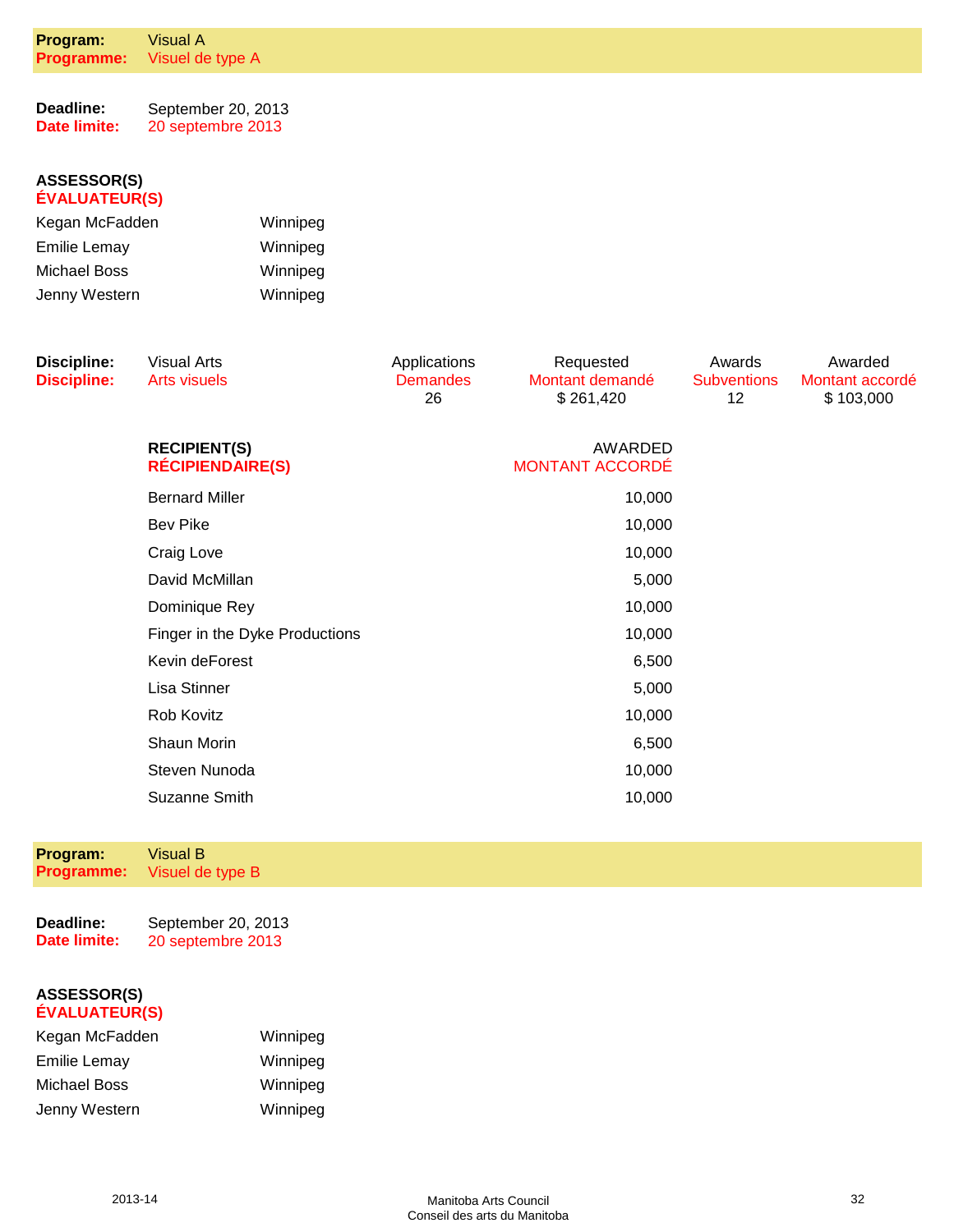| <b>Discipline:</b><br><b>Discipline:</b>   | <b>Visual Arts</b><br><b>Arts visuels</b>      |          | Applications<br><b>Demandes</b><br>16 | Requested<br>Montant demandé<br>\$64,000 | Awards<br><b>Subventions</b><br>8 | Awarded<br>Montant accordé<br>\$32,000 |
|--------------------------------------------|------------------------------------------------|----------|---------------------------------------|------------------------------------------|-----------------------------------|----------------------------------------|
|                                            | <b>RECIPIENT(S)</b><br><b>RÉCIPIENDAIRE(S)</b> |          |                                       | <b>AWARDED</b><br><b>MONTANT ACCORDÉ</b> |                                   |                                        |
|                                            | Barbara Flemington                             |          |                                       | 4,000                                    |                                   |                                        |
|                                            | Dong Kyoon Nam                                 |          |                                       | 4,000                                    |                                   |                                        |
|                                            | Irene Bindi                                    |          |                                       | 4,000                                    |                                   |                                        |
|                                            | Karen Asher                                    |          |                                       | 4,000                                    |                                   |                                        |
|                                            | Leanne L'Hirondelle                            |          |                                       | 4,000                                    |                                   |                                        |
|                                            | Nicole Shimonek                                |          |                                       | 4,000                                    |                                   |                                        |
|                                            | <b>Tracy Peters</b>                            |          |                                       | 4,000                                    |                                   |                                        |
|                                            | <b>Ufuk Gueray</b>                             |          |                                       | 4,000                                    |                                   |                                        |
|                                            |                                                |          |                                       |                                          |                                   |                                        |
| Program:<br><b>Programme:</b>              | <b>Visual C</b><br>Visuel de type C            |          |                                       |                                          |                                   |                                        |
| Deadline:                                  | September 20, 2013                             |          |                                       |                                          |                                   |                                        |
| <b>Date limite:</b>                        | 20 septembre 2013                              |          |                                       |                                          |                                   |                                        |
| <b>ASSESSOR(S)</b><br><b>ÉVALUATEUR(S)</b> |                                                |          |                                       |                                          |                                   |                                        |
| Kegan McFadden                             |                                                | Winnipeg |                                       |                                          |                                   |                                        |
| <b>Emilie Lemay</b>                        |                                                | Winnipeg |                                       |                                          |                                   |                                        |
| <b>Michael Boss</b>                        |                                                | Winnipeg |                                       |                                          |                                   |                                        |
| Jenny Western                              |                                                | Winnipeg |                                       |                                          |                                   |                                        |
| <b>Discipline:</b><br><b>Discipline:</b>   | <b>Visual Arts</b><br><b>Arts visuels</b>      |          | Applications<br><b>Demandes</b><br>20 | Requested<br>Montant demandé<br>\$39,800 | Awards<br><b>Subventions</b><br>5 | Awarded<br>Montant accordé<br>\$9,800  |
|                                            | <b>RECIPIENT(S)</b><br><b>RÉCIPIENDAIRE(S)</b> |          |                                       | <b>AWARDED</b><br><b>MONTANT ACCORDÉ</b> |                                   |                                        |
|                                            | Evin Collis                                    |          |                                       | 2,000                                    |                                   |                                        |
|                                            | Frank Livingston                               |          |                                       | 2,000                                    |                                   |                                        |
|                                            | Kelsey Braun                                   |          |                                       | 2,000                                    |                                   |                                        |
|                                            | Maya Kyoko deForest                            |          |                                       | 1,800                                    |                                   |                                        |
|                                            | <b>Robert Taite</b>                            |          |                                       | 2,000                                    |                                   |                                        |
|                                            |                                                |          |                                       |                                          |                                   |                                        |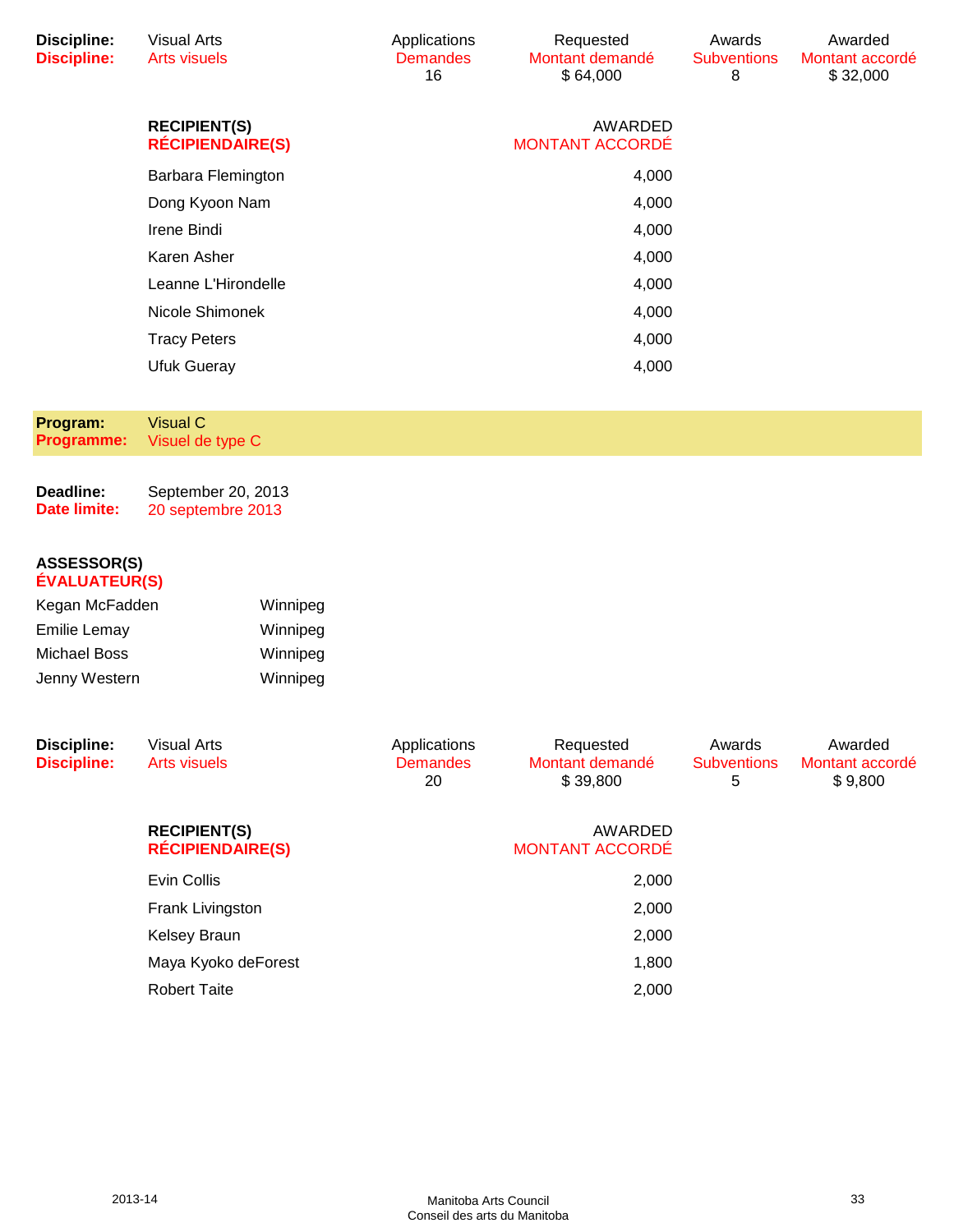| Program:<br><b>Programme:</b>              | <b>Writers A</b><br>Écrivains de type A |           |                       |                        |                          |                 |
|--------------------------------------------|-----------------------------------------|-----------|-----------------------|------------------------|--------------------------|-----------------|
|                                            |                                         |           |                       |                        |                          |                 |
| Deadline:<br><b>Date limite:</b>           | May 20, 2013<br>20 mai 2013             |           |                       |                        |                          |                 |
|                                            |                                         |           |                       |                        |                          |                 |
| <b>ASSESSOR(S)</b><br><b>ÉVALUATEUR(S)</b> |                                         |           |                       |                        |                          |                 |
| Genni Gunn                                 |                                         | Vancouver |                       |                        |                          |                 |
| Paul Savoie                                |                                         | Toronto   |                       |                        |                          |                 |
| David Groulx                               |                                         | Cornwall  |                       |                        |                          |                 |
| Martine Noel-Maw                           |                                         | Regina    |                       |                        |                          |                 |
|                                            |                                         |           |                       |                        |                          |                 |
| <b>Discipline:</b>                         | Writing & Publishing                    |           | Applications          | Requested              | Awards                   | Awarded         |
| <b>Discipline:</b>                         | Lettres et édition                      |           | <b>Demandes</b><br>18 | Montant demandé        | <b>Subventions</b><br>11 | Montant accordé |
|                                            |                                         |           |                       | \$154,937              |                          | \$87,000        |
|                                            | <b>RECIPIENT(S)</b>                     |           |                       | AWARDED                |                          |                 |
|                                            | <b>RÉCIPIENDAIRE(S)</b>                 |           |                       | <b>MONTANT ACCORDÉ</b> |                          |                 |
|                                            | Ariel Gordon                            |           |                       | 10,000                 |                          |                 |
|                                            | Diana Brandt                            |           |                       | 7,000                  |                          |                 |
|                                            | Douglas Whiteway                        |           |                       | 10,000                 |                          |                 |
|                                            | Jennifer Still                          |           |                       | 10,000                 |                          |                 |
|                                            | <b>Karen Press</b>                      |           |                       | 855                    |                          |                 |
|                                            | Karin Adams                             |           |                       | 5,000                  |                          |                 |
|                                            | Laurelyn Whitt                          |           |                       | 9,145                  |                          |                 |
|                                            | Martha Brooks                           |           |                       | 10,000                 |                          |                 |
|                                            | <b>Robert Freynet</b>                   |           |                       | 10,000                 |                          |                 |
|                                            | Simone Chaput                           |           |                       | 10,000                 |                          |                 |
|                                            | <b>Victor Enns</b>                      |           |                       | 5,000                  |                          |                 |
|                                            |                                         |           |                       |                        |                          |                 |
| Program:                                   | <b>Writers B</b>                        |           |                       |                        |                          |                 |
| Programme:                                 | Écrivains de type B                     |           |                       |                        |                          |                 |
|                                            |                                         |           |                       |                        |                          |                 |
| Deadline:<br><b>Date limite:</b>           | May 20, 2013<br>20 mai 2013             |           |                       |                        |                          |                 |

| Genni Gunn       | Vancouver |
|------------------|-----------|
| Paul Savoie      | Toronto   |
| David Groulx     | Cornwall  |
| Martine Noel-Maw | Regina    |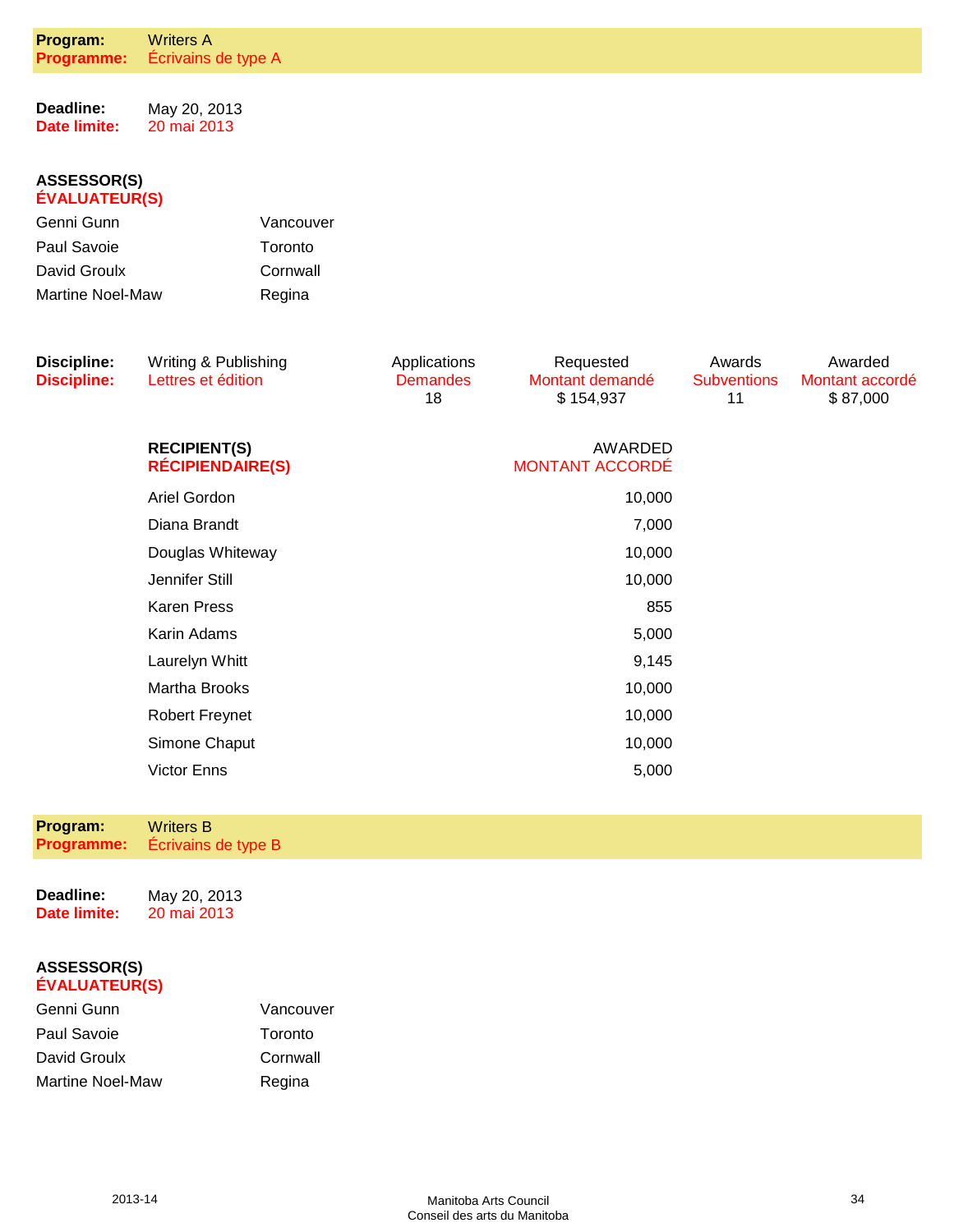| <b>Discipline:</b><br><b>Discipline:</b>   | Writing & Publishing<br>Lettres et édition     |           | Applications<br><b>Demandes</b><br>4 | Requested<br>Montant demandé<br>\$20,000 | Awards<br><b>Subventions</b><br>1 | Awarded<br>Montant accordé<br>\$5,000 |
|--------------------------------------------|------------------------------------------------|-----------|--------------------------------------|------------------------------------------|-----------------------------------|---------------------------------------|
|                                            | <b>RECIPIENT(S)</b><br><b>RÉCIPIENDAIRE(S)</b> |           |                                      | AWARDED<br><b>MONTANT ACCORDÉ</b>        |                                   |                                       |
|                                            | <b>James Scoles</b>                            |           |                                      | 5,000                                    |                                   |                                       |
| Program:<br>Programme:                     | <b>Writers C</b><br>Écrivains de type C        |           |                                      |                                          |                                   |                                       |
| Deadline:<br><b>Date limite:</b>           | May 20, 2013<br>20 mai 2013                    |           |                                      |                                          |                                   |                                       |
| <b>ASSESSOR(S)</b><br><b>ÉVALUATEUR(S)</b> |                                                |           |                                      |                                          |                                   |                                       |
| Genni Gunn                                 |                                                | Vancouver |                                      |                                          |                                   |                                       |
| Paul Savoie                                |                                                | Toronto   |                                      |                                          |                                   |                                       |
| David Groulx                               |                                                | Cornwall  |                                      |                                          |                                   |                                       |
| Martine Noel-Maw                           |                                                | Regina    |                                      |                                          |                                   |                                       |
| <b>Discipline:</b><br><b>Discipline:</b>   | Writing & Publishing<br>Lettres et édition     |           | Applications<br><b>Demandes</b><br>7 | Requested<br>Montant demandé<br>\$14,000 | Awards<br><b>Subventions</b><br>2 | Awarded<br>Montant accordé<br>\$4,000 |
|                                            | <b>RECIPIENT(S)</b><br><b>RÉCIPIENDAIRE(S)</b> |           |                                      | AWARDED<br><b>MONTANT ACCORDÉ</b>        |                                   |                                       |
|                                            | Mary Meyer                                     |           |                                      | 2,000                                    |                                   |                                       |
|                                            | <b>Trevor Graumann</b>                         |           | 2,000                                |                                          |                                   |                                       |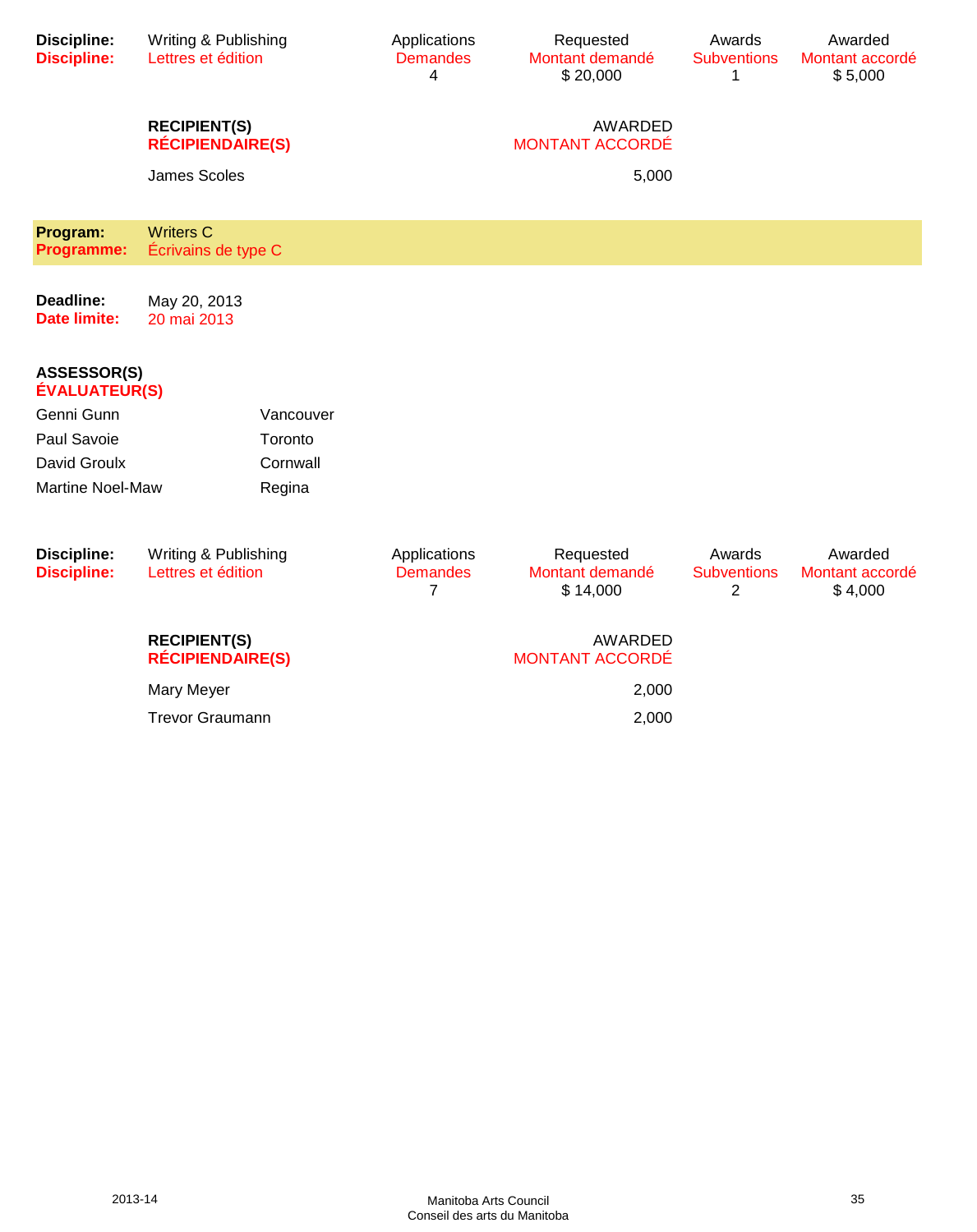# **Residencies Residencies**

| Program:<br><b>Programme:</b>            | Deep Bay<br>Deep Bay                           |          |                                      |                                         |                                   |                                       |
|------------------------------------------|------------------------------------------------|----------|--------------------------------------|-----------------------------------------|-----------------------------------|---------------------------------------|
| Deadline:<br><b>Date limite:</b>         | November 15, 2012<br>15 novembre 2012          |          |                                      |                                         |                                   |                                       |
| ASSESSOR(S)<br><b>ÉVALUATEUR(S)</b>      |                                                |          |                                      |                                         |                                   |                                       |
| Melissa Steele                           |                                                | Winnipeg |                                      |                                         |                                   |                                       |
| Montreal<br>Benjamin Reimer              |                                                |          |                                      |                                         |                                   |                                       |
| Lisa Wood                                |                                                | Winnipeg |                                      |                                         |                                   |                                       |
| <b>Discipline:</b><br><b>Discipline:</b> | Music<br><b>Musique</b>                        |          | Applications<br><b>Demandes</b><br>4 | Requested<br>Montant demandé<br>\$3,550 | Awards<br><b>Subventions</b><br>2 | Awarded<br>Montant accordé<br>\$1,400 |
|                                          | <b>RECIPIENT(S)</b><br><b>RÉCIPIENDAIRE(S)</b> |          |                                      | AWARDED<br><b>MONTANT ACCORDÉ</b>       |                                   |                                       |
|                                          | <b>Chantel Emond</b>                           |          |                                      | 700                                     |                                   |                                       |
|                                          | Kenneth Nichols                                |          |                                      | 700                                     |                                   |                                       |
| <b>Discipline:</b><br><b>Discipline:</b> | <b>Visual Arts</b><br><b>Arts visuels</b>      |          | Applications<br><b>Demandes</b><br>9 | Requested<br>Montant demandé<br>\$6,600 | Awards<br><b>Subventions</b><br>3 | Awarded<br>Montant accordé<br>\$2,100 |
|                                          | <b>RECIPIENT(S)</b><br><b>RÉCIPIENDAIRE(S)</b> |          |                                      | AWARDED<br><b>MONTANT ACCORDÉ</b>       |                                   |                                       |
|                                          | Diana Thorneycroft                             |          |                                      | 700                                     |                                   |                                       |
|                                          | Karel Funk                                     |          |                                      | 700                                     |                                   |                                       |
|                                          | Shannon Leitch                                 |          |                                      | 700                                     |                                   |                                       |
| <b>Discipline:</b><br><b>Discipline:</b> | Film/Video<br>Film et vidéo                    |          | Applications<br><b>Demandes</b><br>1 | Requested<br>Montant demandé<br>\$700   | Awards<br><b>Subventions</b><br>1 | Awarded<br>Montant accordé<br>\$700   |
|                                          | <b>RECIPIENT(S)</b><br><b>RÉCIPIENDAIRE(S)</b> |          |                                      | AWARDED<br><b>MONTANT ACCORDÉ</b>       |                                   |                                       |
|                                          | Kevin Nikkel                                   |          |                                      | 700                                     |                                   |                                       |
|                                          |                                                |          |                                      |                                         |                                   |                                       |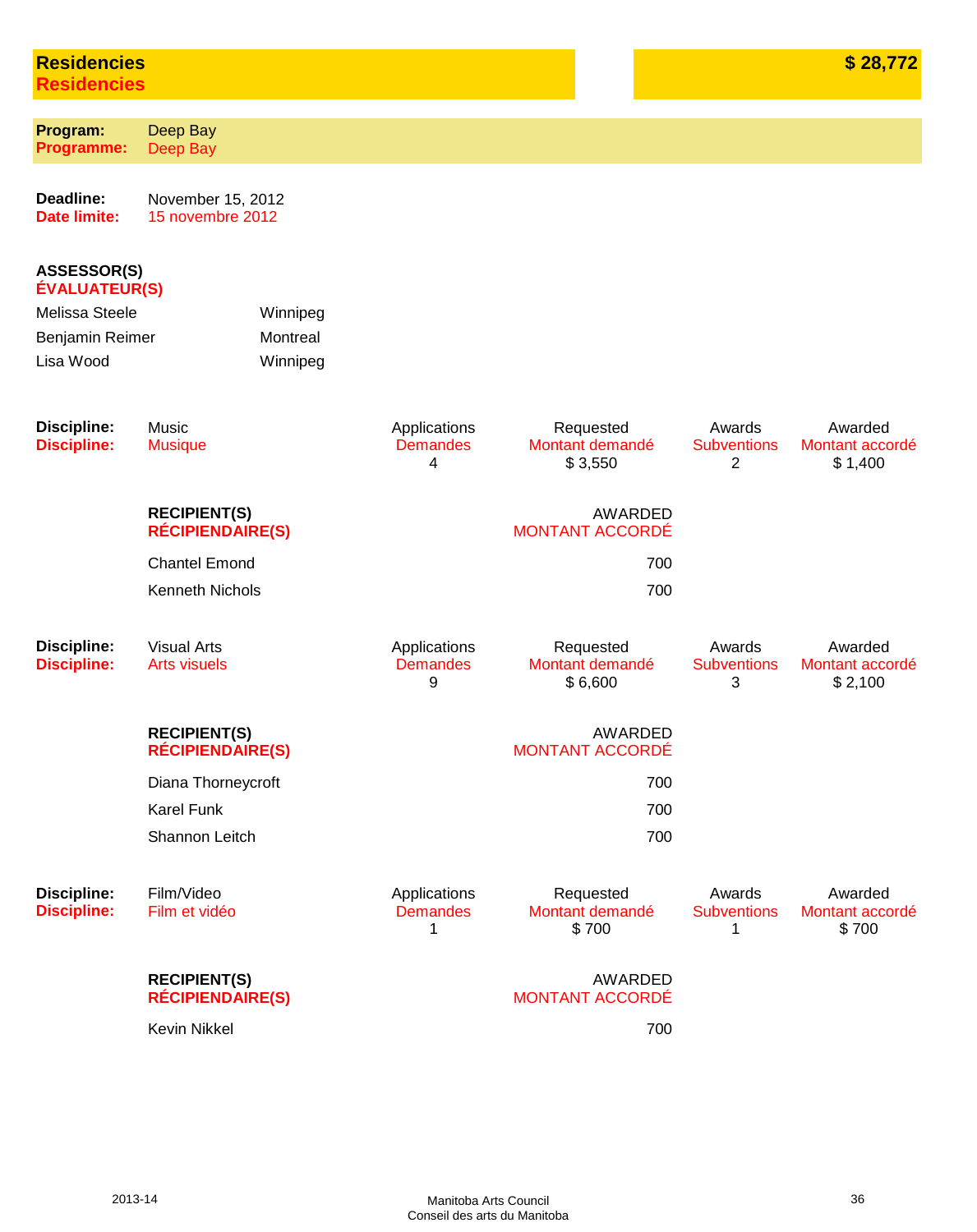| <b>Discipline:</b><br><b>Discipline:</b>             | Writing & Publishing<br>Lettres et édition                                                                      | Applications<br><b>Demandes</b><br>8 | Requested<br>Montant demandé<br>\$6,800 | Awards<br><b>Subventions</b><br>$\overline{2}$ | Awarded<br>Montant accordé<br>\$1,400 |
|------------------------------------------------------|-----------------------------------------------------------------------------------------------------------------|--------------------------------------|-----------------------------------------|------------------------------------------------|---------------------------------------|
|                                                      | <b>RECIPIENT(S)</b><br><b>RÉCIPIENDAIRE(S)</b>                                                                  |                                      | AWARDED<br><b>MONTANT ACCORDÉ</b>       |                                                |                                       |
|                                                      | Jennifer Still                                                                                                  |                                      | 700                                     |                                                |                                       |
|                                                      | Michelle Elrick                                                                                                 |                                      | 700                                     |                                                |                                       |
| <b>Discipline:</b><br><b>Discipline:</b>             | Interdisciplinary<br>Interdisciplinaire                                                                         | Applications<br><b>Demandes</b><br>3 | Requested<br>Montant demandé<br>\$1,850 | Awards<br><b>Subventions</b><br>2              | Awarded<br>Montant accordé<br>\$1,150 |
|                                                      | <b>RECIPIENT(S)</b><br><b>RÉCIPIENDAIRE(S)</b>                                                                  |                                      | AWARDED<br><b>MONTANT ACCORDÉ</b>       |                                                |                                       |
|                                                      | Kegan McFadden                                                                                                  |                                      | 450                                     |                                                |                                       |
|                                                      | <b>Willow Rector</b>                                                                                            |                                      | 700                                     |                                                |                                       |
|                                                      |                                                                                                                 |                                      |                                         |                                                |                                       |
| <b>Deep Bay Expenses</b><br><b>Dépenses Deep Bay</b> |                                                                                                                 |                                      |                                         |                                                | \$7,716                               |
| Program:<br>Programme:                               | Manitoba/New Brunswick/Quebec Creative Residency<br>Résidence de création Manitoba / Nouveau-Brunswick / Québec |                                      |                                         |                                                |                                       |
| Deadline:<br>Date limite:                            | January 15, 2014<br>15 janvier 2014                                                                             |                                      |                                         |                                                |                                       |
| ASSESSOR(S)<br><b>ÉVALUATEUR(S)</b>                  |                                                                                                                 |                                      |                                         |                                                |                                       |
| Kristen Pauch-Nolin                                  | Winnipeg                                                                                                        |                                      |                                         |                                                |                                       |
| <b>Discipline:</b><br><b>Discipline:</b>             | Interdisciplinary<br>Interdisciplinaire                                                                         | Applications<br><b>Demandes</b><br>1 | Requested<br>Montant demandé<br>\$7,570 | Awards<br><b>Subventions</b><br>1              | Awarded<br>Montant accordé<br>\$7,570 |
|                                                      | <b>RECIPIENT(S)</b><br><b>RÉCIPIENDAIRE(S)</b>                                                                  |                                      | AWARDED<br><b>MONTANT ACCORDÉ</b>       |                                                |                                       |
|                                                      |                                                                                                                 |                                      |                                         |                                                |                                       |
|                                                      | Raymond Fenwick                                                                                                 |                                      | 7,570                                   |                                                |                                       |

#### **Brooklyn Residency Expenses Dépenses Résidence Brooklyn**

**\$ 6,736**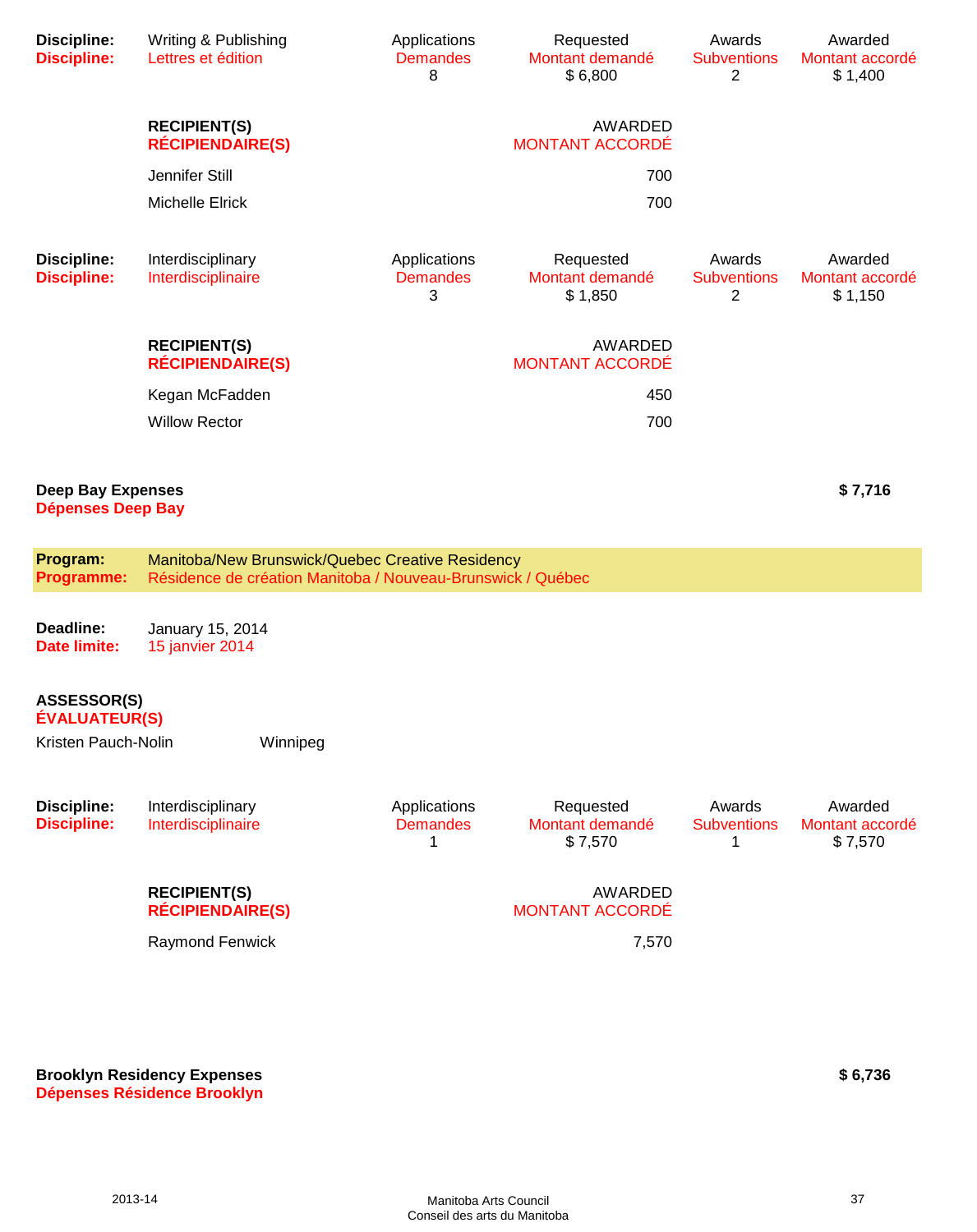# **Touring Grants Subventions pour tournées**

**Program: Programme:** Touring Grants (Individuals/Ensembles) Subventions pour tournées (individus et ensembles)

**Deadline: Date limite:** October 1, 2013 1 octobre 2013

#### **ASSESSOR(S) ÉVALUATEUR(S)**

Martine Friesen Winnipeg

| Discipline:<br><b>Discipline:</b> | Music<br><b>Musique</b>                        | Applications<br><b>Demandes</b><br>3 | Requested<br>Montant demandé<br>\$22,000 | Awards<br><b>Subventions</b><br>2 | Awarded<br>Montant accordé<br>\$18,000 |
|-----------------------------------|------------------------------------------------|--------------------------------------|------------------------------------------|-----------------------------------|----------------------------------------|
|                                   | <b>RECIPIENT(S)</b><br><b>RÉCIPIENDAIRE(S)</b> |                                      | AWARDED<br><b>MONTANT ACCORDÉ</b>        |                                   |                                        |
|                                   | Home Routes/Chemin Chez Nous                   |                                      | 8,000                                    |                                   |                                        |
|                                   | Prairie Debut Inc.                             |                                      | 10,000                                   |                                   |                                        |
|                                   |                                                |                                      |                                          |                                   |                                        |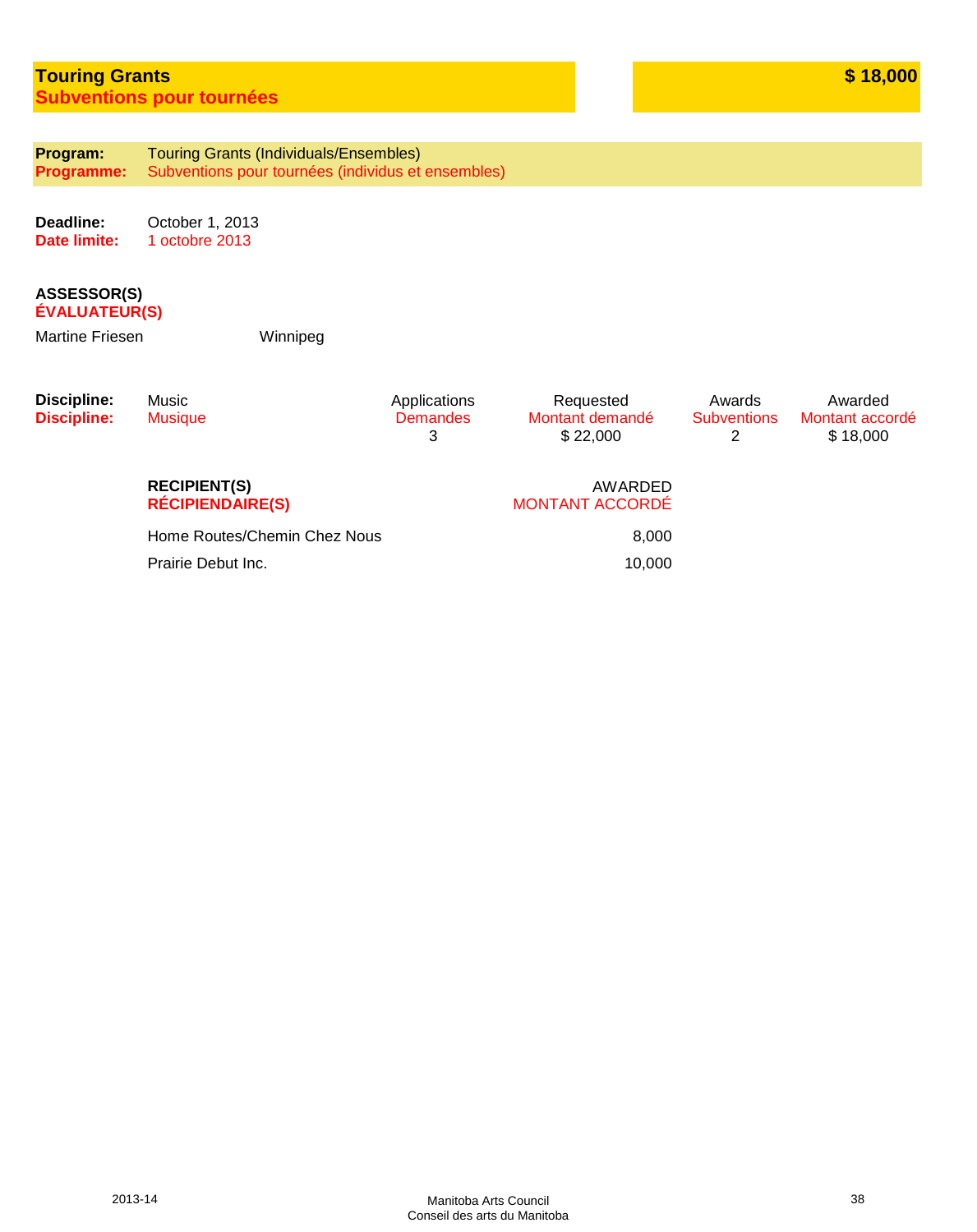# **Arts Development Développement artistique**

# **Artists in the Schools by the Schools and the Schools by the Schools by the Schools \$481,251 Artistes à l'école**

| <b>Archdioceses of St. Boniface</b>                                    | 1,300  |
|------------------------------------------------------------------------|--------|
| St. John Brebeuf School                                                |        |
| Elliott Walsh - Music / Musique                                        | 650    |
| Evans Coffie - Interdisciplinary / Interdisciplinaire                  | 650    |
| <b>Border Land School Division</b>                                     | 4,441  |
| Pineland Colony School (H)                                             |        |
| Randy Guest - Film/Video / Film et vidéo                               | 1,364  |
| Ross L. Gray School                                                    |        |
| Kate Ferris - Interdisciplinary / Interdisciplinaire                   | 1,664  |
| Donna Besel - Writing & Publishing / Lettres et édition                | 1,413  |
| <b>Brandon School Division</b>                                         | 21,750 |
| Alexander School                                                       |        |
| Leigh-Anne Kehler - Theatre / Théâtre                                  | 3,048  |
| <b>Green Acres School</b>                                              |        |
| Fubuki Daiko - Music / Musique                                         | 2,913  |
| King George School                                                     |        |
| Evans Coffie - Interdisciplinary / Interdisciplinaire                  | 1,543  |
| <b>Kirkcaldy Heights School</b>                                        |        |
| Leigh-Anne Kehler - Theatre / Théâtre                                  | 1,543  |
| Linden Lanes School                                                    |        |
| Casimiro Nhussi & Jay Stoller - Interdisciplinary / Interdisciplinaire | 5,893  |
| <b>Meadows Elementary School</b>                                       |        |
| Evans Coffie - Interdisciplinary / Interdisciplinaire                  | 1,543  |
| <b>O'Kelly School</b>                                                  |        |
| Chris Sigurdson - Theatre / Théâtre                                    | 1,531  |
| <b>Riverview School</b>                                                |        |
| Laurie Block - Theatre / Théâtre                                       | 650    |
| Valleyview Centennial School                                           |        |
| Jay Stoller - Music / Musique                                          | 1,543  |
| <b>Waverly Park School</b>                                             |        |
| Casimiro Nhussi - Dance / Danse                                        | 1,543  |
| <b>Division Scolaire Franco-Manitobaine</b>                            | 15,103 |
| École communautaire Gilbert Rosset                                     |        |
| Kraink - Music / Musique                                               | 1,688  |
| École Jours de Plaine School                                           |        |
| Kraink - Music / Musique                                               | 2,951  |
| École La Source                                                        |        |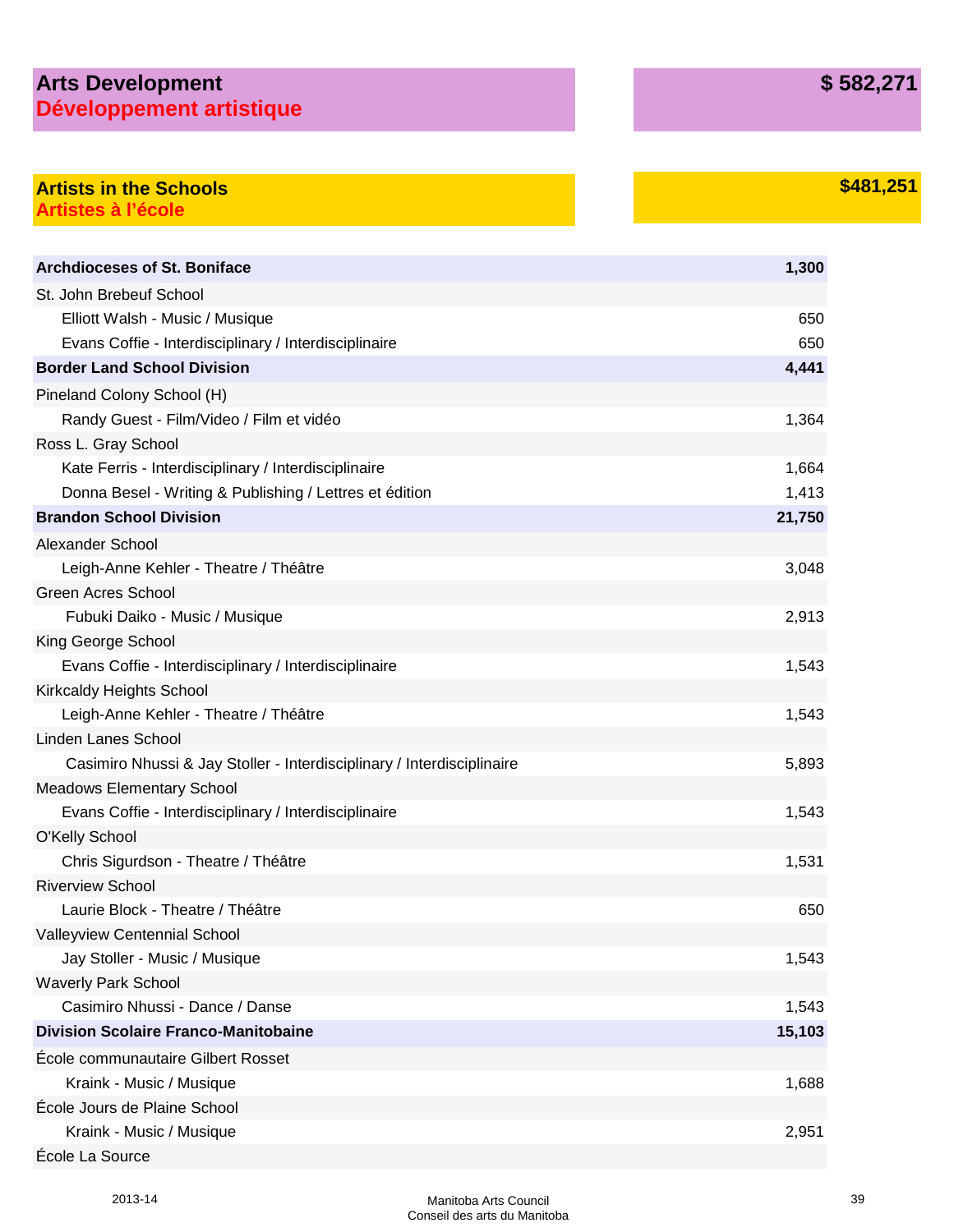| Kraink - Music / Musique                                            | 2,901  |
|---------------------------------------------------------------------|--------|
| École Lacerte                                                       |        |
| Gérald Laroche - Visual Arts / Arts visuels                         | 1,300  |
| École St. Lazare                                                    |        |
| Kraink - Music / Musique                                            | 3,010  |
| École Taché                                                         |        |
| Gérald Laroche - Visual Arts / Arts visuels                         | 650    |
| Notre-Dame Collège Régional                                         |        |
| Kraink - Music / Musique                                            | 2,603  |
| <b>Evergreen School Division #22</b>                                | 6,062  |
| Arborg Early Middle Years School                                    |        |
| Dimitry Melman - Visual Arts / Arts visuels                         | 1,347  |
| Bud Gillies - Visual Arts / Arts visuels                            | 1,347  |
| Riverton Early Middle Years School                                  |        |
| Marianne Gopalkrishna - Visual Arts / Arts visuels                  | 1,352  |
| Sigurbjorg Stefansson Early School                                  |        |
| Leigh-Anne Kehler - Theatre / Théâtre                               | 1,038  |
| Winnipeg Beach School                                               |        |
| Len Udow - Music / Musique                                          | 978    |
| <b>First Nations</b>                                                | 13,284 |
| Chief Clifford Lynxleg Anishinabe School                            |        |
| Jessica McMann - Sparvier - Interdisciplinary / Interdisciplinaire  | 1,683  |
| KC Adams - Visual Arts / Arts visuels                               | 1,683  |
| God's Lake Narrows First Nation School                              |        |
| Evans Coffie - Interdisciplinary / Interdisciplinaire               | 1,520  |
| Joe A. Ross School                                                  |        |
| Margaret Shaw-MacKinnon - Writing & Publishing / Lettres et édition | 3,802  |
| Little Black River School                                           |        |
| KC Adams - Visual Arts / Arts visuels                               | 1,376  |
| <b>Otter Nelson River</b>                                           |        |
| Dorothy Penner - Music / Musique                                    | 3,220  |
| Flin Flon School District #46                                       | 3,138  |
| Hapnot Collegiate Institute                                         |        |
| Annie Bergen - Visual Arts / Arts visuels                           | 1,618  |
| KC Adams - Visual Arts / Arts visuels                               | 1,520  |
| Fort La Bosse School Division #41                                   | 6,279  |
| Oak Lake Community School                                           |        |
| Leigh-Anne Kehler - Theatre / Théâtre                               | 1,576  |
| <b>Reston Collegiate</b>                                            |        |
| Chris Sigurdson - Theatre / Théâtre                                 | 1,617  |
| Virden Junior High                                                  |        |
| Barry Hillman - Visual Arts / Arts visuels                          | 3,086  |
| <b>Frontier School Division #48</b>                                 | 74,356 |
| <b>Berens River School</b>                                          |        |
| Aboriginal School of Dance - Theatre / Théâtre                      | 3,220  |
| Evans Coffie - Dance / Danse                                        | 3,220  |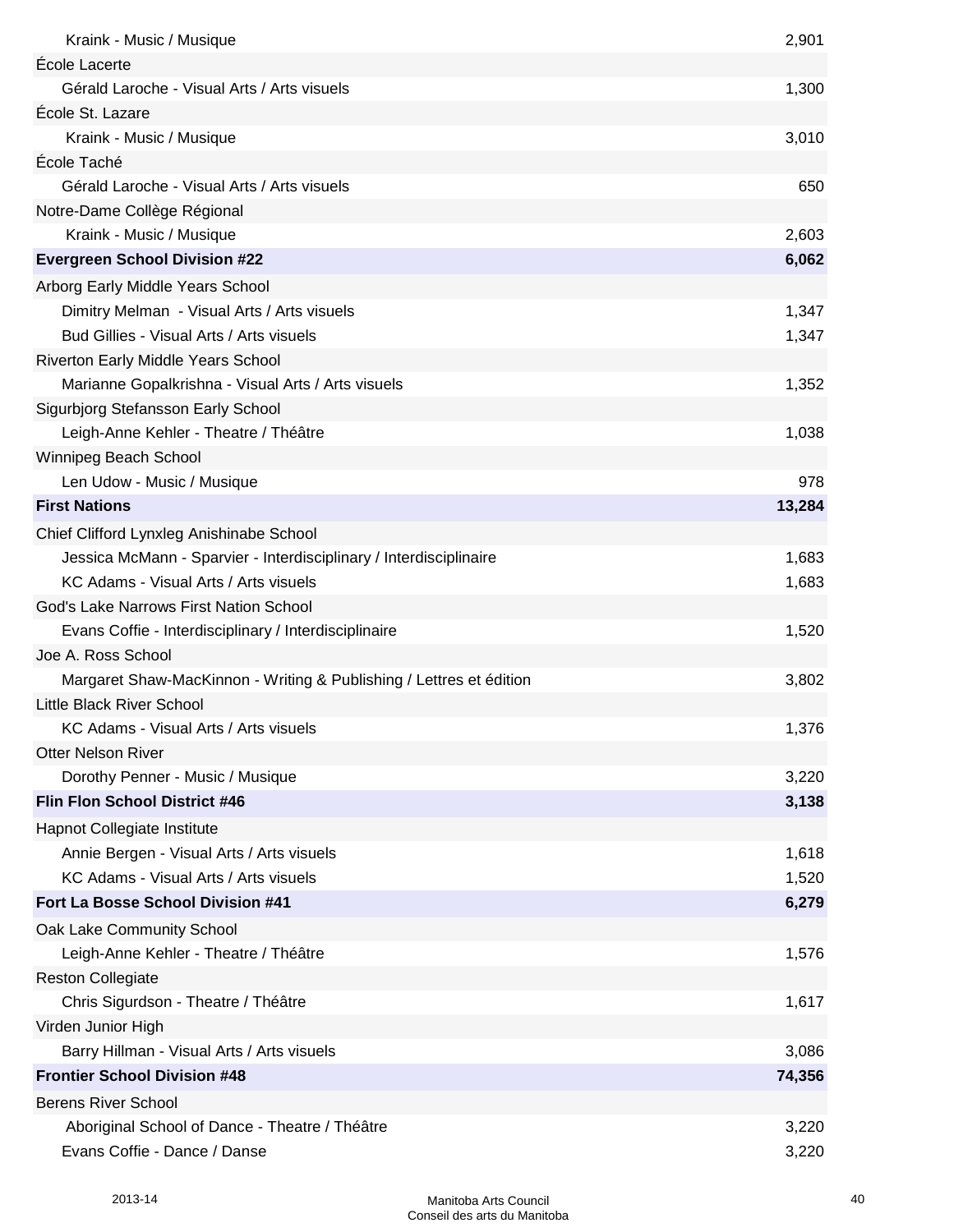| <b>Cormorant Lake School</b>                                        |       |
|---------------------------------------------------------------------|-------|
| Randy Guest - Film/Video / Film et vidéo                            | 1,520 |
| Freeze Frame - Film/Video / Film et vidéo                           | 1,520 |
| <b>Cranberry Portage Elementary</b>                                 |       |
| Fubuki Daiko - Music / Musique                                      | 3,694 |
| D. R. Hamilton School                                               |       |
| Anthony Martin - Visual Arts / Arts visuels                         | 1,663 |
| <b>Disbrowe School</b>                                              |       |
| Judy Cook - Dance / Danse                                           | 1,520 |
| Falcon Beach School                                                 |       |
| Phoebe Man - Music / Musique                                        | 1,364 |
| <b>Frontier Collegiate Institute</b>                                |       |
| Ofield Williams - Music / Musique                                   | 3,220 |
| Gillam School                                                       |       |
| Mark Cameron - Music / Musique                                      | 1,520 |
| Donna Besel - Writing & Publishing / Lettres et édition             | 1,617 |
| <b>Grand Rapids School</b>                                          |       |
| Aboriginal School of Dance - Dance / Danse                          | 1,520 |
| <b>Gypsumville School</b>                                           |       |
| Aboriginal School of Dance - Dance / Danse                          | 1,585 |
| Helen Betty Osborne Ininiw Edu. Res. Ctrl                           |       |
| Aboriginal School of Dance - Dance / Danse                          | 1,520 |
|                                                                     |       |
| Tusia Kozub & Judy Cook - Interdisciplinary / Interdisciplinaire    | 3,040 |
| <b>Jack River School</b>                                            |       |
| Tusia Kozub & Judy Cook - Interdisciplinary / Interdisciplinaire    | 9,840 |
| Ted Longbottom - Music / Musique                                    | 1,582 |
| Randy Guest - Film/Video / Film et vidéo                            | 1,520 |
| Anthony Martin - Visual Arts / Arts visuels                         | 1,661 |
| Jessica McMann - Sparvier - Dance / Danse                           | 1,520 |
| Joseph H. Kerr School                                               |       |
| Freeze Frame - Film/Video / Film et vidéo                           | 2,088 |
| Phoebe Man - Music / Musique                                        | 2,088 |
| <b>Matheson Island School</b>                                       |       |
| Karen Cornelius - Visual Arts / Arts visuels                        | 1,554 |
| Mel Johnson School                                                  |       |
| Kate Ferris - Interdisciplinary / Interdisciplinaire                | 2,046 |
| Ted Longbottom - Music / Musique                                    | 1,590 |
| Ministic School                                                     |       |
| Margaret Shaw-MacKinnon - Writing & Publishing / Lettres et édition | 1,520 |
| Peonan Point School                                                 |       |
| Kate Ferris - Interdisciplinary / Interdisciplinaire                | 1,546 |
| San Antonio School                                                  |       |
| Ofield Williams - Music / Musique                                   | 3,079 |
| Skownan School                                                      |       |
| Natasha Halayda - Visual Arts / Arts visuels                        | 1,645 |
| Stevenson Island School                                             |       |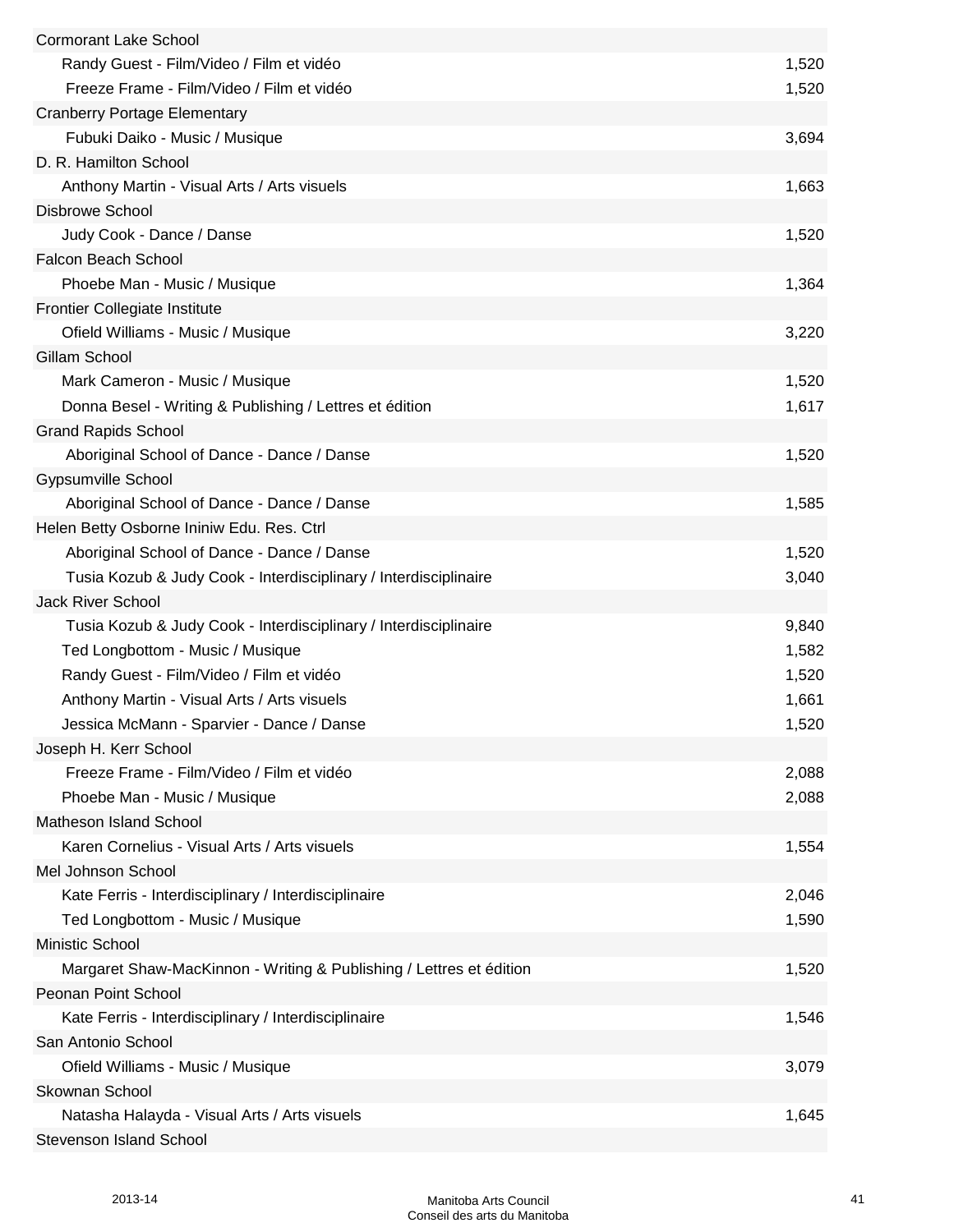| Aboriginal School of Dance - Dance / Danse              | 1,520  |
|---------------------------------------------------------|--------|
| <b>Thicket Portage School</b>                           |        |
| Judy Cook - Dance / Danse                               | 1,597  |
| Tusia Kozub - Music / Musique                           | 1,597  |
| Kate Ferris - Interdisciplinary / Interdisciplinaire    | 1,664  |
| <b>Wanipigow School</b>                                 |        |
| Aboriginal School of Dance - Dance / Danse              | 2,956  |
| <b>Garden Valley School Division</b>                    | 7,076  |
| <b>Border Valley Elementary School</b>                  |        |
| Annie Bergen - Visual Arts / Arts visuels               | 3,042  |
| <b>Emerado Centennial School</b>                        |        |
| Leigh-Anne Kehler - Theatre / Théâtre                   | 1,345  |
| Northlands Parkway Collegiate                           |        |
| Randy Guest - Film/Video / Film et vidéo                | 1,345  |
| <b>Plum Coulee School</b>                               |        |
| Chris Sigurdson - Theatre / Théâtre                     | 1,344  |
| <b>Hanover School Division #15</b>                      | 5,878  |
| <b>Kleefeld School</b>                                  |        |
| Mark Cameron - Music / Musique                          | 842    |
| Mitchell Elementary School                              |        |
| Mark Cameron - Music / Musique                          | 1,820  |
| <b>Mitchell Middle School</b>                           |        |
| Annie Bergen - Visual Arts / Arts visuels               | 1,340  |
| South Oaks Elementary                                   |        |
| Marianne Gopalkrishna - Visual Arts / Arts visuels      | 1,876  |
| Independant                                             | 21,304 |
| Beautiful Savior Lutheran School #2102                  |        |
| Evans Coffie - Interdisciplinary / Interdisciplinaire   | 650    |
| Gray Academy of Jewish Education                        |        |
| Karin Adams - Writing & Publishing / Lettres et édition | 650    |
| Manitoba School for the Deaf                            |        |
| Shannon Guile - Theatre / Théâtre                       | 650    |
| Nisichawayasihk Neyo Ohtinwak Collegiate                |        |
| Karen Cornelius - Visual Arts / Arts visuels            | 1,520  |
| Poplar River School                                     |        |
| Dorothy Penner - Music / Musique                        | 6,320  |
| Sagkeeng Anicinabe High School                          |        |
| Dorothy Penner - Music / Musique                        | 10,864 |
| Winnipeg Mennonite Elementary                           |        |
| Leigh-Anne Kehler - Theatre / Théâtre                   | 650    |
| <b>Interlake School Division #21</b>                    | 10,210 |
| <b>Balmoral School</b>                                  |        |
| Aboriginal School of Dance - Dance / Danse              | 842    |
| KC Adams - Visual Arts / Arts visuels                   | 842    |
| Grosse Isle School                                      |        |
| Karen Cornelius - Visual Arts / Arts visuels            | 786    |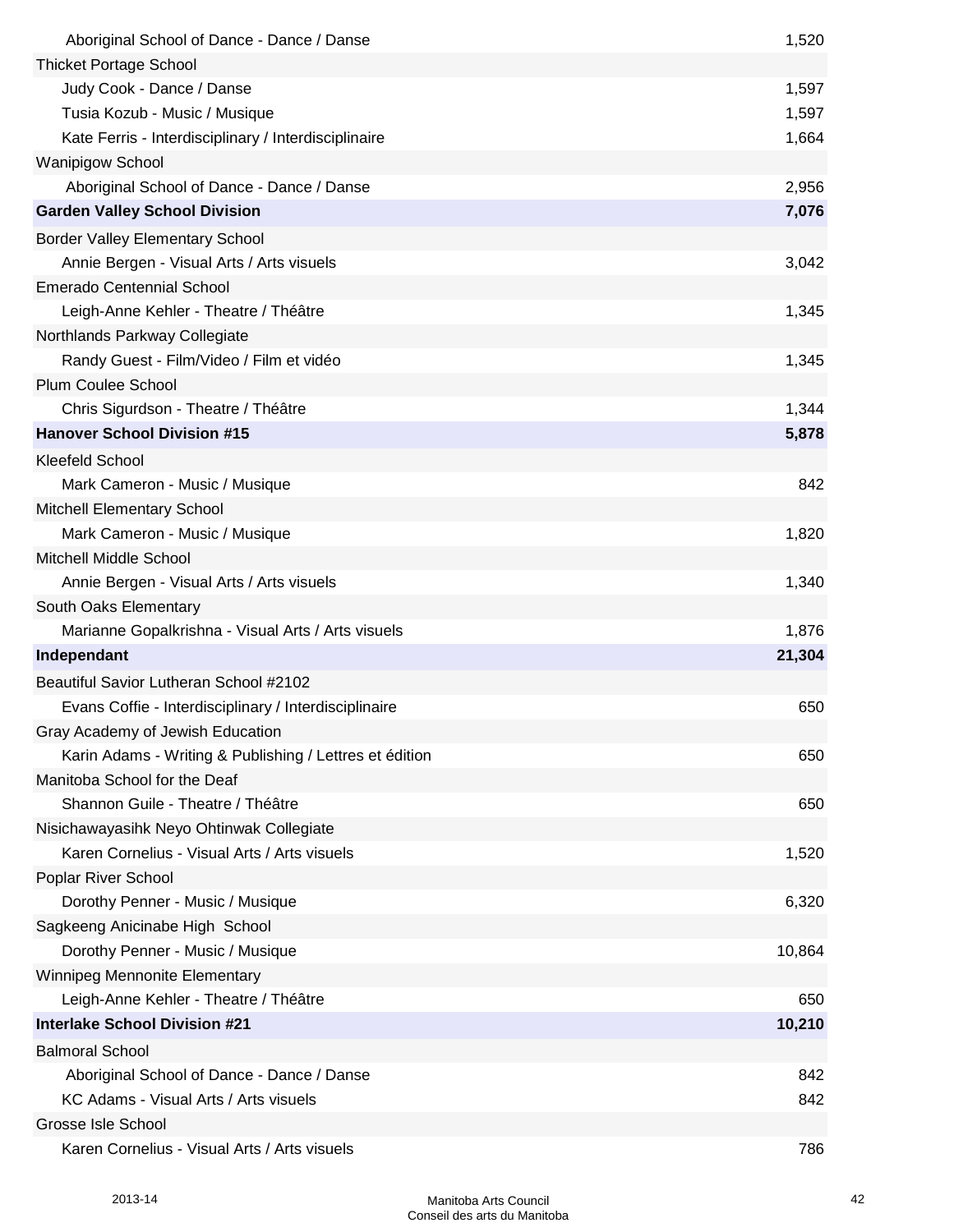| Lord Selkirk School                                                    |        |
|------------------------------------------------------------------------|--------|
| Len Udow - Music / Musique                                             | 650    |
| R.W. Bobby Bend Primary School                                         |        |
| Evans Coffie - Interdisciplinary / Interdisciplinaire                  | 798    |
| <b>Rosser Elementary</b>                                               |        |
| Casimiro Nhussi & Jay Stoller - Interdisciplinary / Interdisciplinaire | 1,428  |
| <b>Stonewall Collegiate</b>                                            |        |
| Dimitry Melman - Visual Arts / Arts visuels                            | 1,596  |
| <b>Teulon Elementary School</b>                                        |        |
| Casimiro Nhussi - Dance / Danse                                        | 1,764  |
| <b>Woodlands School</b>                                                |        |
| Casimiro Nhussi & Jay Stoller - Interdisciplinary / Interdisciplinaire | 1,504  |
| <b>Kelsey School Division #45</b>                                      | 1,520  |
| Margaret Barbour Collegiate Institute                                  |        |
| Randy Guest - Film/Video / Film et vidéo                               | 1,520  |
| <b>Lakeshore School Division #23</b>                                   | 15,256 |
| <b>Alf Cuthbert School</b>                                             |        |
| Ofield Williams - Dance / Danse                                        | 2,940  |
| <b>Ashern Central School</b>                                           |        |
| Nereo Eugenio - Interdisciplinary / Interdisciplinaire                 | 1,398  |
| Jay Stoller - Music / Musique                                          | 1,398  |
| Ashern Early Years School                                              |        |
| Aliza Amihude - Visual Arts / Arts visuels                             | 1,398  |
| Broad Valley Colony School (H)                                         |        |
| Susan Proctor - Theatre / Théâtre                                      | 1,367  |
| Eriksdale School                                                       |        |
| Annie Bergen - Visual Arts / Arts visuels                              | 3,050  |
| <b>Fisher Branch Collegiate</b>                                        |        |
| Evans Coffie - Interdisciplinary / Interdisciplinaire                  | 1,342  |
| <b>Inwood School</b>                                                   |        |
| Dimitry Melman - Visual Arts / Arts visuels                            | 974    |
| Marble Ridge Colony School (H)                                         |        |
| Susan Proctor - Theatre / Théâtre                                      | 1,389  |
| Lord Selkirk School Division #1                                        | 5,513  |
| <b>Centennial School</b>                                               |        |
| Jay Stoller - Music / Musique                                          | 810    |
| <b>Mapleton School</b>                                                 |        |
| Dimitry Melman - Visual Arts / Arts visuels                            | 806    |
| <b>Netley School</b>                                                   |        |
| Randy Guest - Film/Video / Film et vidéo                               | 890    |
| <b>Robert Smith Elementary</b>                                         |        |
| Randy Guest - Film/Video / Film et vidéo                               | 810    |
| Walter Whyte School                                                    |        |
| Judy Cook - Dance / Danse                                              | 1,335  |
| William S. Patterson School                                            |        |
| Mark Cameron - Music / Musique                                         | 862    |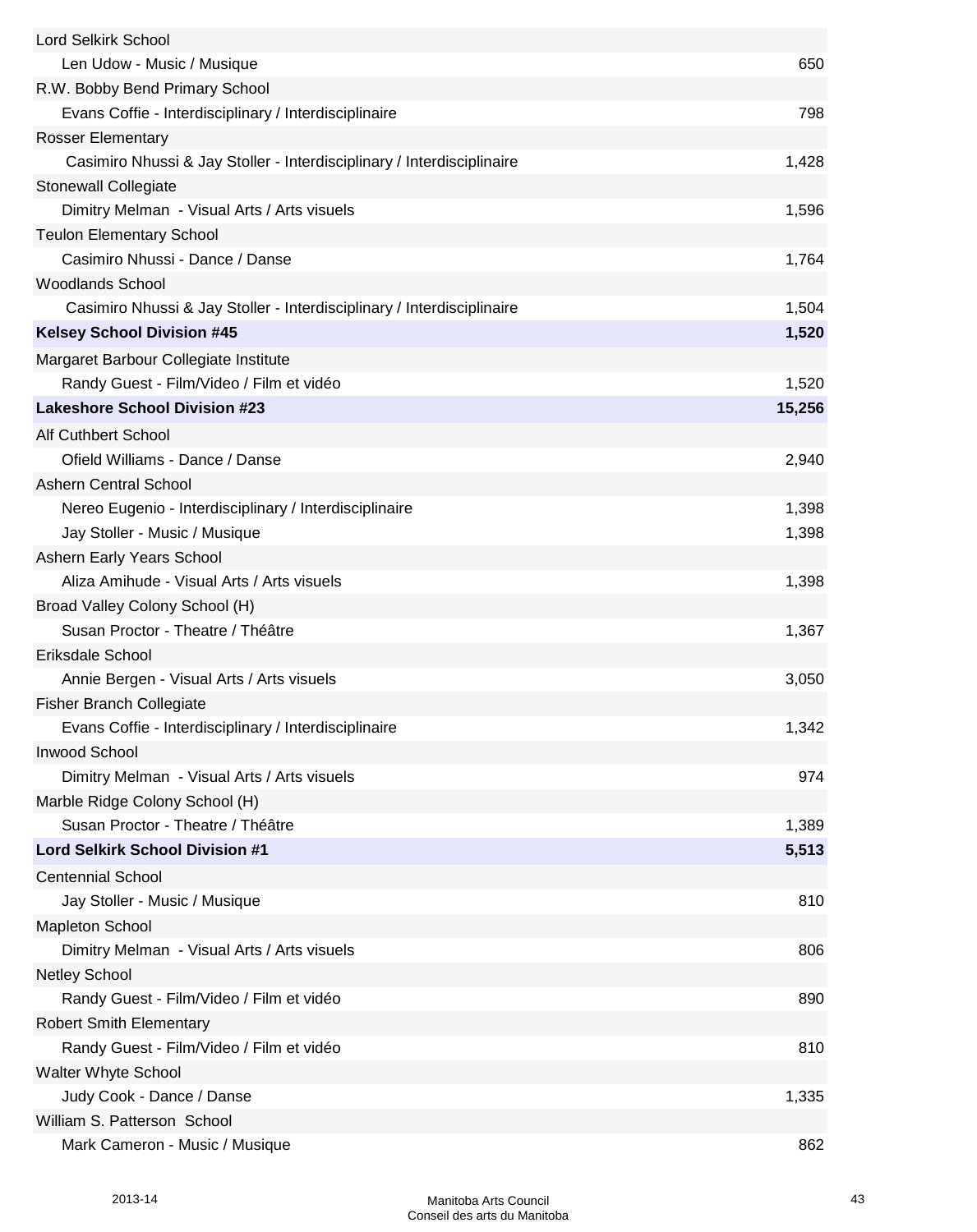| <b>Louis Riel School Division</b>                       | 17,550 |
|---------------------------------------------------------|--------|
| <b>Archwood School</b>                                  |        |
| Freeze Frame - Film/Video / Film et vidéo               | 650    |
| Darwin School                                           |        |
| Bud Gillies - Visual Arts / Arts visuels                | 1,300  |
| Dr. D. W. Penner School                                 |        |
| Aboriginal School of Dance - Dance / Danse              | 650    |
| Ecole Guyot                                             |        |
| Gérald Laroche - Visual Arts / Arts visuels             | 650    |
| École Julie-Riel                                        |        |
| Gérald Laroche - Visual Arts / Arts visuels             | 650    |
| <b>General Vanier School</b>                            |        |
| Fubuki Daiko - Music / Musique                          | 1,300  |
| Glenlawn Collegiate                                     |        |
| Jay Stoller - Music / Musique                           | 650    |
| Glenwood School                                         |        |
| Gérald Laroche - Visual Arts / Arts visuels             | 650    |
| H.S. Paul School                                        |        |
| Brenda Gorlick - Interdisciplinary / Interdisciplinaire | 1,300  |
| Freeze Frame - Film/Video / Film et vidéo               | 1,300  |
| <b>Hastings School</b>                                  |        |
| Jay Stoller - Music / Musique                           | 1,300  |
| <b>Island Lakes Community School</b>                    |        |
| Mark Cameron - Music / Musique                          | 1,300  |
| Niakwa Place School                                     |        |
| Dean Harder - Theatre / Théâtre                         | 650    |
| Nordale School                                          |        |
| Leigh-Anne Kehler - Theatre / Théâtre                   | 1,300  |
| Shamrock School                                         |        |
| Chris Sigurdson - Theatre / Théâtre                     | 650    |
| Elliott Walsh - Music / Musique                         | 650    |
| St. George School                                       |        |
| Evans Coffie - Interdisciplinary / Interdisciplinaire   | 650    |
| Victor Mager School                                     |        |
| Chris Sigurdson - Theatre / Théâtre                     | 650    |
| Dean Harder - Theatre / Théâtre                         | 650    |
| <b>Windsor Park Collegiate</b>                          |        |
| Phoebe Man - Music / Musique                            | 650    |
| <b>Mountain View School Division</b>                    | 17,836 |
| <b>Ethelbert School</b>                                 |        |
| Karen Cornelius - Visual Arts / Arts visuels            | 1,644  |
| Goose Lake High School                                  |        |
| Karen Cornelius - Visual Arts / Arts visuels            | 1,579  |
| <b>Henderson School</b>                                 |        |
| Len Udow - Music / Musique                              | 1,628  |
| Lt. Colonel Barker V.C. School                          |        |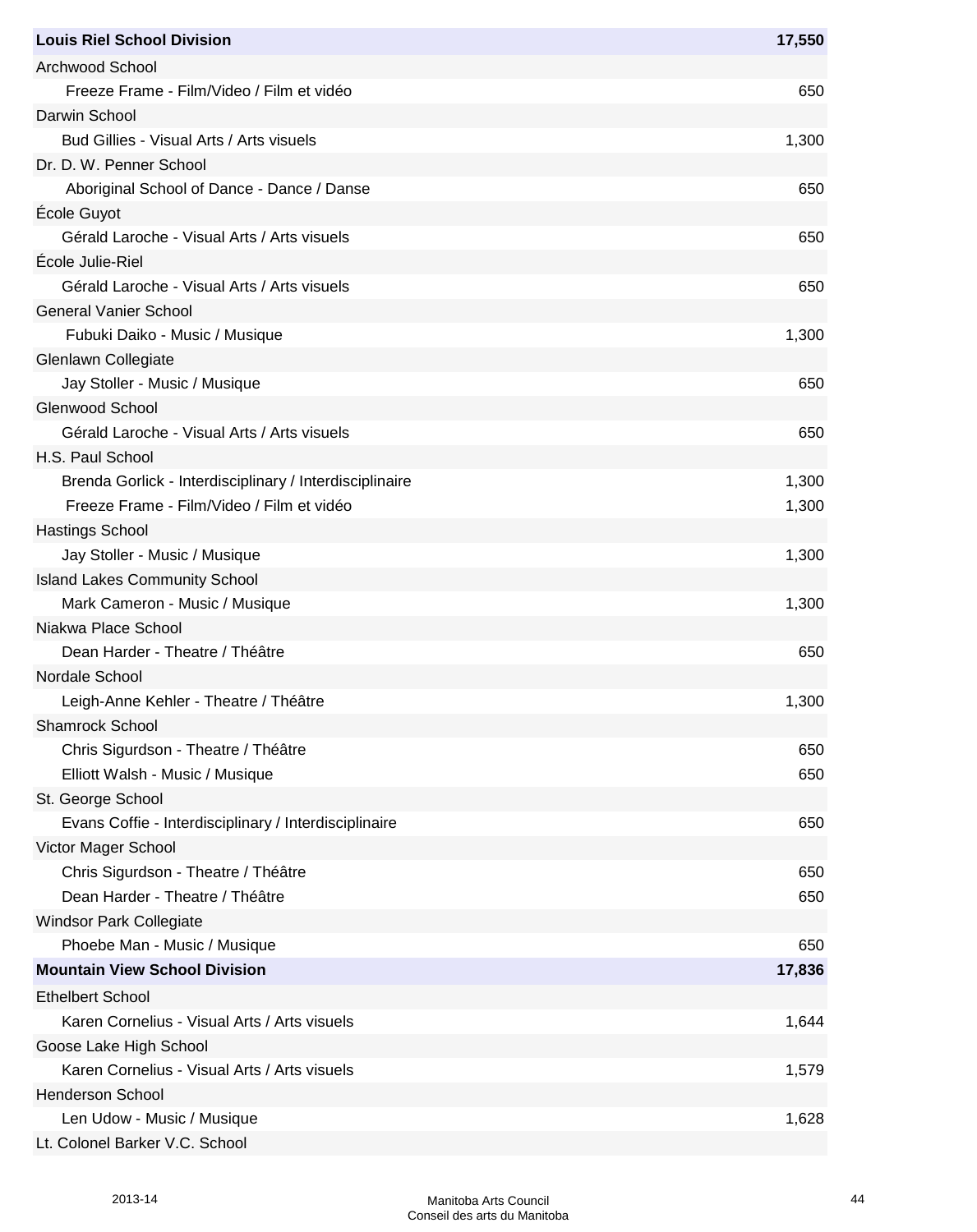| Leigh-Anne Kehler - Theatre / Théâtre                                        | 3,118  |
|------------------------------------------------------------------------------|--------|
| <b>Ochre River School</b>                                                    |        |
| Ursula Neufeld - Visual Arts / Arts visuels                                  | 1,607  |
| <b>Roblin Elementary</b>                                                     |        |
| Annie Bergen - Visual Arts / Arts visuels                                    | 3,274  |
| Jamie Oliviero - Theatre / Théâtre                                           | 1,725  |
| Smith-Jackson School                                                         |        |
| Stan Lesk - Theatre / Théâtre                                                | 1,628  |
| <b>Whitmore School</b>                                                       |        |
| Shannon Guile - Music / Musique                                              | 1,633  |
| <b>Mystery Lake School Division #2355</b>                                    | 3,040  |
| École Riverside School                                                       |        |
| Jay Stoller - Music / Musique                                                | 1,520  |
| Brenda Gorlick - Interdisciplinary / Interdisciplinaire                      | 1,520  |
| <b>Park West School Division</b>                                             | 17,399 |
| <b>Binscarth School</b>                                                      |        |
| Shannon Guile - Theatre / Théâtre                                            | 1,632  |
| <b>Birtle Elementary</b>                                                     |        |
| Ofield Williams - Dance / Danse                                              | 3,111  |
| Inglis School                                                                |        |
| Phoebe Man - Music / Musique                                                 | 1,668  |
| Miniota School                                                               |        |
| Evans Coffie - Interdisciplinary / Interdisciplinaire                        | 1,628  |
| Rossburn Collegiate                                                          |        |
| Dean Harder - Theatre / Théâtre                                              | 1,634  |
| Rossburn Elementary                                                          |        |
| Casimiro Nhussi & Jay Stoller - Interdisciplinary / Interdisciplinaire       | 3,004  |
| Shoal Lake School                                                            |        |
| Mark Cameron - Music / Musique                                               | 1,588  |
| <b>Strathclair Community School</b>                                          |        |
| Phoebe Man - Music / Musique                                                 | 1,577  |
| Gérald Laroche - Visual Arts / Arts visuels                                  | 1,557  |
| <b>Pembina Trails School Division</b>                                        | 24,988 |
| <b>Bairdmore School</b>                                                      |        |
|                                                                              | 650    |
| Marianne Gopalkrishna - Visual Arts / Arts visuels<br><b>Beaumont School</b> |        |
| Casimiro Nhussi - Dance / Danse                                              | 650    |
|                                                                              |        |
| Beaverlodge School<br>Ursula Neufeld - Visual Arts / Arts visuels            |        |
| École Crane                                                                  | 2,600  |
|                                                                              |        |
| Dimitry Melman - Visual Arts / Arts visuels<br>École Tuxedo Park             | 1,300  |
|                                                                              |        |
| Natasha Halayda - Visual Arts / Arts visuels                                 | 650    |
| École Viscount Alexander                                                     |        |
| Robert Armstrong - Theatre / Théâtre                                         | 650    |
| General Byng School                                                          |        |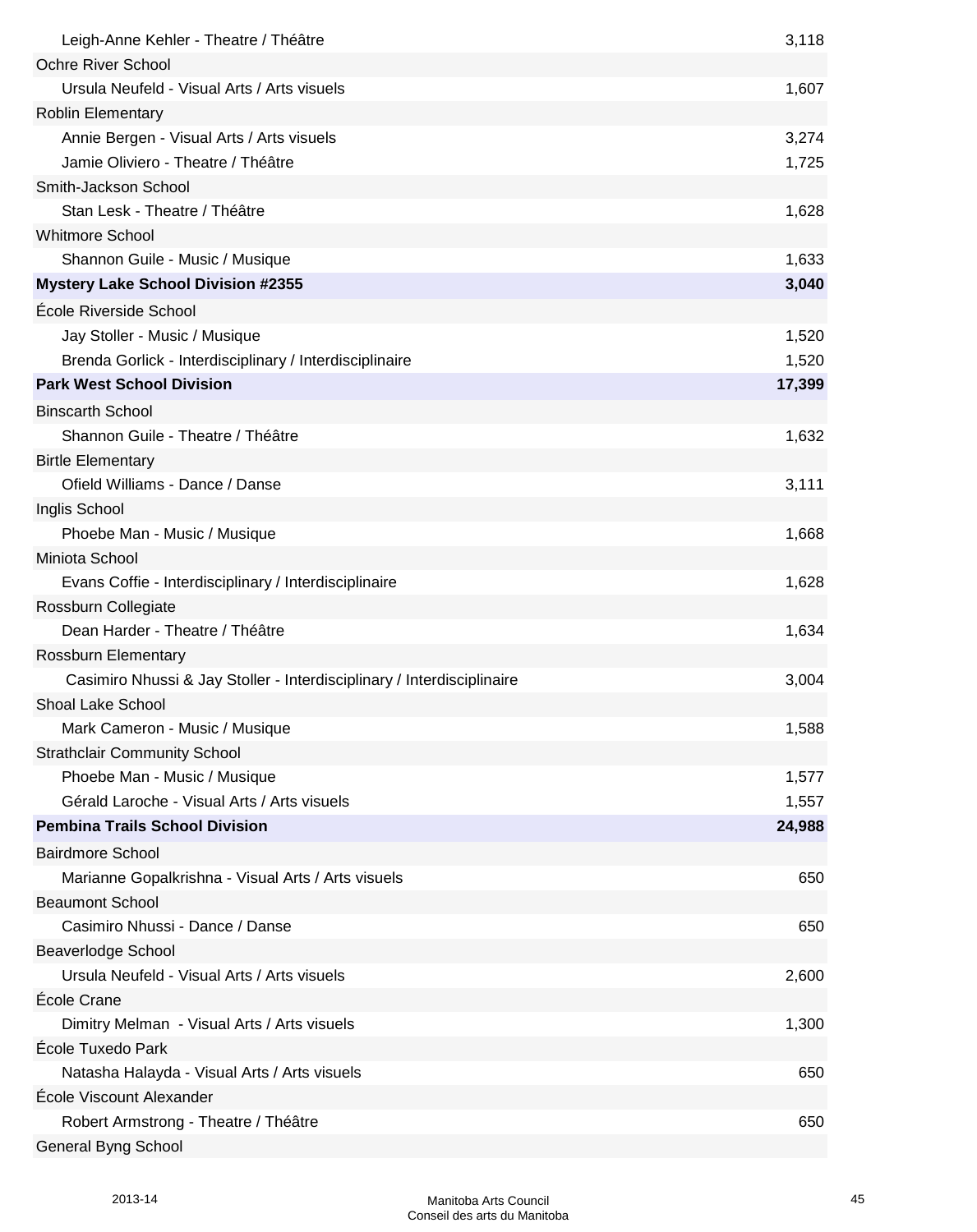| Randy Guest - Film/Video / Film et vidéo                | 650    |
|---------------------------------------------------------|--------|
| Henry G. Izatt Middle School                            |        |
| Nereo Eugenio - Interdisciplinary / Interdisciplinaire  | 1,300  |
| Randy Guest - Film/Video / Film et vidéo                | 1,300  |
| Laidlaw School                                          |        |
| Ted Longbottom - Music / Musique                        | 938    |
| Gérald Laroche - Visual Arts / Arts visuels             | 650    |
| <b>Linden Meadows School</b>                            |        |
| Nereo Eugenio - Interdisciplinary / Interdisciplinaire  | 650    |
| Oak Park High School                                    |        |
| Kraink - Music / Musique                                | 2,600  |
| Oakenwald School                                        |        |
| Brenda Gorlick - Interdisciplinary / Interdisciplinaire | 650    |
| Ralph Maybank School                                    |        |
| Karen Cornelius - Visual Arts / Arts visuels            | 650    |
| <b>River West Park School</b>                           |        |
| Casimiro Nhussi - Dance / Danse                         | 650    |
| Royal School                                            |        |
| Mark Cameron - Music / Musique                          | 650    |
| <b>Shaftesbury High School</b>                          |        |
| Aliza Amihude - Visual Arts / Arts visuels              | 650    |
| St. Avila School                                        |        |
| Film Roots - Film/Video / Film et vidéo                 | 2,600  |
| Van Walleghem School                                    |        |
| Jamie Oliviero - Theatre / Théâtre                      | 1,300  |
| <b>Vincent Massey Collegiate</b>                        |        |
| Nereo Eugenio - Interdisciplinary / Interdisciplinaire  | 1,300  |
| <b>Westgrove School</b>                                 |        |
| KC Adams - Visual Arts / Arts visuels                   | 650    |
| Whyte Ridge Elementary                                  |        |
| Barry Hillman - Visual Arts / Arts visuels              | 1,300  |
| <b>Pine Creek School Division</b>                       | 5,672  |
| <b>Austin Elementary</b>                                |        |
| Natasha Halayda - Visual Arts / Arts visuels            | 1,356  |
| Langruth Elementary                                     |        |
| Evans Coffie - Interdisciplinary / Interdisciplinaire   | 1,371  |
| <b>Plumas Elementary</b>                                |        |
| Stan Lesk - Theatre / Théâtre                           | 1,392  |
| William Morton Collegiate                               |        |
| Ted Longbottom - Music / Musique                        | 1,553  |
| Portage la Prairie School Division                      | 4,908  |
| <b>École Arthur Meighen School</b>                      |        |
| Fubuki Daiko - Music / Musique                          | 3,272  |
| Fort La Reine School                                    |        |
| Fubuki Daiko - Music / Musique                          | 1,636  |
| <b>Prairie Rose School Division</b>                     | 10,367 |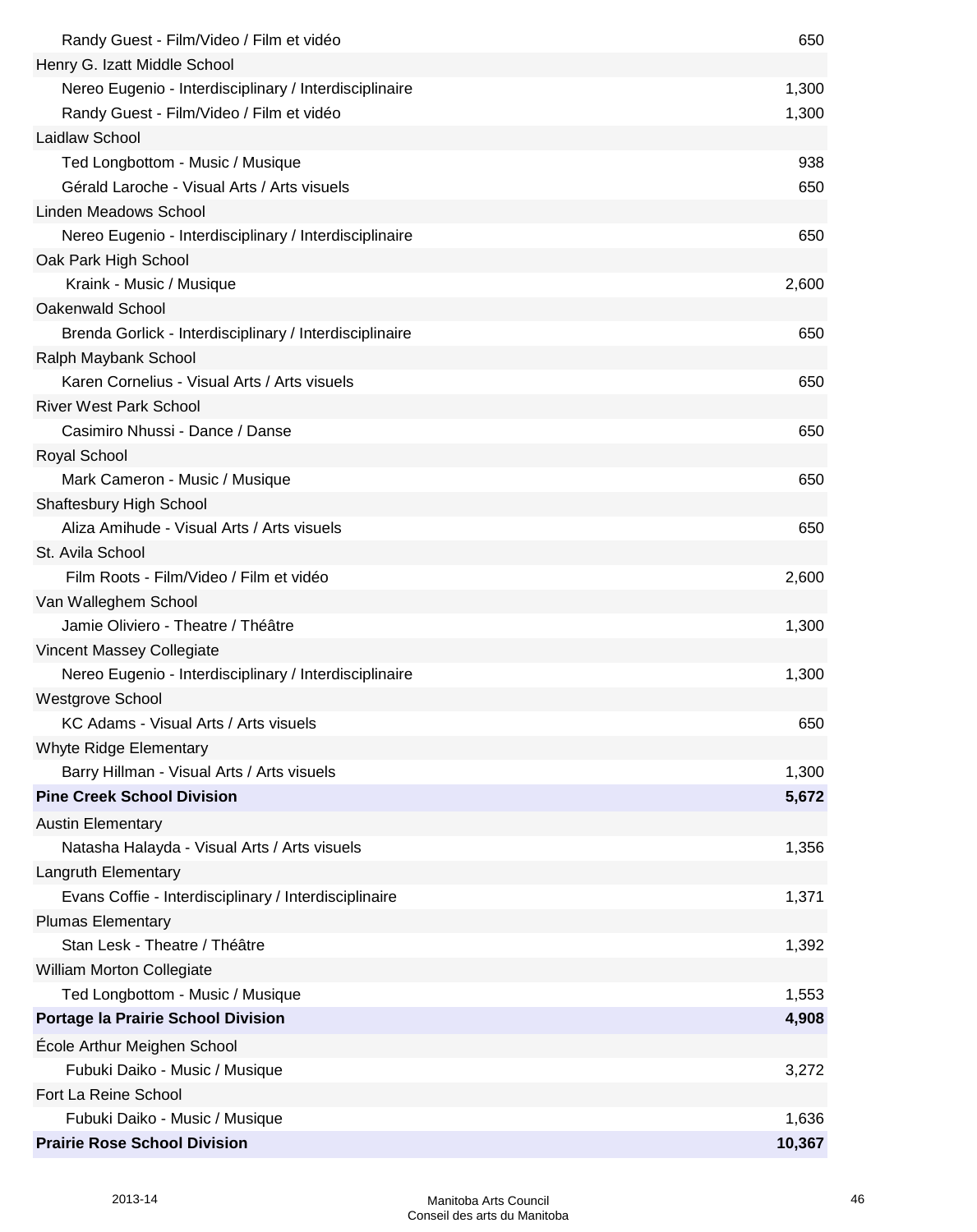| Carman Elementary                                                   |        |
|---------------------------------------------------------------------|--------|
| Margaret Shaw-MacKinnon - Writing & Publishing / Lettres et édition | 1,940  |
| Jay Stoller - Music / Musique                                       | 1,940  |
| Elm Creek School                                                    |        |
| Annie Bergen - Visual Arts / Arts visuels                           | 2,778  |
| <b>Roland Elementary</b>                                            |        |
| Judy Cook - Dance / Danse                                           | 1,331  |
| St. Francois Xavier Community School                                |        |
| Margaret Shaw-MacKinnon - Writing & Publishing / Lettres et édition | 1,548  |
| St. Paul's Collegiate                                               |        |
| Karen Cornelius - Visual Arts / Arts visuels                        | 830    |
| <b>Prairie Spirit School Division</b>                               | 5,680  |
| <b>Cartwright School</b>                                            |        |
| Chris Sigurdson - Theatre / Théâtre                                 | 1,552  |
| <b>Crystal City Early Years School</b>                              |        |
| Mark Cameron - Music / Musique                                      | 1,404  |
| <b>Manitou Elementary School</b>                                    |        |
| Natasha Halayda - Visual Arts / Arts visuels                        | 1,376  |
| <b>Treherne Elementary</b>                                          |        |
| Judy Cook - Dance / Danse                                           | 1,348  |
| <b>Red River Valley School Division</b>                             | 10,120 |
| Domain School                                                       |        |
| Freeze Frame - Dance / Danse                                        | 806    |
| École Heritage Immersion                                            |        |
| Aliza Amihude - Visual Arts / Arts visuels                          | 882    |
| Margaret Shaw-MacKinnon - Writing & Publishing / Lettres et édition | 882    |
| École St. Malo School                                               |        |
| Mark Cameron - Music / Musique                                      | 938    |
| Annie Bergen - Visual Arts / Arts visuels                           | 1,372  |
| Lowe Farm School                                                    |        |
| Tusia Kozub - Music / Musique                                       | 1,956  |
| Morris School                                                       |        |
| Film Roots - Theatre / Théâtre                                      | 1,564  |
| <b>Rosenort School</b>                                              |        |
| Evans Coffie - Interdisciplinary / Interdisciplinaire               | 914    |
| <b>Starbuck School</b>                                              |        |
| Evans Coffie - Interdisciplinary / Interdisciplinaire               | 806    |
| <b>River East Transcona School Division</b>                         | 22,008 |
| Donwood Elementary                                                  |        |
| Aboriginal School of Dance - Dance / Danse                          | 1,300  |
| Dr. F.W.L. Hamilton School                                          |        |
| KC Adams - Visual Arts / Arts visuels                               | 1,300  |
| École Centrale                                                      |        |
| Fubuki Daiko - Music / Musique                                      | 1,300  |
| École Margaret Underhill                                            |        |
| Karin Adams - Writing & Publishing / Lettres et édition             | 1,300  |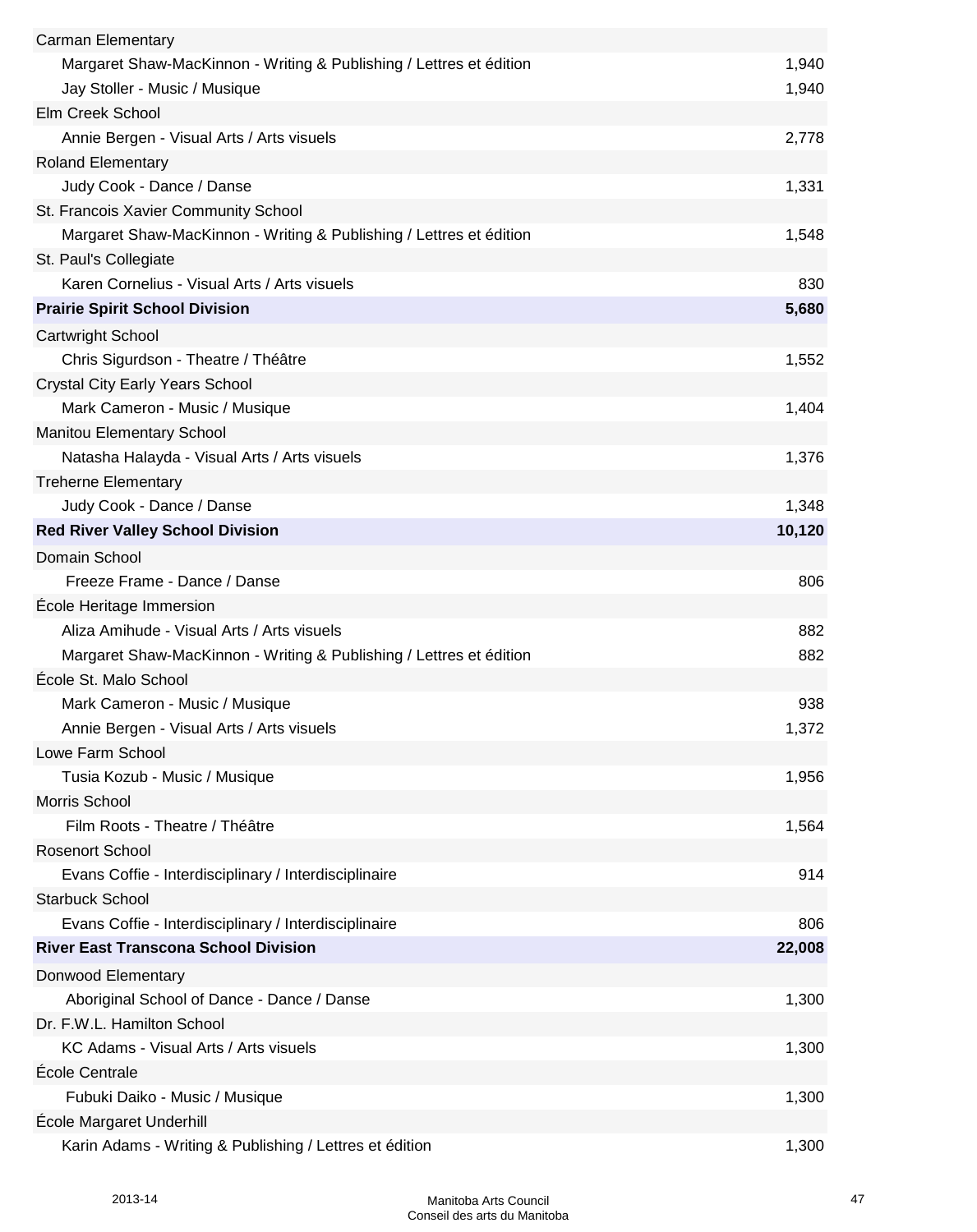| John De Graff School                                                   |        |
|------------------------------------------------------------------------|--------|
| Jamie Oliviero - Theatre / Théâtre                                     | 774    |
| Ted Longbottom - Music / Musique                                       | 938    |
| Joseph Teres School                                                    |        |
| Annie Bergen - Visual Arts / Arts visuels                              | 2,673  |
| Kildonan-East Collegiate                                               |        |
| Annie Bergen - Visual Arts / Arts visuels                              | 2,673  |
| Miles MacDonell Collegiate                                             |        |
| Alejandra Diaz Roman - Visual Arts / Arts visuels                      | 650    |
| <b>Neil Campbell School</b>                                            |        |
| KC Adams - Visual Arts / Arts visuels                                  | 1,300  |
| Polson School                                                          |        |
| KC Adams - Visual Arts / Arts visuels                                  | 650    |
| <b>Prince Edward School</b>                                            |        |
| Gérald Laroche - Visual Arts / Arts visuels                            | 650    |
| <b>Princess Margaret School</b>                                        |        |
| Fubuki Daiko - Music / Musique                                         | 3,900  |
| Sun Valley School                                                      |        |
| Bud Gillies - Visual Arts / Arts visuels                               | 2,600  |
| <b>Rolling River School Division #39</b>                               | 2,914  |
| <b>Tanner's Crossing School</b>                                        |        |
| Casimiro Nhussi & Jay Stoller - Interdisciplinary / Interdisciplinaire | 2,914  |
| <b>Seine River School Division</b>                                     | 2,924  |
| La Barrière Crossings School                                           |        |
| Mark Cameron - Music / Musique                                         | 650    |
| La Salle School                                                        |        |
| Phoebe Man - Music / Musique                                           | 1,516  |
| Karen Cornelius - Visual Arts / Arts visuels                           | 758    |
| <b>Seven Oaks School Division</b>                                      | 17,024 |
| Arthur E. Wright Community School                                      |        |
| Karin Adams - Writing & Publishing / Lettres et édition                | 650    |
| <b>Collicutt School</b>                                                |        |
| Aboriginal School of Dance - Dance / Danse                             | 650    |
| École Belmont                                                          |        |
| Natasha Halayda - Visual Arts / Arts visuels                           | 1,300  |
| <b>Elwick Community School</b>                                         |        |
| Karin Adams - Writing & Publishing / Lettres et édition                | 650    |
| Nereo Eugenio - Interdisciplinary / Interdisciplinaire                 | 5,200  |
| <b>Forest Park School</b>                                              |        |
| Jessica McMann - Sparvier - Dance / Danse                              | 650    |
| <b>Garden City Collegiate</b>                                          |        |
| Jamie Oliviero - Theatre / Théâtre                                     | 774    |
| <b>Margaret Park Community School</b>                                  |        |
| Bud Gillies - Visual Arts / Arts visuels                               | 1,300  |
| O.V. Jewitt Community School                                           |        |
| Ofield Williams - Dance / Danse                                        | 1,950  |
|                                                                        |        |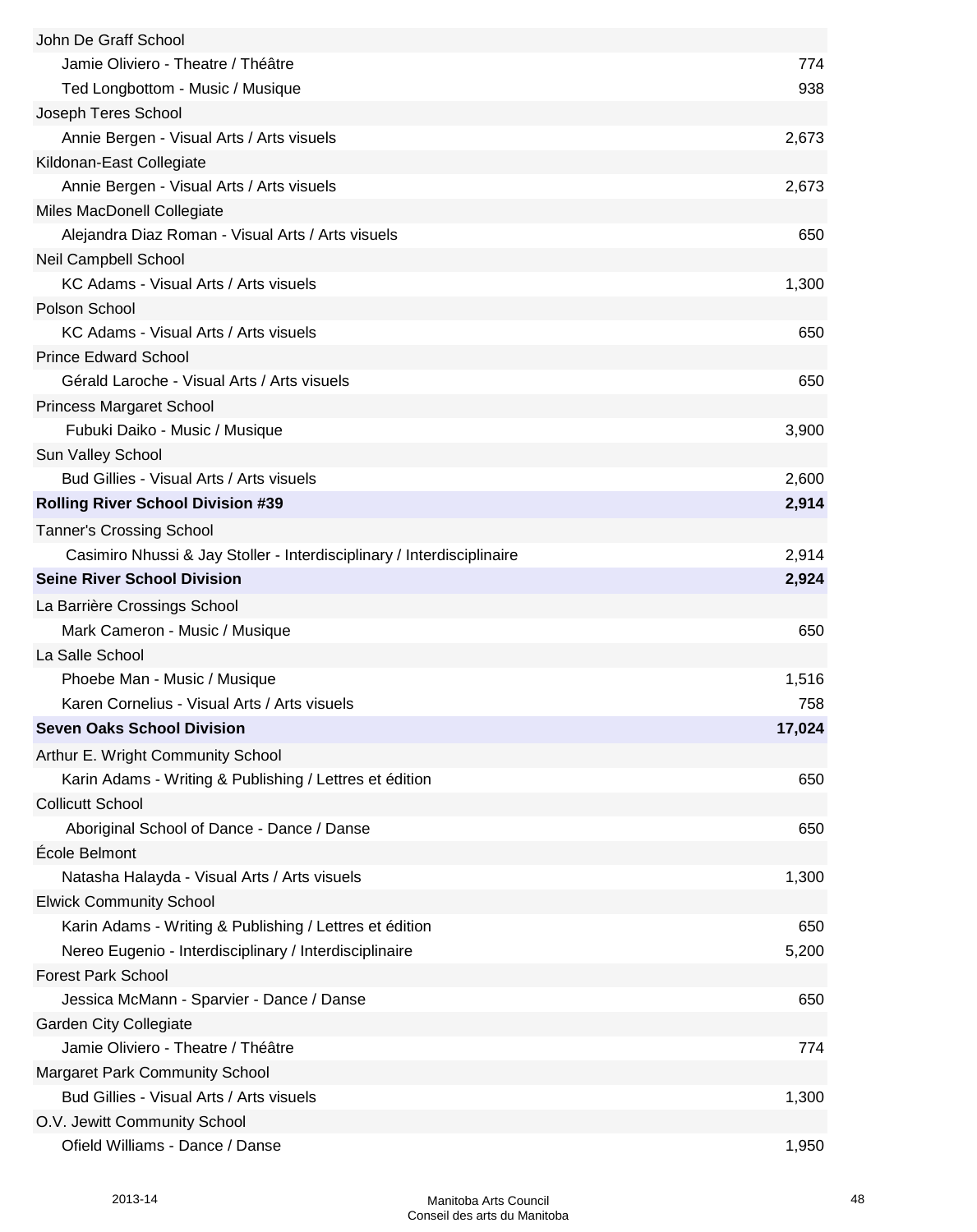| R.F. Morrison School                                     |        |
|----------------------------------------------------------|--------|
| Fubuki Daiko - Music / Musique                           | 1,300  |
| West St. Paul School                                     |        |
| Elliott Walsh - Music / Musique                          | 2,600  |
| <b>Southwest Horizon School Division</b>                 | 3,109  |
| <b>Hartney School</b>                                    |        |
| Aboriginal School of Dance - Dance / Danse               | 1,594  |
| Melita School                                            |        |
| Marianne Gopalkrishna - Visual Arts / Arts visuels       | 1,515  |
| St. James-Assiniboia School Division                     | 3,900  |
| <b>École Robert Browning</b>                             |        |
| Dimitry Melman - Visual Arts / Arts visuels              | 1,950  |
| George Waters Middle School                              |        |
| Karin Adams - Writing & Publishing / Lettres et édition  | 1,950  |
| <b>Sunrise School Division</b>                           | 20,056 |
| Anola School                                             |        |
| Susan Proctor - Theatre / Théâtre                        | 806    |
| <b>Centennial School</b>                                 |        |
| Ofield Williams - Music / Musique                        | 1,337  |
| <b>École Dugald School</b>                               |        |
| Chris Sigurdson - Interdisciplinary / Interdisciplinaire | 746    |
| Nereo Eugenio - Interdisciplinary / Interdisciplinaire   | 746    |
| Kate Ferris - Interdisciplinary / Interdisciplinaire     | 966    |
| Gillis School                                            |        |
| Dean Harder - Theatre / Théâtre                          | 850    |
| Bud Gillies - Visual Arts / Arts visuels                 | 850    |
| Hazelridge School                                        |        |
| Dimitry Melman - Visual Arts / Arts visuels              | 822    |
| Lac du Bonnet Senior                                     |        |
| KC Adams - Visual Arts / Arts visuels                    | 2,674  |
| <b>Reynolds Elementary School</b>                        |        |
| Susan Proctor - Theatre / Théâtre                        | 1,334  |
| Dorothy Penner - Music / Musique                         | 1,334  |
| Springfield Collegiate                                   |        |
| Kate Ferris - Interdisciplinary / Interdisciplinaire     | 1,511  |
| Phoebe Man - Music / Musique                             | 754    |
| Judy Cook - Dance / Danse                                | 3,770  |
| Springfield Middle School                                |        |
| Ofield Williams - Music / Musique                        | 1,556  |
| <b>Swan Valley School Division</b>                       | 14,971 |
| <b>Benito School</b>                                     |        |
| Susan Proctor - Music / Musique                          | 1,907  |
| <b>Bowsman School</b>                                    |        |
| Freeze Frame - Film/Video / Film et vidéo                | 1,932  |
| École Swan River South School                            |        |
| Brenda Gorlick - Interdisciplinary / Interdisciplinaire  | 1,919  |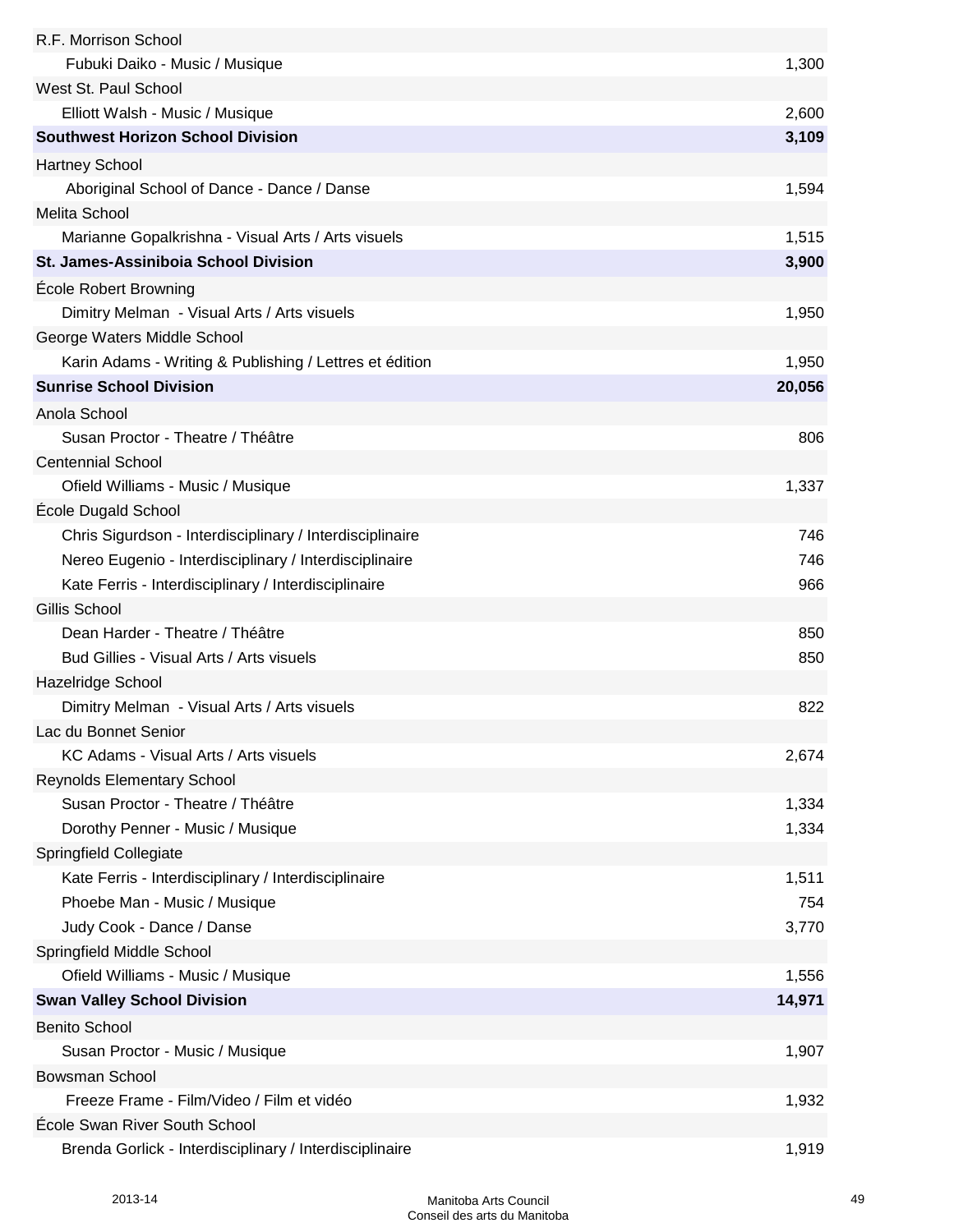| Stan Lesk - Theatre / Théâtre                                       | 1,919  |
|---------------------------------------------------------------------|--------|
| <b>Heyes School</b>                                                 |        |
| Len Udow - Music / Musique                                          | 1,919  |
| Minitonas Early Years School                                        |        |
| Mark Cameron - Music / Musique                                      | 1,756  |
| <b>Taylor Elementary School</b>                                     |        |
| Ursula Neufeld - Visual Arts / Arts visuels                         | 3,619  |
| <b>Turtle River School Division</b>                                 | 3,158  |
| <b>McCreary School</b>                                              |        |
| Randy Guest - Film/Video / Film et vidéo                            | 1,566  |
| Ste. Rose School                                                    |        |
| Marianne Gopalkrishna - Visual Arts / Arts visuels                  | 1,592  |
| <b>Western School Division</b>                                      | 4,043  |
| Maple Leaf Elementary School                                        |        |
| Stan Lesk - Theatre / Théâtre                                       | 2,695  |
| Minnewasta School                                                   |        |
| Ofield Williams - Music / Musique                                   | 1,348  |
| <b>Whiteshell School Division</b>                                   | 1,347  |
| F.W. Gilbert School                                                 |        |
| Stan Lesk - Theatre / Théâtre                                       | 1,347  |
| <b>Winnipeg School Division</b>                                     | 24,700 |
| Andrew Mynarski V.C. School                                         |        |
| Cameron Forbes - Visual Arts / Arts visuels                         | 650    |
| Argyle Alternative High School                                      |        |
| Ursula Neufeld - Visual Arts / Arts visuels                         | 3,250  |
| Carpathia School                                                    |        |
| Dimitry Melman - Visual Arts / Arts visuels                         | 1,300  |
| <b>Cecil Rhodes School</b>                                          |        |
| Leigh-Anne Kehler - Theatre / Théâtre                               | 650    |
| <b>Clifton School</b>                                               |        |
| Margaret Shaw-MacKinnon - Writing & Publishing / Lettres et édition | 650    |
| École LaVérendrye Immersion                                         |        |
| Karin Adams - Writing & Publishing / Lettres et édition             | 1,300  |
| École Sacré-Coeur                                                   |        |
| Stan Lesk - Theatre / Théâtre                                       | 650    |
| Elmwood High School                                                 |        |
| Randy Guest - Film/Video / Film et vidéo                            | 1,300  |
| Ursula Neufeld - Visual Arts / Arts visuels                         | 1,300  |
| <b>Isaac Brock School</b>                                           |        |
| Karin Adams - Writing & Publishing / Lettres et édition             | 650    |
| J.B. Mitchell School                                                |        |
| Karin Adams - Writing & Publishing / Lettres et édition             | 2,600  |
| Kent Road School                                                    |        |
| Brenda Gorlick - Interdisciplinary / Interdisciplinaire             | 1,300  |
| <b>Luxton School</b>                                                |        |
| Jamie Oliviero - Theatre / Théâtre                                  | 1,300  |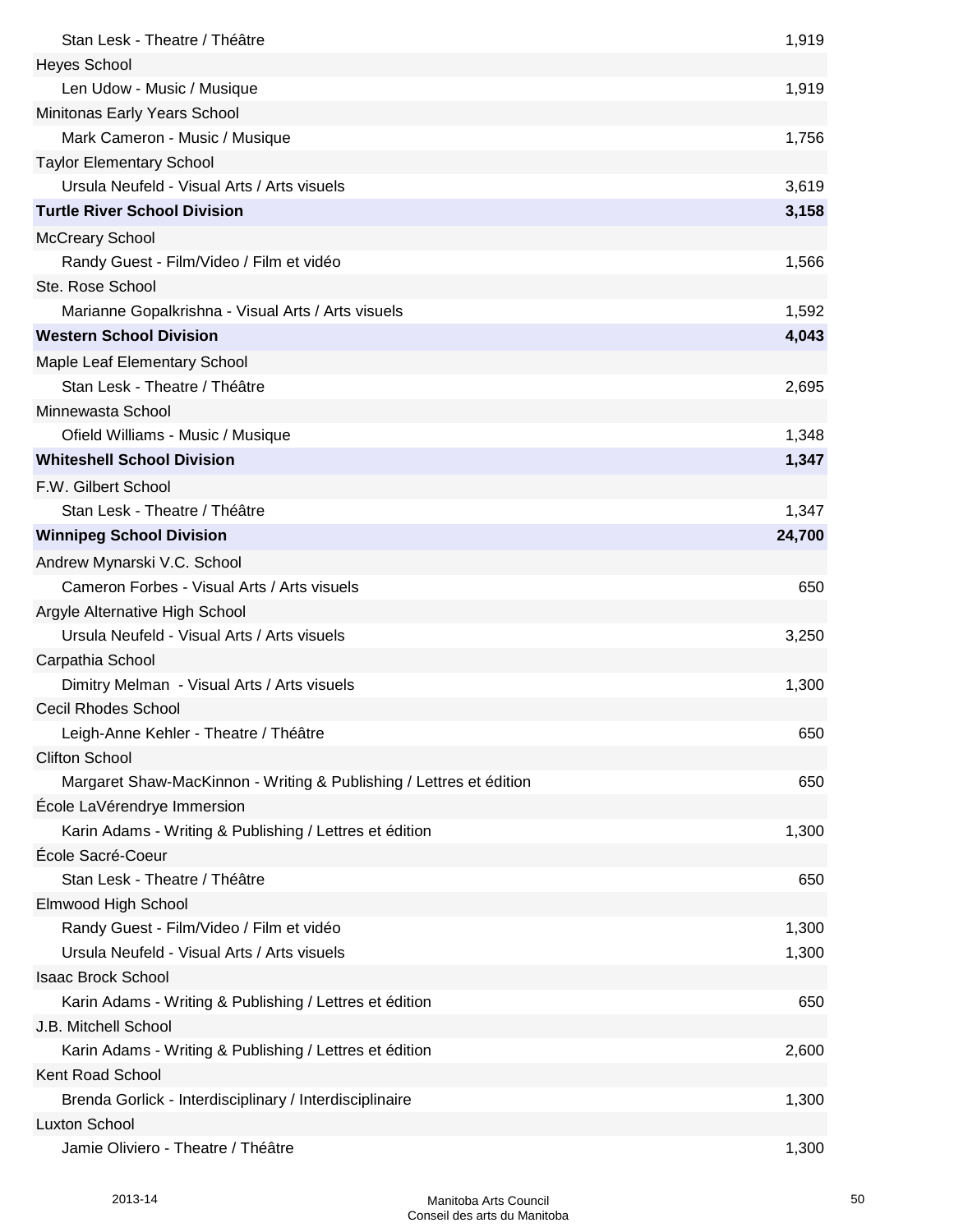| <b>Meadows West School</b>                                          |       |          |
|---------------------------------------------------------------------|-------|----------|
| Bud Gillies - Visual Arts / Arts visuels                            | 650   |          |
| Niji Mahkwa School                                                  |       |          |
| Margaret Shaw-MacKinnon - Writing & Publishing / Lettres et édition | 650   |          |
| Ralph Brown School                                                  |       |          |
| Bud Gillies - Visual Arts / Arts visuels                            | 1,950 |          |
| Rockwood School                                                     |       |          |
| Mark Cameron - Music / Musique                                      | 1,300 |          |
| St. John's High School                                              |       |          |
| Margaret Shaw-MacKinnon - Writing & Publishing / Lettres et édition | 650   |          |
| <b>Wellington School</b>                                            |       |          |
| Margaret Shaw-MacKinnon - Writing & Publishing / Lettres et édition | 1,300 |          |
| <b>Weston School</b>                                                |       |          |
| Loa Olafson - Dance / Danse                                         | 1,300 |          |
|                                                                     |       |          |
| 2014 Expenses<br>Dépenses 2014                                      |       | \$23,785 |
| 2014 Accrued Expense<br>Frais à payer 2014                          |       | \$3,240  |
| 2013 Under Accrued Expense<br>Sous frais à payer 2013               |       | \$4,042  |
|                                                                     |       | \$31,067 |
| <b>Special Projects</b><br><b>Projets spéciaux</b>                  |       |          |
| AIS Professional Devleopment<br>Perfectionnement professionnel PAÉ  |       | \$2,570  |
|                                                                     |       | \$2,570  |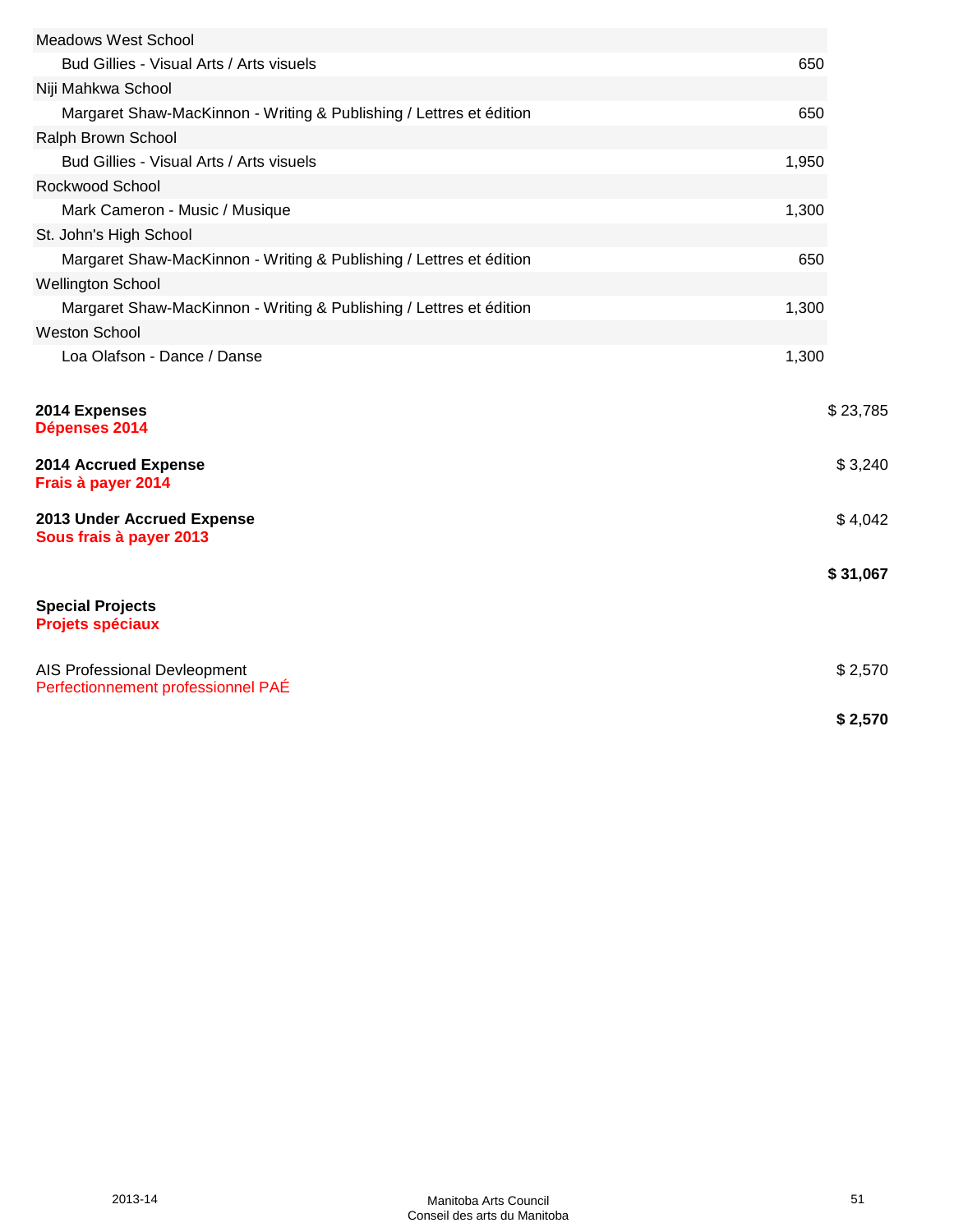| Program:<br><b>Programme:</b>              | <b>ArtsSmarts I</b><br>GénieArts I             |                                                   |                                          |                                   |                                       |
|--------------------------------------------|------------------------------------------------|---------------------------------------------------|------------------------------------------|-----------------------------------|---------------------------------------|
|                                            |                                                |                                                   |                                          |                                   |                                       |
| Deadline:<br><b>Date limite:</b>           | March 31, 2014<br>31 mars 2014                 |                                                   |                                          |                                   |                                       |
| <b>ASSESSOR(S)</b><br><b>ÉVALUATEUR(S)</b> |                                                |                                                   |                                          |                                   |                                       |
| Susan Israel                               | Winnipeg                                       |                                                   |                                          |                                   |                                       |
| <b>Discipline:</b><br><b>Discipline:</b>   | Dance<br>Danse                                 | Applications<br><b>Demandes</b><br>1              | Requested<br>Montant demandé<br>\$1,000  | Awards<br><b>Subventions</b><br>1 | Awarded<br>Montant accordé<br>\$1,000 |
|                                            | <b>RECIPIENT(S)</b><br><b>RÉCIPIENDAIRE(S)</b> |                                                   | <b>AWARDED</b><br><b>MONTANT ACCORDÉ</b> |                                   |                                       |
|                                            | St. Emile School                               |                                                   | 1,000                                    |                                   |                                       |
| <b>Discipline:</b><br><b>Discipline:</b>   | Music<br><b>Musique</b>                        | Applications<br><b>Demandes</b><br>$\overline{c}$ | Requested<br>Montant demandé<br>\$6,000  | Awards<br><b>Subventions</b><br>2 | Awarded<br>Montant accordé<br>\$6,000 |
|                                            | <b>RECIPIENT(S)</b><br><b>RÉCIPIENDAIRE(S)</b> |                                                   | <b>AWARDED</b><br><b>MONTANT ACCORDÉ</b> |                                   |                                       |
|                                            | Behavioural Health Foundation K-12 School      |                                                   | 1,000                                    |                                   |                                       |
|                                            | Division Scolaire Franco-Manitobaine           |                                                   | 5,000                                    |                                   |                                       |
| <b>Discipline:</b><br><b>Discipline:</b>   | Theatre<br><b>Théâtre</b>                      | Applications<br><b>Demandes</b><br>2              | Requested<br>Montant demandé<br>\$1,995  | Awards<br><b>Subventions</b><br>1 | Awarded<br>Montant accordé<br>\$1,000 |
|                                            | <b>RECIPIENT(S)</b><br><b>RÉCIPIENDAIRE(S)</b> |                                                   | <b>AWARDED</b><br><b>MONTANT ACCORDÉ</b> |                                   |                                       |
|                                            | École Viscount Alexander                       |                                                   | 1,000                                    |                                   |                                       |
| <b>Discipline:</b><br><b>Discipline:</b>   | Crafts<br>Artisanat                            | Applications<br><b>Demandes</b><br>1              | Requested<br>Montant demandé<br>\$1,000  | Awards<br><b>Subventions</b><br>1 | Awarded<br>Montant accordé<br>\$1,000 |
|                                            | <b>RECIPIENT(S)</b><br><b>RÉCIPIENDAIRE(S)</b> |                                                   | AWARDED<br><b>MONTANT ACCORDÉ</b>        |                                   |                                       |
|                                            | Gordon Bell High School                        |                                                   | 1,000                                    |                                   |                                       |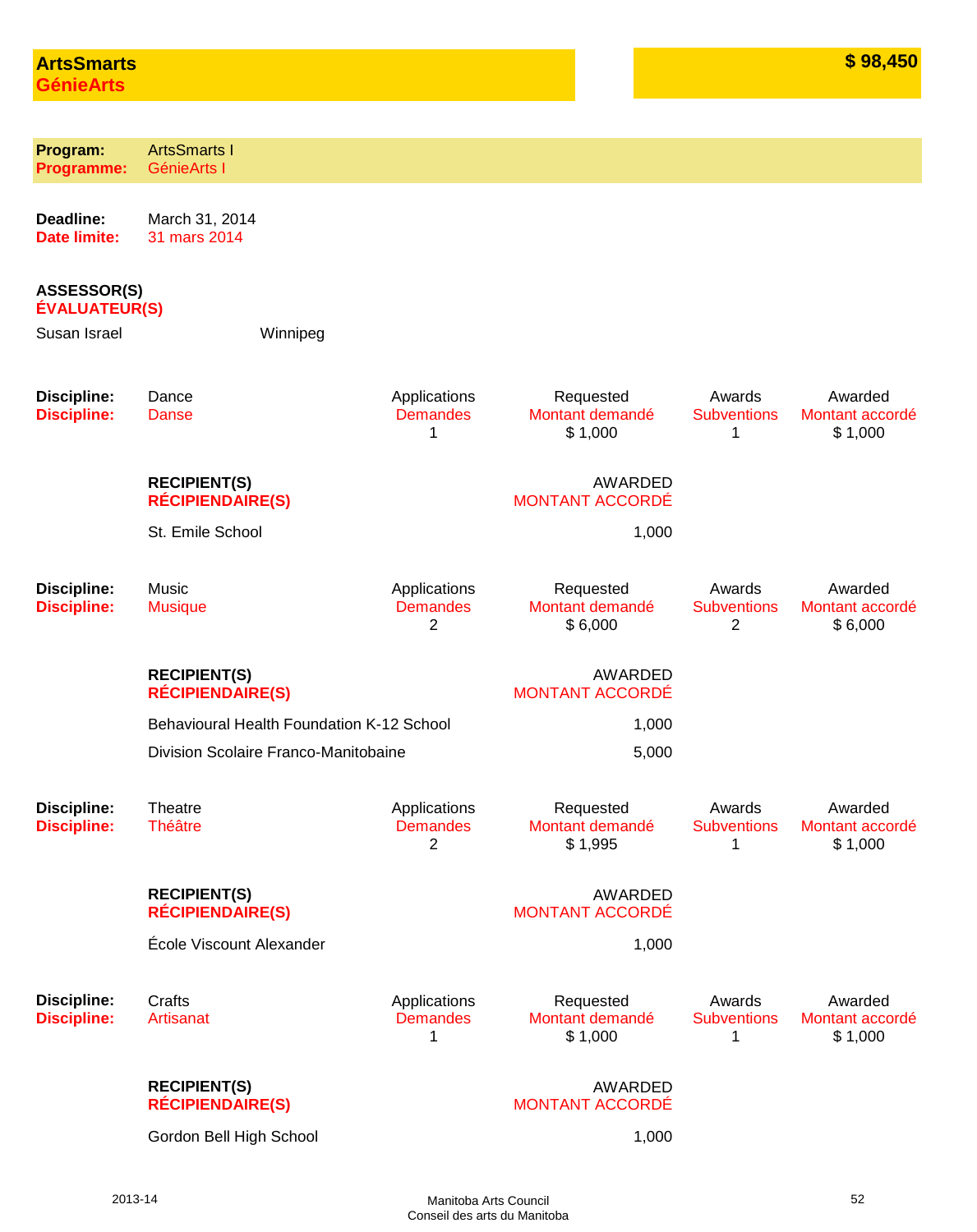| <b>Discipline:</b><br><b>Discipline:</b> | <b>Visual Arts</b><br><b>Arts visuels</b>      | Applications<br><b>Demandes</b><br>6 | Requested<br>Montant demandé<br>\$6,000  | Awards<br><b>Subventions</b><br>6 | Awarded<br>Montant accordé<br>\$6,000 |  |
|------------------------------------------|------------------------------------------------|--------------------------------------|------------------------------------------|-----------------------------------|---------------------------------------|--|
|                                          | <b>RECIPIENT(S)</b><br><b>RÉCIPIENDAIRE(S)</b> |                                      | <b>AWARDED</b><br><b>MONTANT ACCORDÉ</b> |                                   |                                       |  |
|                                          | <b>Grosvenor School</b>                        |                                      | 1,000                                    |                                   |                                       |  |
|                                          | <b>Happy Thought School</b>                    |                                      | 1,000                                    |                                   |                                       |  |
|                                          | Oak Bank Elementary                            | 1,000                                |                                          |                                   |                                       |  |
|                                          | R.F. Morrison School                           | 1,000                                |                                          |                                   |                                       |  |
|                                          | Ralph Brown School                             |                                      | 1,000                                    |                                   |                                       |  |
|                                          | Springfield Heights School                     |                                      | 1,000                                    |                                   |                                       |  |
| <b>Discipline:</b><br><b>Discipline:</b> | Film/Video<br>Film et vidéo                    | Applications<br><b>Demandes</b><br>1 | Requested<br>Montant demandé<br>\$1,000  | Awards<br><b>Subventions</b><br>1 | Awarded<br>Montant accordé<br>\$1,000 |  |
|                                          | <b>RECIPIENT(S)</b><br><b>RÉCIPIENDAIRE(S)</b> |                                      | <b>AWARDED</b><br><b>MONTANT ACCORDÉ</b> |                                   |                                       |  |
|                                          | École Saint-Joachim                            |                                      | 1,000                                    |                                   |                                       |  |
| <b>Discipline:</b><br><b>Discipline:</b> | Writing & Publishing<br>Lettres et édition     | Applications<br><b>Demandes</b><br>1 | Requested<br>Montant demandé<br>\$1,000  | Awards<br><b>Subventions</b><br>1 | Awarded<br>Montant accordé<br>\$1,000 |  |
|                                          | <b>RECIPIENT(S)</b><br><b>RÉCIPIENDAIRE(S)</b> |                                      | <b>AWARDED</b><br><b>MONTANT ACCORDÉ</b> |                                   |                                       |  |
|                                          | College Beliveau                               |                                      | 1,000                                    |                                   |                                       |  |
| <b>Discipline:</b><br><b>Discipline:</b> | Interdisciplinary<br>Interdisciplinaire        | Applications<br><b>Demandes</b><br>3 | Requested<br>Montant demandé<br>\$2,750  | Awards<br><b>Subventions</b><br>3 | Awarded<br>Montant accordé<br>\$2,750 |  |
|                                          | <b>RECIPIENT(S)</b><br><b>RÉCIPIENDAIRE(S)</b> |                                      | <b>AWARDED</b><br><b>MONTANT ACCORDÉ</b> |                                   |                                       |  |
|                                          | <b>Elmdale School</b>                          |                                      | 1,000                                    |                                   |                                       |  |
|                                          | Glenlawn Collegiate                            |                                      | 750                                      |                                   |                                       |  |
|                                          | Ruth Betts Community School                    |                                      | 1,000                                    |                                   |                                       |  |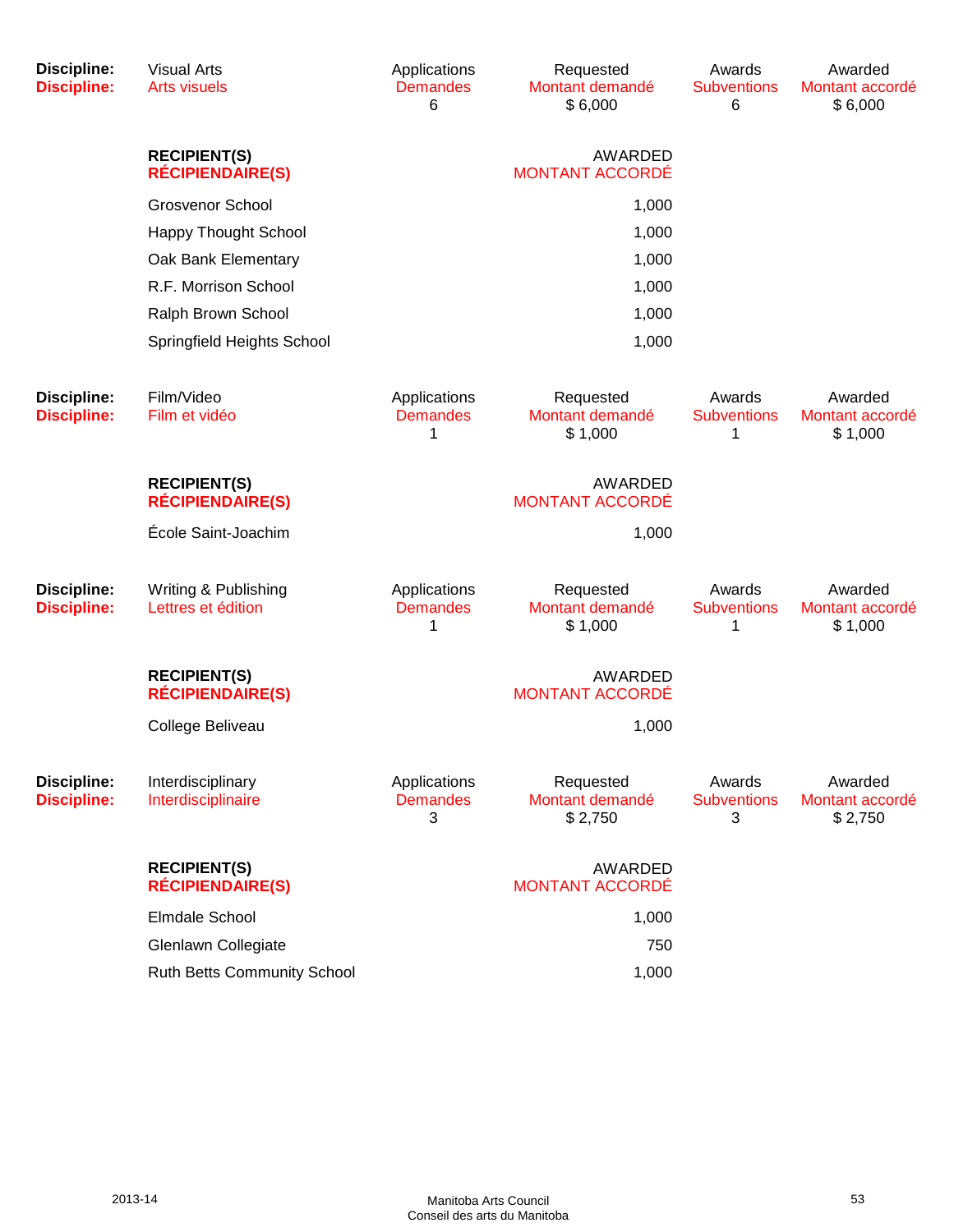| Program:<br>Programme:                     | <b>ArtsSmarts II</b><br>GénieArts II           |                                   |                                      |                                          |                                   |                                        |
|--------------------------------------------|------------------------------------------------|-----------------------------------|--------------------------------------|------------------------------------------|-----------------------------------|----------------------------------------|
| Deadline:<br><b>Date limite:</b>           | April 15, 2013<br>15 avril 2013                |                                   |                                      |                                          |                                   |                                        |
| <b>ASSESSOR(S)</b><br><b>ÉVALUATEUR(S)</b> |                                                |                                   |                                      |                                          |                                   |                                        |
| <b>Brian Richardson</b>                    |                                                | Winnipeg                          |                                      |                                          |                                   |                                        |
| Leah Fontaine                              |                                                | Winnipeg                          |                                      |                                          |                                   |                                        |
| Rhonda McRorie                             |                                                | Winnipeg                          |                                      |                                          |                                   |                                        |
| <b>Discipline:</b><br><b>Discipline:</b>   | Music<br><b>Musique</b>                        |                                   | Applications<br><b>Demandes</b><br>2 | Requested<br>Montant demandé<br>\$11,190 | Awards<br><b>Subventions</b><br>2 | Awarded<br>Montant accordé<br>\$11,190 |
|                                            | <b>RECIPIENT(S)</b><br><b>RÉCIPIENDAIRE(S)</b> |                                   |                                      | <b>AWARDED</b><br><b>MONTANT ACCORDÉ</b> |                                   |                                        |
|                                            | <b>Elwick Community School</b>                 |                                   |                                      | 5,000                                    |                                   |                                        |
|                                            | René Deleurme Centre                           |                                   |                                      | 6,190                                    |                                   |                                        |
| <b>Discipline:</b><br><b>Discipline:</b>   | Theatre<br><b>Théâtre</b>                      |                                   | Applications<br><b>Demandes</b><br>3 | Requested<br>Montant demandé<br>\$13,600 | Awards<br><b>Subventions</b><br>1 | Awarded<br>Montant accordé<br>\$3,600  |
|                                            | <b>RECIPIENT(S)</b><br><b>RÉCIPIENDAIRE(S)</b> |                                   |                                      | <b>AWARDED</b><br><b>MONTANT ACCORDÉ</b> |                                   |                                        |
|                                            |                                                | University of Winnipeg Collegiate |                                      | 3,600                                    |                                   |                                        |
| <b>Discipline:</b><br><b>Discipline:</b>   | <b>Visual Arts</b><br><b>Arts visuels</b>      |                                   | Applications<br><b>Demandes</b><br>9 | Requested<br>Montant demandé<br>\$46,160 | Awards<br><b>Subventions</b><br>9 | Awarded<br>Montant accordé<br>\$43,410 |
|                                            | <b>RECIPIENT(S)</b><br><b>RÉCIPIENDAIRE(S)</b> |                                   |                                      | AWARDED<br><b>MONTANT ACCORDÉ</b>        |                                   |                                        |
|                                            | <b>Clearspring Middle School</b>               |                                   |                                      | 4,000                                    |                                   |                                        |
|                                            | George McDowell School                         |                                   |                                      | 3,600                                    |                                   |                                        |
|                                            | Gillam School                                  |                                   |                                      | 3,250                                    |                                   |                                        |
|                                            | Kildonan-East Collegiate                       |                                   |                                      | 5,000                                    |                                   |                                        |
|                                            | St. Avila School                               |                                   |                                      | 3,100                                    |                                   |                                        |
|                                            | Strathcona School                              |                                   |                                      | 10,000                                   |                                   |                                        |
|                                            | <b>Whitemouth School</b>                       |                                   |                                      | 4,960                                    |                                   |                                        |
|                                            | École Lacerte                                  |                                   |                                      | 4,500                                    |                                   |                                        |
|                                            | École Powerview School                         |                                   |                                      | 5,000                                    |                                   |                                        |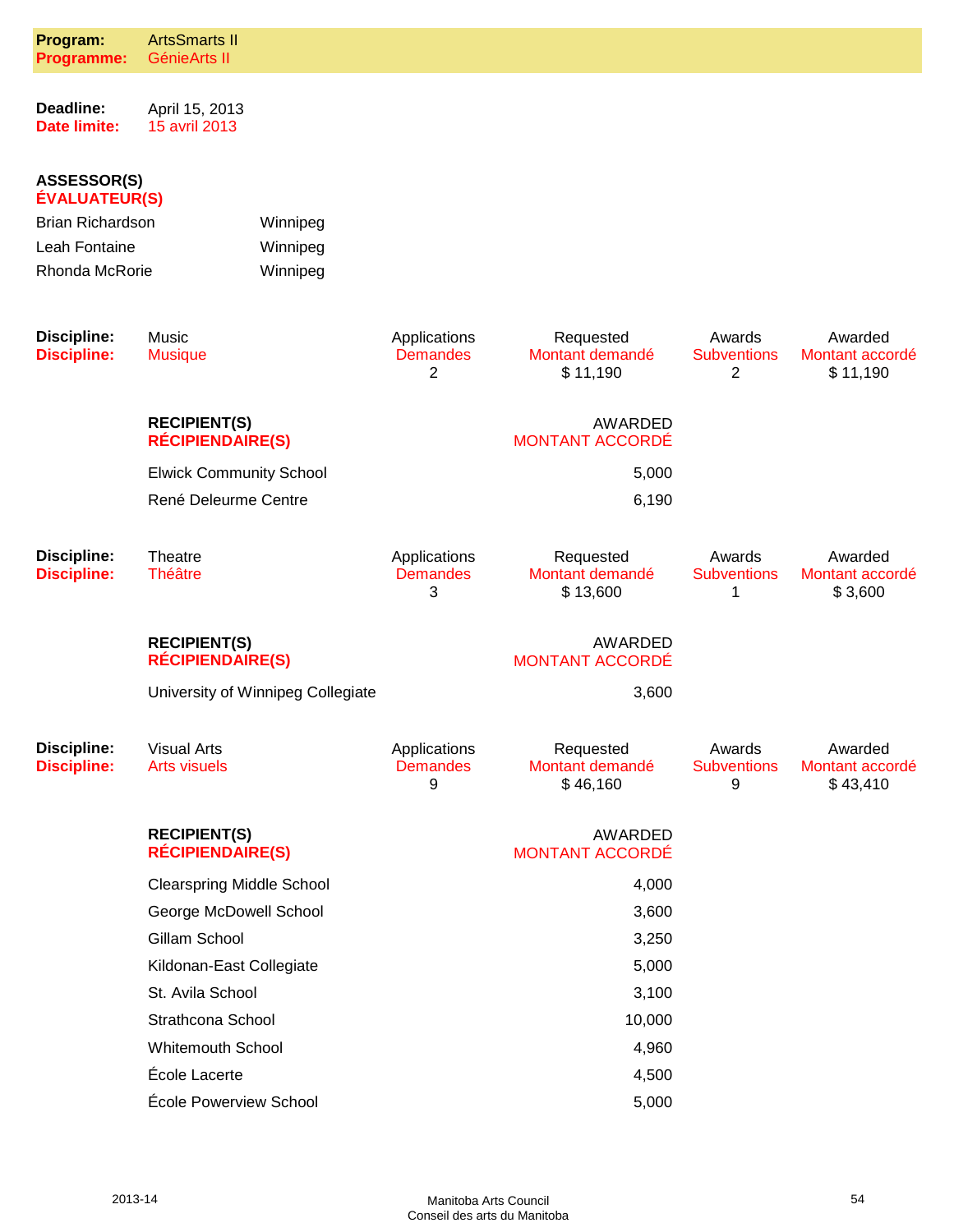| <b>Discipline:</b><br><b>Discipline:</b> | Film/Video<br>Film et vidéo                    | Applications<br><b>Demandes</b><br>1 | Requested<br>Montant demandé<br>\$4,500  | Awards<br><b>Subventions</b><br>1 | Awarded<br>Montant accordé<br>\$4,500  |
|------------------------------------------|------------------------------------------------|--------------------------------------|------------------------------------------|-----------------------------------|----------------------------------------|
|                                          | <b>RECIPIENT(S)</b><br><b>RÉCIPIENDAIRE(S)</b> |                                      | <b>AWARDED</b><br><b>MONTANT ACCORDÉ</b> |                                   |                                        |
|                                          | Vincent Massey Collegiate                      |                                      | 4,500                                    |                                   |                                        |
| <b>Discipline:</b><br><b>Discipline:</b> | Writing & Publishing<br>Lettres et édition     | Applications<br><b>Demandes</b><br>2 | Requested<br>Montant demandé<br>\$15,000 | Awards<br><b>Subventions</b><br>1 | Awarded<br>Montant accordé<br>\$10,000 |
|                                          | <b>RECIPIENT(S)</b><br><b>RÉCIPIENDAIRE(S)</b> |                                      | AWARDED<br><b>MONTANT ACCORDÉ</b>        |                                   |                                        |
|                                          | <b>Mulvey School</b>                           |                                      | 10,000                                   |                                   |                                        |
| <b>Discipline:</b><br><b>Discipline:</b> | Interdisciplinary<br>Interdisciplinaire        | Applications<br><b>Demandes</b><br>1 | Requested<br>Montant demandé<br>\$7,300  | Awards<br><b>Subventions</b><br>1 | Awarded<br>Montant accordé<br>\$6,000  |
|                                          | <b>RECIPIENT(S)</b><br><b>RÉCIPIENDAIRE(S)</b> |                                      | <b>AWARDED</b><br><b>MONTANT ACCORDÉ</b> |                                   |                                        |
|                                          | <b>Emerson Elementary</b>                      |                                      | 6,000                                    |                                   |                                        |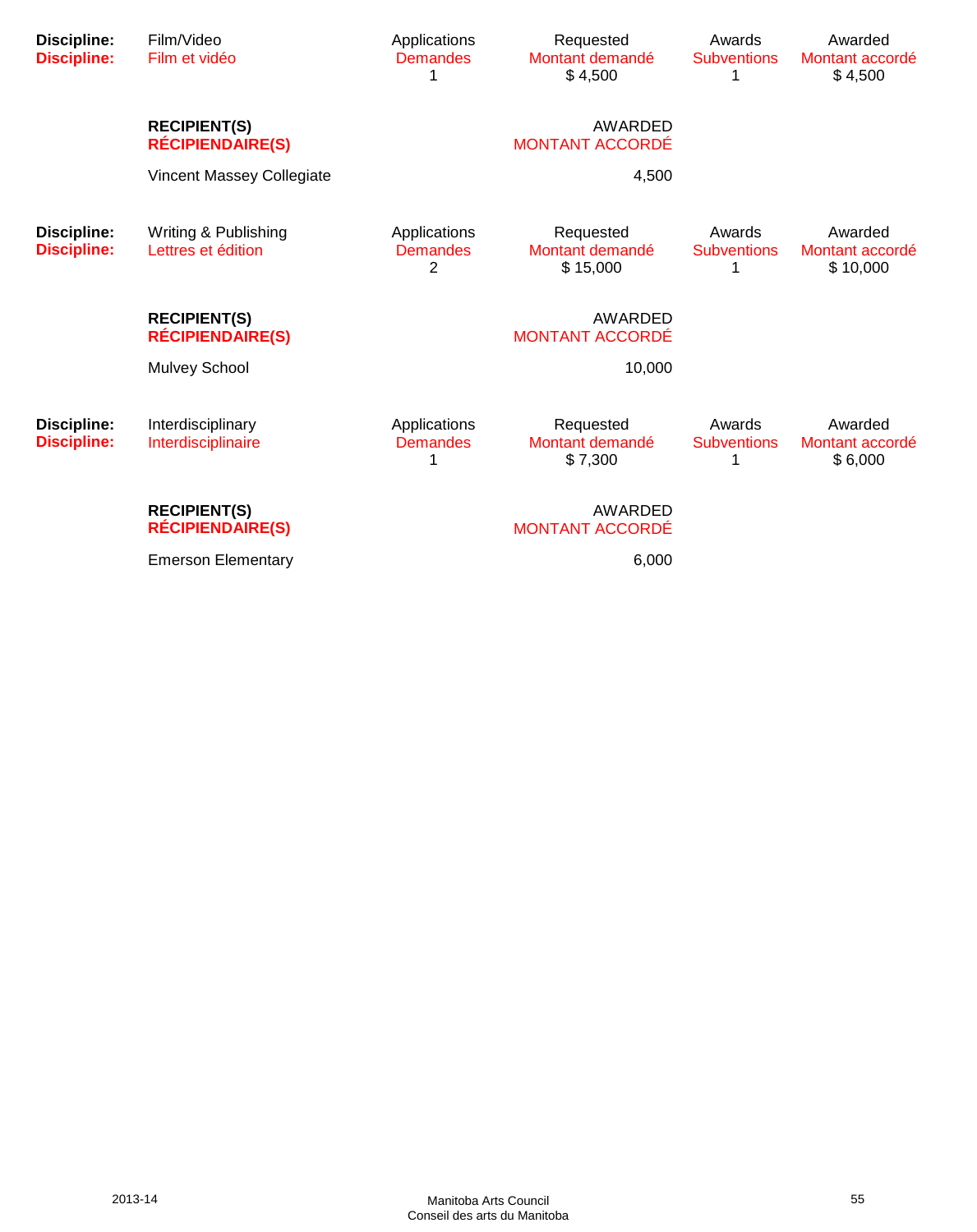# **Bridges \$ 549,150 Passerelles**

**Aboriginal Arts Programs \$ 69,400**

**Programmes des arts autochtones**

| Program:<br><b>Programme:</b>              |                                                | <b>Aboriginal Arts Creative Development</b><br>Développement créatif des arts autochtones |                                      |                                         |                                   |                                       |
|--------------------------------------------|------------------------------------------------|-------------------------------------------------------------------------------------------|--------------------------------------|-----------------------------------------|-----------------------------------|---------------------------------------|
|                                            |                                                |                                                                                           |                                      |                                         |                                   |                                       |
| Deadline:<br><b>Date limite:</b>           |                                                | September 25, 2013<br>25 septembre 2013                                                   |                                      |                                         |                                   |                                       |
| <b>ASSESSOR(S)</b><br><b>ÉVALUATEUR(S)</b> |                                                |                                                                                           |                                      |                                         |                                   |                                       |
| Leanne L'Hirondelle                        |                                                | Sundown                                                                                   |                                      |                                         |                                   |                                       |
| <b>Tracy Bone</b>                          |                                                | Winnipeg                                                                                  |                                      |                                         |                                   |                                       |
| <b>Sherry Farrell Racette</b>              |                                                | Winnipeg                                                                                  |                                      |                                         |                                   |                                       |
| Ryan Cunningham                            |                                                | Edmonton                                                                                  |                                      |                                         |                                   |                                       |
| <b>Discipline:</b><br><b>Discipline:</b>   | Dance<br><b>Danse</b>                          |                                                                                           | Applications<br><b>Demandes</b><br>1 | Requested<br>Montant demandé<br>\$7500  | Awards<br><b>Subventions</b><br>1 | Awarded<br>Montant accordé<br>\$7,500 |
|                                            | <b>RECIPIENT(S)</b><br><b>RÉCIPIENDAIRE(S)</b> |                                                                                           |                                      | AWARDED<br><b>MONTANT ACCORDÉ</b>       |                                   |                                       |
|                                            | <b>Buffy Handel</b>                            |                                                                                           |                                      | 7,500                                   |                                   |                                       |
| <b>Discipline:</b><br><b>Discipline:</b>   | Music<br><b>Musique</b>                        |                                                                                           | Applications<br><b>Demandes</b><br>2 | Requested<br>Montant demandé<br>\$9900  | Awards<br><b>Subventions</b><br>1 | Awarded<br>Montant accordé<br>\$2,400 |
|                                            | <b>RECIPIENT(S)</b><br><b>RÉCIPIENDAIRE(S)</b> |                                                                                           |                                      | AWARDED<br><b>MONTANT ACCORDÉ</b>       |                                   |                                       |
|                                            | <b>Mark Nabess</b>                             |                                                                                           |                                      | 2,400                                   |                                   |                                       |
| <b>Discipline:</b><br><b>Discipline:</b>   | Theatre<br><b>Théâtre</b>                      |                                                                                           | Applications<br><b>Demandes</b><br>3 | Requested<br>Montant demandé<br>\$11000 | Awards<br><b>Subventions</b><br>2 | Awarded<br>Montant accordé<br>\$7,000 |
|                                            | <b>RECIPIENT(S)</b><br><b>RÉCIPIENDAIRE(S)</b> |                                                                                           |                                      | AWARDED<br><b>MONTANT ACCORDÉ</b>       |                                   |                                       |
|                                            | Columpa Bobb                                   |                                                                                           |                                      | 4,500                                   |                                   |                                       |
|                                            | Ryan Black                                     |                                                                                           |                                      | 2,500                                   |                                   |                                       |
| <b>Discipline:</b><br><b>Discipline:</b>   | Crafts<br>Artisanat                            |                                                                                           | Applications<br><b>Demandes</b>      | Requested<br>Montant demandé            | Awards<br><b>Subventions</b>      |                                       |

\$ 22415

3

0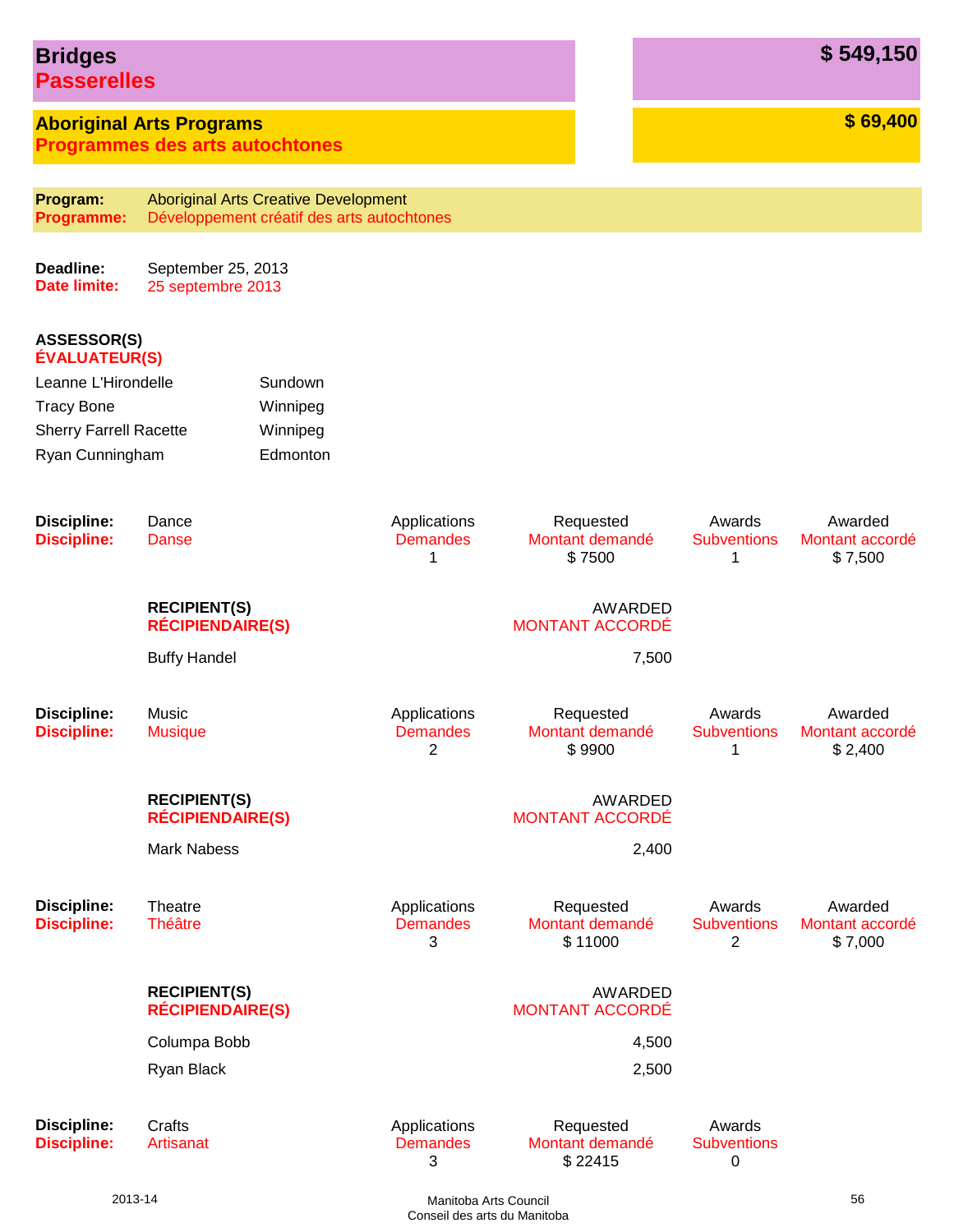| <b>Discipline:</b><br><b>Discipline:</b> | <b>Visual Arts</b><br><b>Arts visuels</b>      | Applications<br><b>Demandes</b><br>8 | Requested<br>Montant demandé<br>\$55000  | Awards<br><b>Subventions</b><br>4              | Awarded<br>Montant accordé<br>\$25,000 |
|------------------------------------------|------------------------------------------------|--------------------------------------|------------------------------------------|------------------------------------------------|----------------------------------------|
|                                          | <b>RECIPIENT(S)</b><br><b>RÉCIPIENDAIRE(S)</b> |                                      | <b>AWARDED</b><br><b>MONTANT ACCORDÉ</b> |                                                |                                        |
|                                          | Kevin Lee Burton                               |                                      | 7,500                                    |                                                |                                        |
|                                          | Rebecca Belmore                                | 7,500                                |                                          |                                                |                                        |
|                                          | The Ephemerals                                 |                                      | 7,500                                    |                                                |                                        |
|                                          | <b>Yvette Cenerini</b>                         |                                      | 2,500                                    |                                                |                                        |
| <b>Discipline:</b><br><b>Discipline:</b> | Film/Video<br>Film et vidéo                    | Applications<br><b>Demandes</b><br>1 | Requested<br>Montant demandé<br>\$7500   | Awards<br><b>Subventions</b><br>0              |                                        |
| <b>Discipline:</b><br><b>Discipline:</b> | Writing & Publishing<br>Lettres et édition     | Applications<br><b>Demandes</b><br>4 | Requested<br>Montant demandé<br>\$25000  | Awards<br><b>Subventions</b><br>$\overline{2}$ | Awarded<br>Montant accordé<br>\$15,000 |
|                                          | <b>RECIPIENT(S)</b><br><b>RÉCIPIENDAIRE(S)</b> |                                      | <b>AWARDED</b><br><b>MONTANT ACCORDÉ</b> |                                                |                                        |
|                                          | David Robertson                                |                                      | 7,500                                    |                                                |                                        |
|                                          | Deborah Delaronde-Falk                         |                                      | 7,500                                    |                                                |                                        |
| <b>Discipline:</b><br><b>Discipline:</b> | Interdisciplinary<br>Interdisciplinaire        | Applications<br><b>Demandes</b><br>1 | Requested<br>Montant demandé<br>\$7500   | Awards<br><b>Subventions</b><br>1              | Awarded<br>Montant accordé<br>\$7,500  |
|                                          | <b>RECIPIENT(S)</b><br><b>RÉCIPIENDAIRE(S)</b> |                                      | <b>AWARDED</b><br><b>MONTANT ACCORDÉ</b> |                                                |                                        |
|                                          | <b>Tanya Gillis</b>                            |                                      | 7,500                                    |                                                |                                        |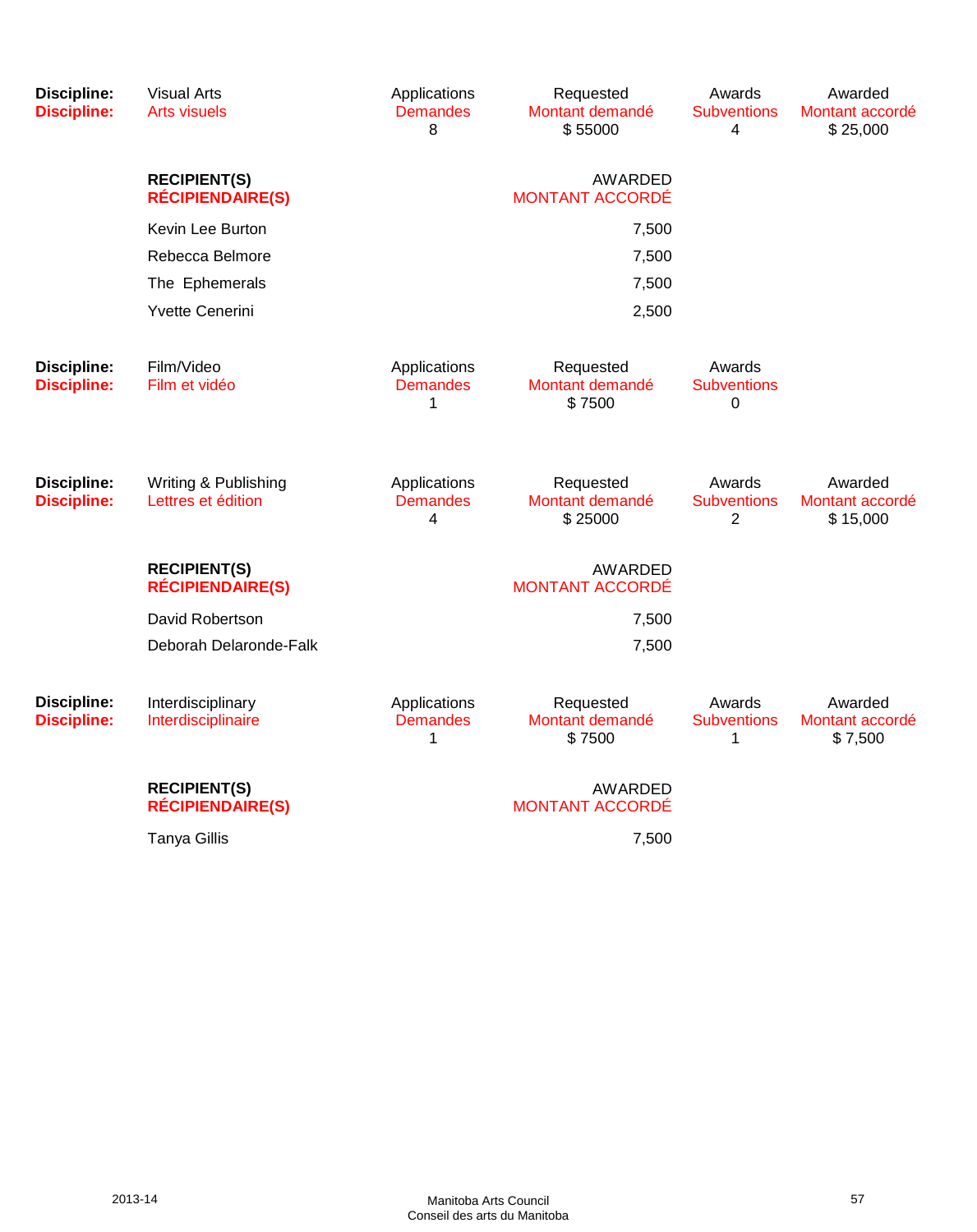| Program:<br>Programme:                     |                                                | Aboriginal Arts Mentorship, Training & Development<br>Formation et développement des arts autochtones avec mentor |                                      |                                          |                                   |                                       |
|--------------------------------------------|------------------------------------------------|-------------------------------------------------------------------------------------------------------------------|--------------------------------------|------------------------------------------|-----------------------------------|---------------------------------------|
| Deadline:<br><b>Date limite:</b>           | September 25, 2013<br>25 septembre 2013        |                                                                                                                   |                                      |                                          |                                   |                                       |
| <b>ASSESSOR(S)</b><br><b>ÉVALUATEUR(S)</b> |                                                |                                                                                                                   |                                      |                                          |                                   |                                       |
| Leanne L'Hirondelle                        |                                                | Sundown                                                                                                           |                                      |                                          |                                   |                                       |
| <b>Tracy Bone</b>                          |                                                | Winnipeg                                                                                                          |                                      |                                          |                                   |                                       |
| <b>Sherry Farrell Racette</b>              |                                                | Winnipeg                                                                                                          |                                      |                                          |                                   |                                       |
| Ryan Cunningham                            |                                                | Edmonton                                                                                                          |                                      |                                          |                                   |                                       |
| <b>Discipline:</b><br><b>Discipline:</b>   | Music<br><b>Musique</b>                        |                                                                                                                   | Applications<br><b>Demandes</b><br>1 | Requested<br>Montant demandé<br>\$4488   | Awards<br><b>Subventions</b><br>0 |                                       |
| Discipline:<br><b>Discipline:</b>          | Writing & Publishing<br>Lettres et édition     |                                                                                                                   | Applications<br><b>Demandes</b><br>1 | Requested<br>Montant demandé<br>\$5000   | Awards<br><b>Subventions</b>      | Awarded<br>Montant accordé<br>\$5,000 |
|                                            | <b>RECIPIENT(S)</b><br><b>RÉCIPIENDAIRE(S)</b> |                                                                                                                   |                                      | <b>AWARDED</b><br><b>MONTANT ACCORDÉ</b> |                                   |                                       |
|                                            | Niigaanwewidam Sinclair                        |                                                                                                                   |                                      | 5,000                                    |                                   |                                       |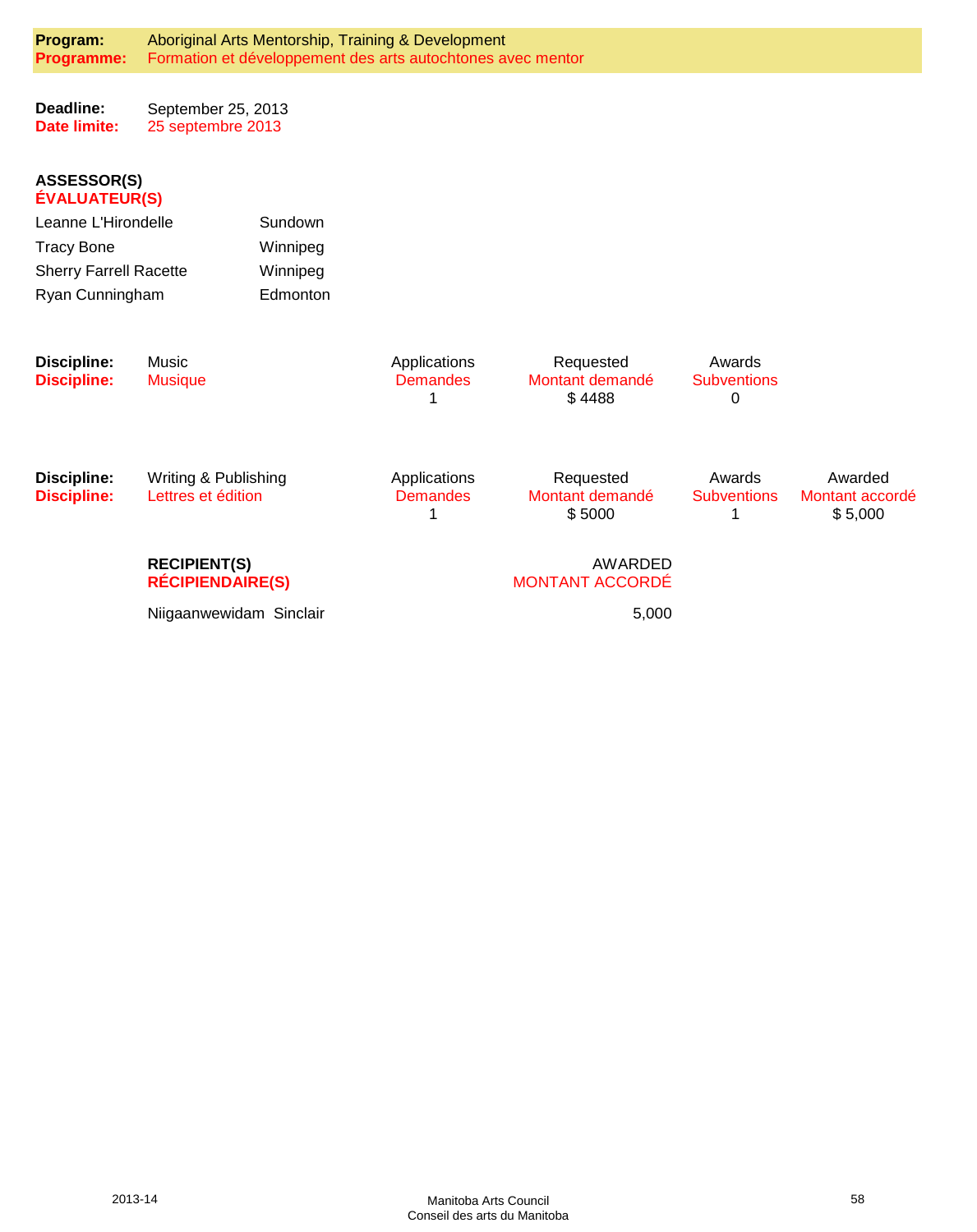# **Management & Governance by the set of the set of the set of the set of the set of the set of the set of the set of the set of the set of the set of the set of the set of the set of the set of the set of the set of the s**

**Gestion et gouvernance**

| Program:<br>Programme:                   | <b>Management &amp; Governance</b><br>Gestion et gouvernance |                                      |                                          |                                   |                                        |
|------------------------------------------|--------------------------------------------------------------|--------------------------------------|------------------------------------------|-----------------------------------|----------------------------------------|
| Deadline:<br><b>Date limite:</b>         | April 10, 2013<br>10 avril 2013                              |                                      |                                          |                                   |                                        |
| <b>Discipline:</b><br><b>Discipline:</b> | Dance<br>Danse                                               | Applications<br><b>Demandes</b><br>1 | Requested<br>Montant demandé<br>\$2,450  | Awards<br><b>Subventions</b><br>0 |                                        |
| <b>Discipline:</b><br><b>Discipline:</b> | Music<br><b>Musique</b>                                      | Applications<br><b>Demandes</b><br>3 | Requested<br>Montant demandé<br>\$22,500 | Awards<br><b>Subventions</b><br>1 | Awarded<br>Montant accordé<br>\$5,000  |
|                                          | <b>RECIPIENT(S)</b><br><b>RÉCIPIENDAIRE(S)</b>               |                                      | AWARDED<br><b>MONTANT ACCORDÉ</b>        |                                   |                                        |
|                                          | Manitoba Chamber Orchestra                                   |                                      | 5,000                                    |                                   |                                        |
| <b>Discipline:</b><br><b>Discipline:</b> | Theatre<br><b>Théâtre</b>                                    | Applications<br><b>Demandes</b><br>3 | Requested<br>Montant demandé<br>\$22,500 | Awards<br><b>Subventions</b><br>2 | Awarded<br>Montant accordé<br>\$13,500 |
|                                          | <b>RECIPIENT(S)</b><br><b>RÉCIPIENDAIRE(S)</b>               |                                      | AWARDED<br><b>MONTANT ACCORDÉ</b>        |                                   |                                        |
|                                          | Le Cercle Molière Inc.                                       |                                      | 6,000                                    |                                   |                                        |
|                                          | Manitoba Theatre for Young People Inc.                       |                                      | 7,500                                    |                                   |                                        |
| <b>Discipline:</b><br><b>Discipline:</b> | <b>Visual Arts</b><br><b>Arts visuels</b>                    | Applications<br><b>Demandes</b><br>4 | Requested<br>Montant demandé<br>\$23,590 | Awards<br><b>Subventions</b><br>3 | Awarded<br>Montant accordé<br>\$14,000 |
|                                          | <b>RECIPIENT(S)</b><br><b>RÉCIPIENDAIRE(S)</b>               |                                      | AWARDED<br><b>MONTANT ACCORDÉ</b>        |                                   |                                        |
|                                          | Mentoring Artists for Women's Art (MAWA)                     |                                      | 2,000                                    |                                   |                                        |
|                                          | Urban Shaman Inc.                                            |                                      | 6,000                                    |                                   |                                        |
|                                          | Winnipeg Film Group                                          |                                      | 6,000                                    |                                   |                                        |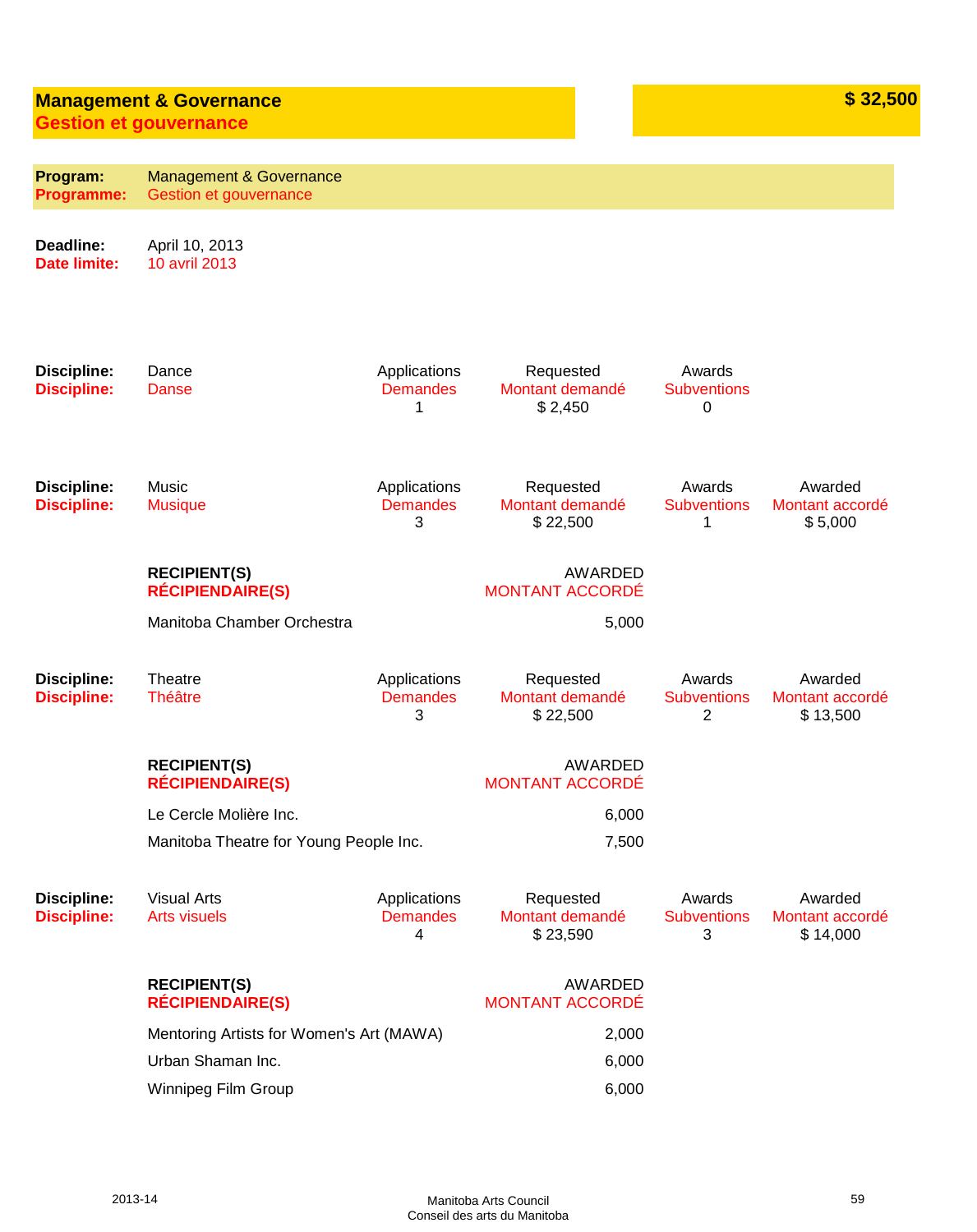| Discipline:<br><b>Discipline:</b> | Writing & Publishing<br>Lettres et édition | Applications<br><b>Demandes</b> | Requested<br>Montant demandé<br>\$7,500 | Awards<br><b>Subventions</b><br>0 |  |
|-----------------------------------|--------------------------------------------|---------------------------------|-----------------------------------------|-----------------------------------|--|
| Discipline:<br><b>Discipline:</b> | Interdisciplinary<br>Interdisciplinaire    | Applications<br><b>Demandes</b> | Requested<br>Montant demandé<br>\$9.500 | Awards<br><b>Subventions</b><br>O |  |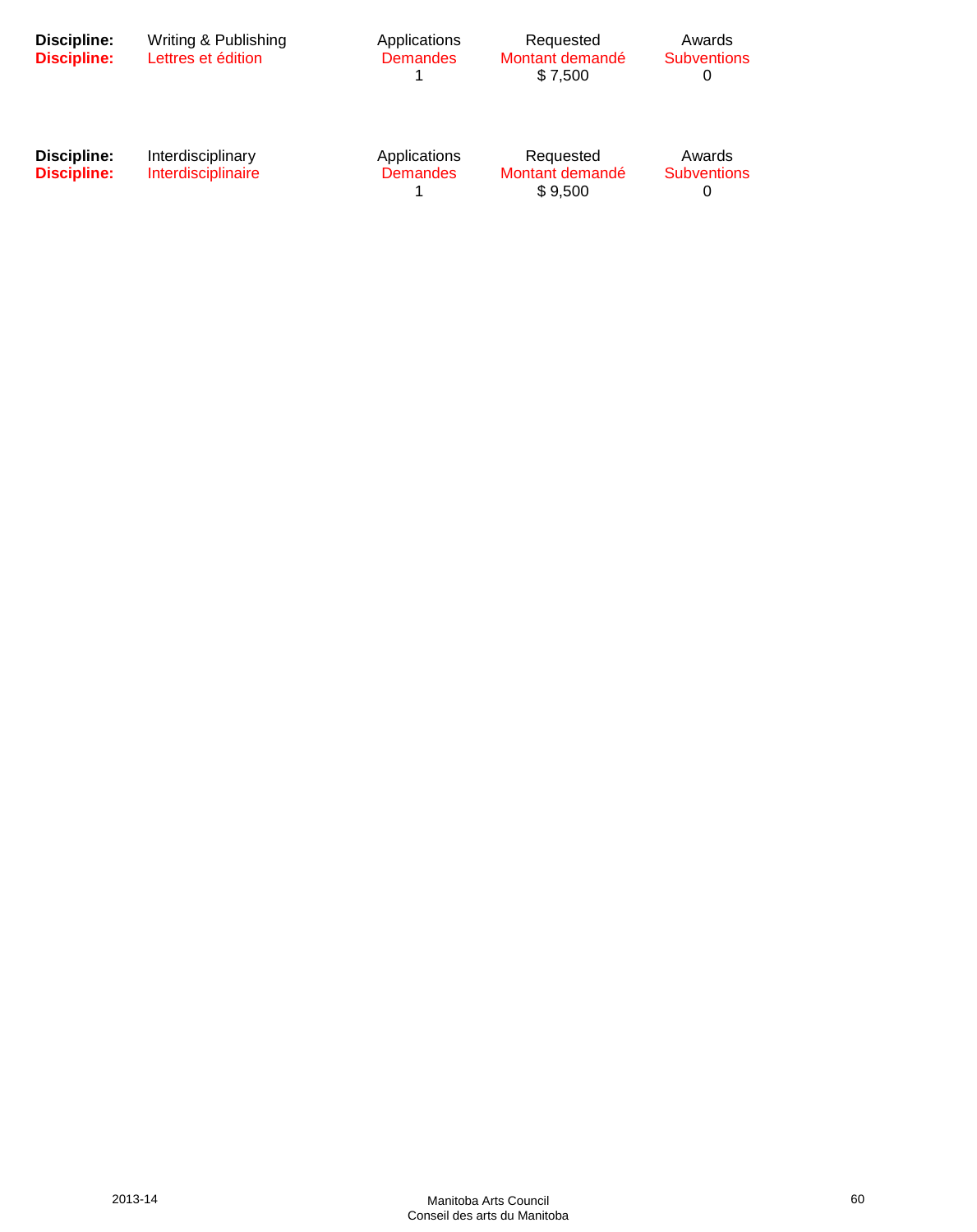### **Artist in the Community Residency Artiste en résidence dans la communauté**

| Program:   | <b>Artist in the Community</b> |
|------------|--------------------------------|
| Programme: | Artiste dans la communauté     |

**Deadline: Date limite:** March 25, 2013 25 mars 2013

| <b>Rick Chafe</b>    | Winnipeg |
|----------------------|----------|
| Michael Maryniuk     | Winnipeg |
| Rosmarin Heidenreich | Winnipeg |
| Leah Fontaine        | Winnipeg |
| Barbara Hamilton     | Winnipeg |
| Casimiro Nhussi      | Winnipeg |

| <b>Discipline:</b><br><b>Discipline:</b> | Dance<br>Danse                                       | Applications<br><b>Demandes</b><br>$\overline{2}$ | Requested<br>Montant demandé<br>\$11,675 | Awards<br><b>Subventions</b><br>2 | Awarded<br>Montant accordé<br>\$11,675 |
|------------------------------------------|------------------------------------------------------|---------------------------------------------------|------------------------------------------|-----------------------------------|----------------------------------------|
|                                          | <b>RECIPIENT(S)</b><br><b>RÉCIPIENDAIRE(S)</b>       |                                                   | AWARDED<br><b>MONTANT ACCORDE</b>        |                                   |                                        |
|                                          | Knowles Centre Inc.                                  |                                                   | 8,525                                    |                                   |                                        |
|                                          | Sister MacNamara Preschool & Infant Day Care<br>Inc. |                                                   | 3,150                                    |                                   |                                        |
| <b>Discipline:</b><br><b>Discipline:</b> | Music<br><b>Musique</b>                              | Applications<br><b>Demandes</b><br>7              | Requested<br>Montant demandé<br>\$55,000 | Awards<br><b>Subventions</b><br>4 | Awarded<br>Montant accordé<br>\$30,000 |
|                                          | <b>RECIPIENT(S)</b><br><b>RÉCIPIENDAIRE(S)</b>       |                                                   | AWARDED<br><b>MONTANT ACCORDE</b>        |                                   |                                        |
|                                          | <b>Heyes School Parent Advisory Council</b>          |                                                   | 5,000                                    |                                   |                                        |
|                                          | <b>Taylor School Parent Advisory Council</b>         |                                                   | 5,000                                    |                                   |                                        |
|                                          | The West End Cultural Centre                         |                                                   | 10,000                                   |                                   |                                        |
|                                          | <b>Winnipeg Folk Festival</b>                        |                                                   | 10,000                                   |                                   |                                        |
| <b>Discipline:</b><br><b>Discipline:</b> | Theatre<br><b>Théâtre</b>                            | Applications<br><b>Demandes</b><br>1              | Requested<br>Montant demandé<br>\$2,500  | Awards<br><b>Subventions</b><br>0 |                                        |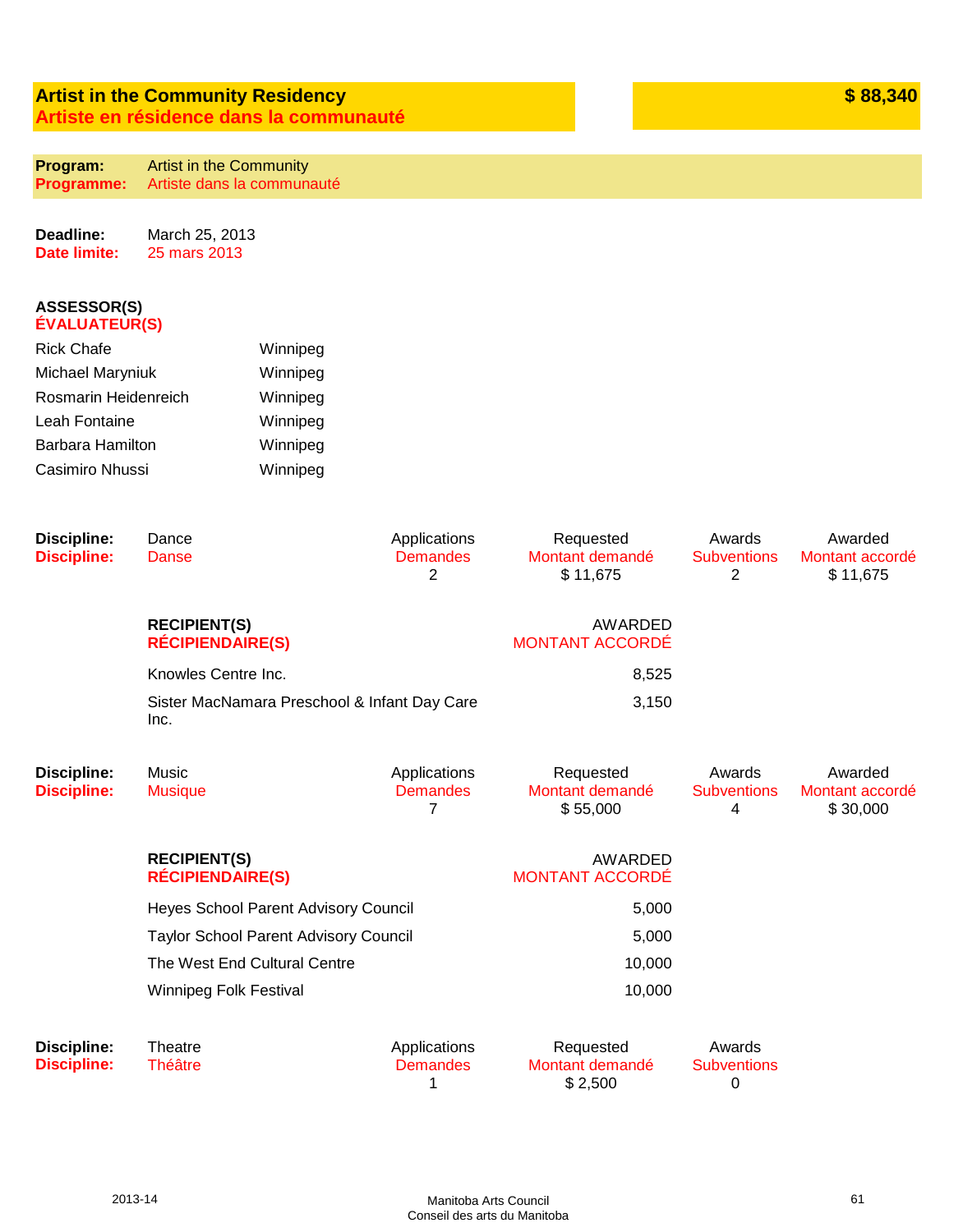| <b>Discipline:</b><br><b>Discipline:</b> | Crafts<br>Artisanat                            | Applications<br><b>Demandes</b><br>1 | Requested<br>Montant demandé<br>\$8,665  | Awards<br><b>Subventions</b><br>1              | Awarded<br>Montant accordé<br>\$8,665  |
|------------------------------------------|------------------------------------------------|--------------------------------------|------------------------------------------|------------------------------------------------|----------------------------------------|
|                                          | <b>RECIPIENT(S)</b><br><b>RÉCIPIENDAIRE(S)</b> |                                      | <b>AWARDED</b><br><b>MONTANT ACCORDÉ</b> |                                                |                                        |
|                                          | Elwick Village and Resource Centre Inc         |                                      | 8,665                                    |                                                |                                        |
| <b>Discipline:</b><br><b>Discipline:</b> | <b>Visual Arts</b><br><b>Arts visuels</b>      | Applications<br><b>Demandes</b><br>6 | Requested<br>Montant demandé<br>\$44,228 | Awards<br><b>Subventions</b><br>$\overline{c}$ | Awarded<br>Montant accordé<br>\$18,000 |
|                                          | <b>RECIPIENT(S)</b><br><b>RÉCIPIENDAIRE(S)</b> |                                      | <b>AWARDED</b><br><b>MONTANT ACCORDÉ</b> |                                                |                                        |
|                                          | Art City Inc.                                  |                                      | 10,000                                   |                                                |                                        |
|                                          | Misericordia Health Centre                     |                                      | 8,000                                    |                                                |                                        |
| <b>Discipline:</b><br><b>Discipline:</b> | Film/Video<br>Film et vidéo                    | Applications<br><b>Demandes</b><br>1 | Requested<br>Montant demandé<br>\$10,000 | Awards<br><b>Subventions</b><br>0              |                                        |
| <b>Discipline:</b><br><b>Discipline:</b> | Writing & Publishing<br>Lettres et édition     | Applications<br><b>Demandes</b><br>1 | Requested<br>Montant demandé<br>\$10,000 | Awards<br><b>Subventions</b><br>1              | Awarded<br>Montant accordé<br>\$10,000 |
|                                          | <b>RECIPIENT(S)</b><br><b>RÉCIPIENDAIRE(S)</b> |                                      | <b>AWARDED</b><br><b>MONTANT ACCORDÉ</b> |                                                |                                        |
|                                          | La Maison Gabrielle-Roy                        |                                      | 10,000                                   |                                                |                                        |
| <b>Discipline:</b><br><b>Discipline:</b> | Interdisciplinary<br>Interdisciplinaire        | Applications<br><b>Demandes</b><br>3 | Requested<br>Montant demandé<br>\$30,000 | Awards<br><b>Subventions</b><br>1              | Awarded<br>Montant accordé<br>\$10,000 |
|                                          | <b>RECIPIENT(S)</b><br><b>RÉCIPIENDAIRE(S)</b> |                                      | <b>AWARDED</b><br><b>MONTANT ACCORDÉ</b> |                                                |                                        |
|                                          | EPIC de St. Malo Inc./SMILE of St. Malo Inc.   |                                      | 10,000                                   |                                                |                                        |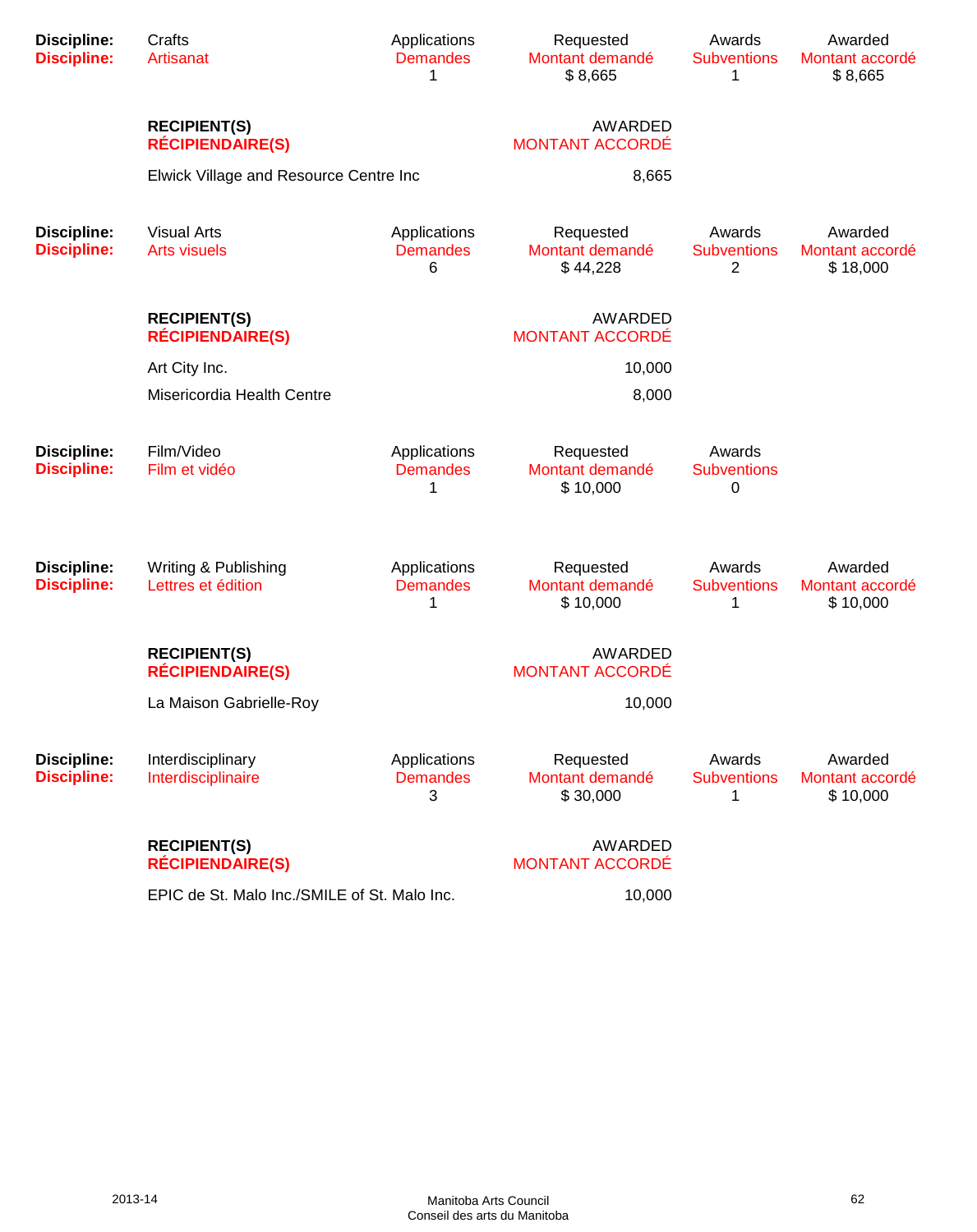# **Community Connections & Access Liaisons communautaires et accès**

**Program: Programme:** Community Connections & Access Liaisons communautaires et accès

**Deadline: Date limite:** March 25, 2013 25 mars 2013

| <b>Rick Chafe</b>       | Winnipeg |
|-------------------------|----------|
| Casimiro Nhussi         | Winnipeg |
| Rosmarin Heidenreich    | Winnipeg |
| <b>Michael Maryniuk</b> | Winnipeg |
| Leah Fontaine           | Winnipeg |
| Barbara Hamilton        | Winnipeg |
|                         |          |

| <b>Discipline:</b><br><b>Discipline:</b> | Music<br><b>Musique</b>                        | Applications<br><b>Demandes</b><br>5 | Requested<br>Montant demandé<br>\$45,000 | Awards<br><b>Subventions</b><br>4 | Awarded<br>Montant accordé<br>\$32,500 |
|------------------------------------------|------------------------------------------------|--------------------------------------|------------------------------------------|-----------------------------------|----------------------------------------|
|                                          | <b>RECIPIENT(S)</b><br><b>RÉCIPIENDAIRE(S)</b> |                                      | AWARDED<br><b>MONTANT ACCORDÉ</b>        |                                   |                                        |
|                                          | Chamber Orchestra Without Borders (MUSAIC)     |                                      | 10,000                                   |                                   |                                        |
|                                          | Le 100 Nons Inc.                               |                                      | 10,000                                   |                                   |                                        |
|                                          | Manitoba Music                                 |                                      | 10,000                                   |                                   |                                        |
|                                          | <b>Ted Longbottom</b>                          |                                      | 2,500                                    |                                   |                                        |
| <b>Discipline:</b><br><b>Discipline:</b> | Theatre<br><b>Théâtre</b>                      | Applications<br><b>Demandes</b><br>1 | Requested<br>Montant demandé<br>\$10,000 | Awards<br><b>Subventions</b><br>1 | Awarded<br>Montant accordé<br>\$10,000 |
|                                          | <b>RECIPIENT(S)</b><br><b>RÉCIPIENDAIRE(S)</b> |                                      | <b>AWARDED</b><br><b>MONTANT ACCORDÉ</b> |                                   |                                        |
|                                          | Deaf Centre Manitoba Inc.                      |                                      | 10,000                                   |                                   |                                        |
| <b>Discipline:</b><br><b>Discipline:</b> | Crafts<br>Artisanat                            | Applications<br><b>Demandes</b><br>1 | Requested<br>Montant demandé<br>\$10,000 | Awards<br><b>Subventions</b><br>1 | Awarded<br>Montant accordé<br>\$10,000 |
|                                          | <b>RECIPIENT(S)</b><br><b>RÉCIPIENDAIRE(S)</b> |                                      | AWARDED<br><b>MONTANT ACCORDÉ</b>        |                                   |                                        |
|                                          | Artbeat Studio Inc.                            |                                      | 10,000                                   |                                   |                                        |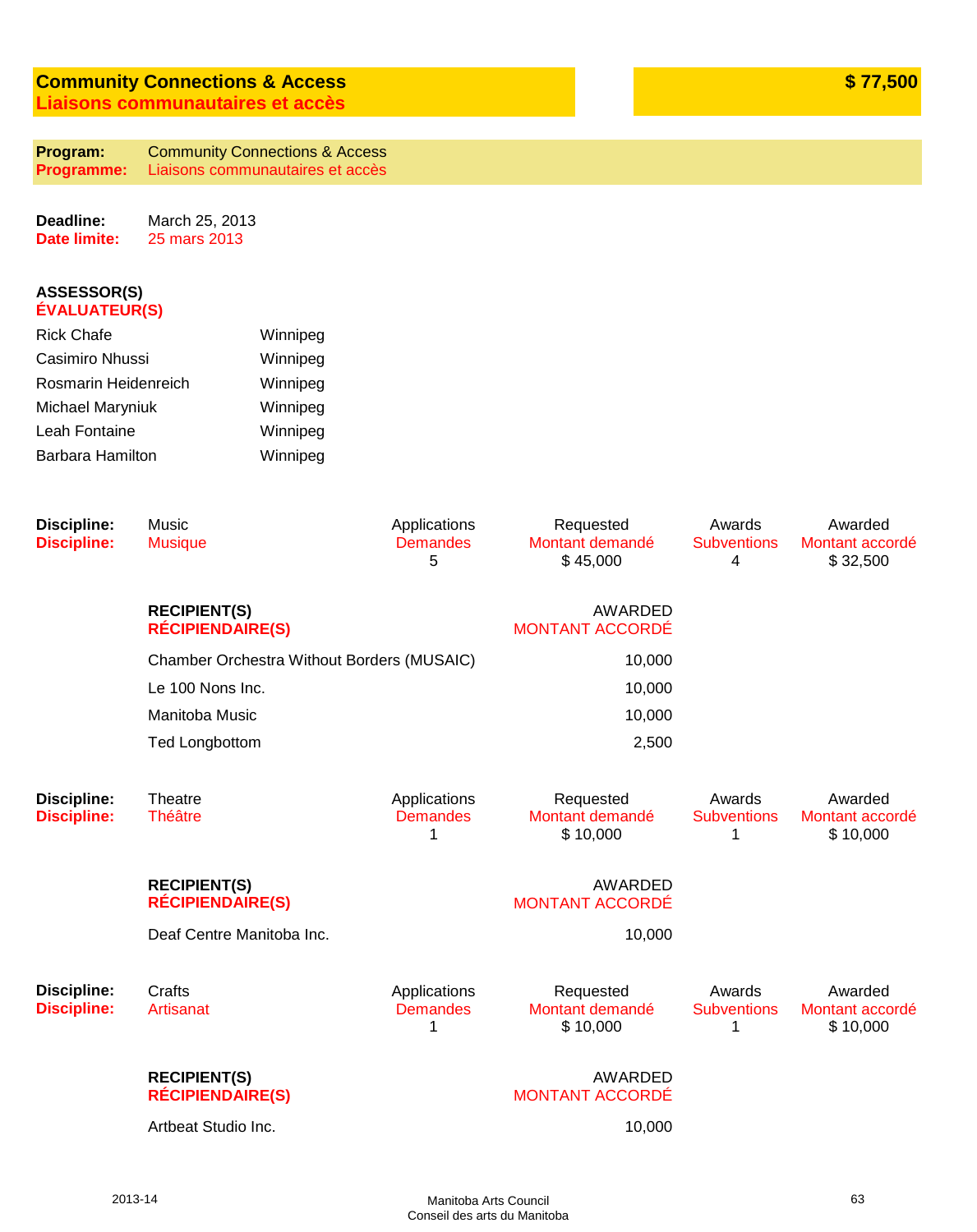| <b>Discipline:</b><br><b>Discipline:</b> | <b>Visual Arts</b><br><b>Arts visuels</b>      | Applications<br><b>Demandes</b><br>10 | Requested<br>Montant demandé<br>\$75,000 | Awards<br><b>Subventions</b><br>3 | Awarded<br>Montant accordé<br>\$25,000 |
|------------------------------------------|------------------------------------------------|---------------------------------------|------------------------------------------|-----------------------------------|----------------------------------------|
|                                          | <b>RECIPIENT(S)</b><br><b>RÉCIPIENDAIRE(S)</b> |                                       | AWARDED<br>MONTANT ACCORDÉ               |                                   |                                        |
|                                          | Arts & Disability Network Manitoba             |                                       | 10,000                                   |                                   |                                        |
|                                          | James Adamson                                  |                                       | 5,000                                    |                                   |                                        |
|                                          | Manitoba Arts Network                          |                                       | 10,000                                   |                                   |                                        |
| <b>Discipline:</b><br><b>Discipline:</b> | Film/Video<br>Film et vidéo                    | Applications<br><b>Demandes</b>       | Requested<br>Montant demandé<br>\$5,000  | Awards<br><b>Subventions</b><br>0 |                                        |
| <b>Discipline:</b><br><b>Discipline:</b> | Writing & Publishing<br>Lettres et édition     | Applications<br><b>Demandes</b><br>2  | Requested<br>Montant demandé<br>\$15,000 | Awards<br><b>Subventions</b><br>0 |                                        |
| Discipline:<br><b>Discipline:</b>        | Interdisciplinary<br>Interdisciplinaire        | Applications<br><b>Demandes</b><br>1  | Requested<br>Montant demandé<br>\$5,000  | Awards<br><b>Subventions</b><br>0 |                                        |